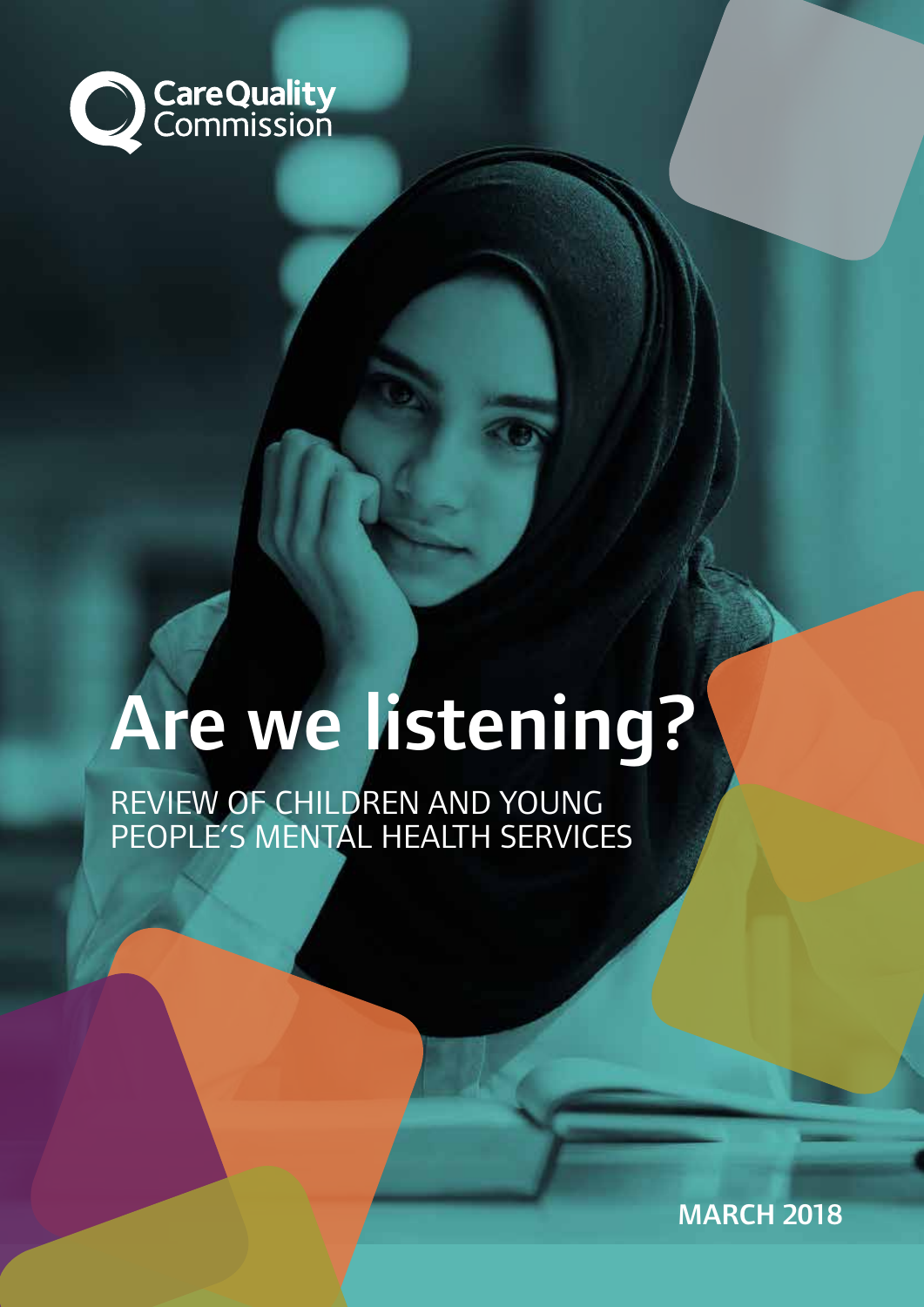## About the Care Quality Commission

#### **Our purpose**

The Care Quality Commission is the independent regulator of health and adult social care in England. We make sure that health and social care services provide people with safe, effective, compassionate, high-quality care and we encourage care services to improve.

#### **Our role**

We register health and adult social care providers.

We monitor and inspect services to see whether they are safe, effective, caring, responsive and well-led, and we publish what we find, including quality ratings.

We use our legal powers to take action where we identify poor care.

We speak independently, publishing regional and national views of the major quality issues in health and social care, and encouraging improvement by highlighting good practice.

#### **Our values**

**Excellence** – being a high-performing organisation

**Caring** – treating everyone with dignity and respect

**Integrity** – doing the right thing

**Teamwork** – learning from each other to be the best we can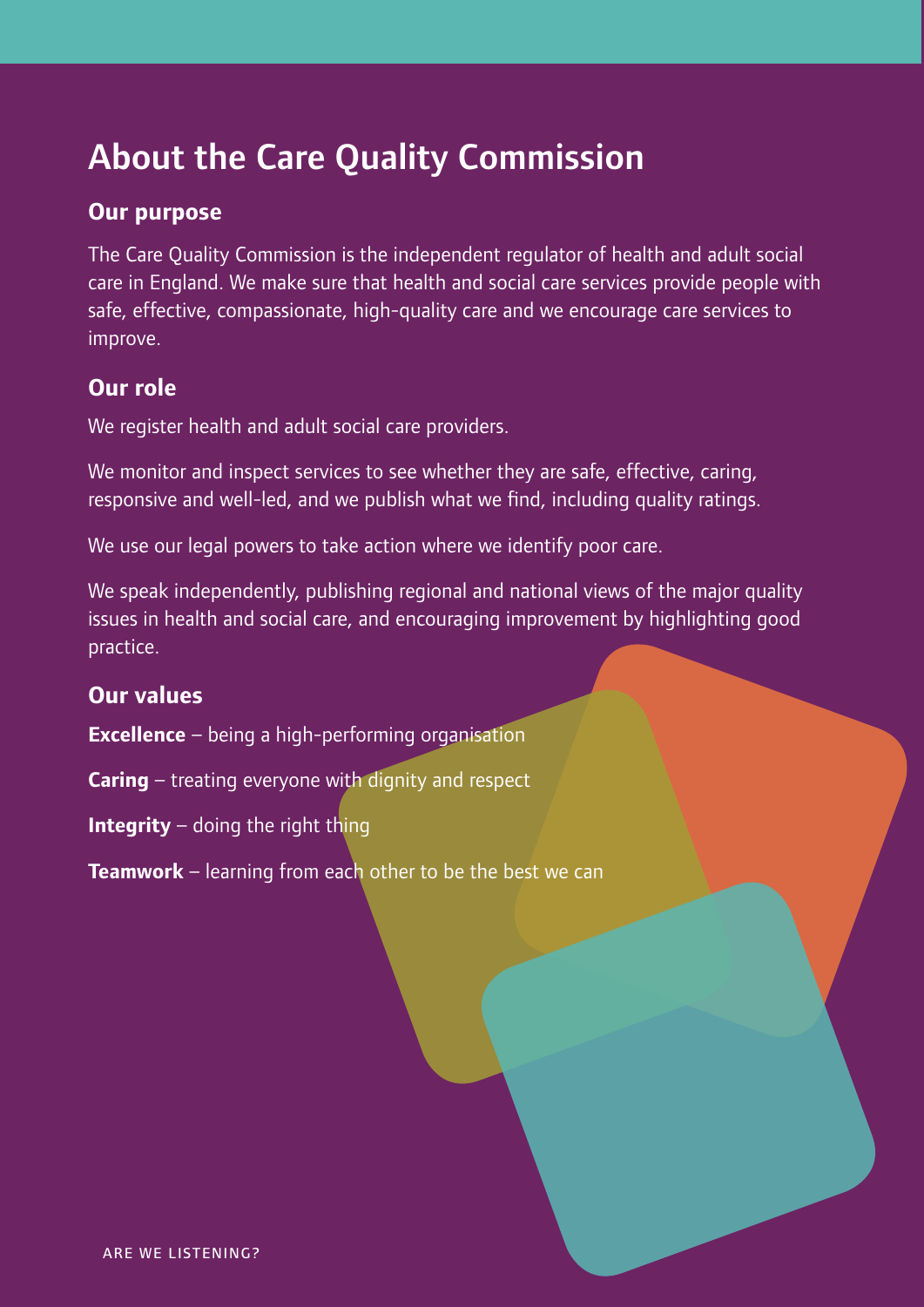## **Contents**

| 1. PERSON-CENTRED EXPERIENCE: CHILDREN AND YOUNG PEOPLE'S                                                                                |  |
|------------------------------------------------------------------------------------------------------------------------------------------|--|
| 2. PERSON-CENTRED ACCESS: PROVIDING TIMELY ACCESS TO APPROPRIATE CARE16                                                                  |  |
| 3. PERSON-CENTRED SERVICES: WORKING TOGETHER TO DELIVER                                                                                  |  |
| 4. PERSON-CENTRED PLANNING AND COMMISSIONING: IDENTIFYING NEEDS                                                                          |  |
| 5. TAKING ACTION: RECOMMENDATIONS TO IMPROVE THE QUALITY AND<br>ACCESSIBILITY OF MENTAL HEALTH SERVICES FOR CHILDREN AND YOUNG PEOPLE 40 |  |
|                                                                                                                                          |  |
|                                                                                                                                          |  |
|                                                                                                                                          |  |
| APPENDIX C: GLOSSARY OF WORDS AND PHRASES USED IN THIS REPORT53                                                                          |  |
|                                                                                                                                          |  |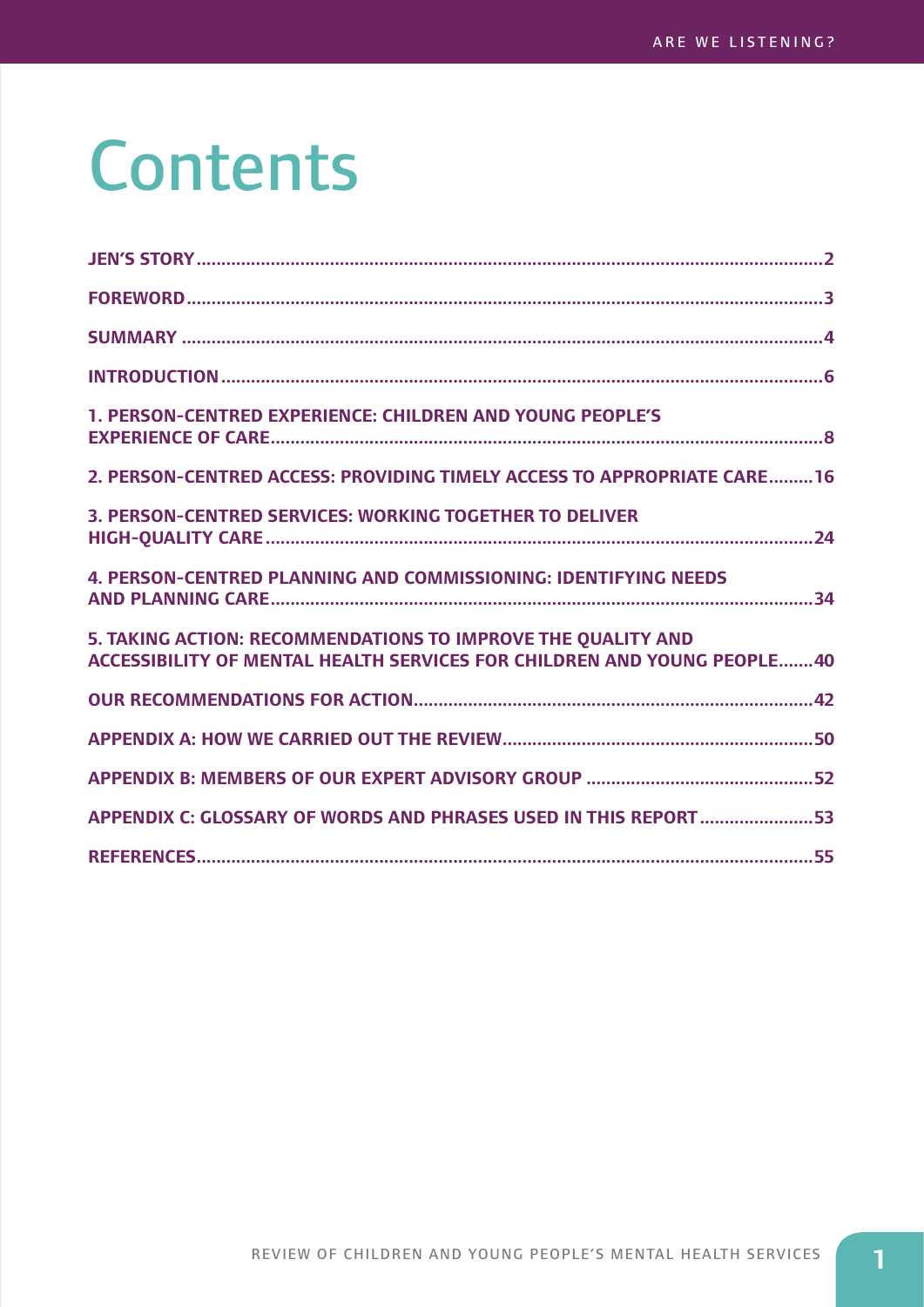# <span id="page-3-0"></span>Jen's story

**Jen (not her real name) lives in Enfield with her mum, dad and siblings. Her dad has severe and enduring mental health problems and is often too unwell to look after Jen and her siblings.**

Jen's school noticed that she was showing signs of mental health problems. They were concerned that Jen was very vulnerable and she was losing control of her behaviour at school and talking about suicide. The school referred Jen to the specialist child and adolescent mental health (CAMHS) service. A few months later, a local authority social worker also became involved in supporting Jen's family, and adult mental health services started helping Jen's dad.

Rather than looking at Jen or her family members in isolation, the social worker and the CAMHS team in Enfield took a child-centred, whole-family approach. This meant working together in partnership to provide joined-up support to Jen's family as a whole. For example, a CAMHS practitioner provided one-to-one cognitive behavioural therapy for Jen, while a family therapy practitioner supported the whole family. Adult mental health services worked with Jen's dad. Jen's mum joined a parenting programme to help build her skills and confidence in managing her children's feelings and behaviour. Jen's family also accessed help from a local charity that supports young carers.

Different services worked together to build a coordinated, holistic approach to addressing the risks to Jen's safety and promoting the safety and resilience of the wider family. They came together in regular joint meetings, bringing together the different teams and services involved in supporting the family, and involving Jen, her parents and siblings in their discussions. They also worked flexibly to tailor support to the needs of Jen's family through a challenging period in their lives. For instance, staff worked with the family over a longer period than usual as they felt the family would benefit from extended support.

Jen's mum feels that Jen is no longer at risk of suicide. Her siblings are getting the support they need too. Her mum feels supported to respond to Jen's mental health problems, and her dad is supported by an adult mental health case coordinator who is working closely with the children's services that support Jen and her siblings.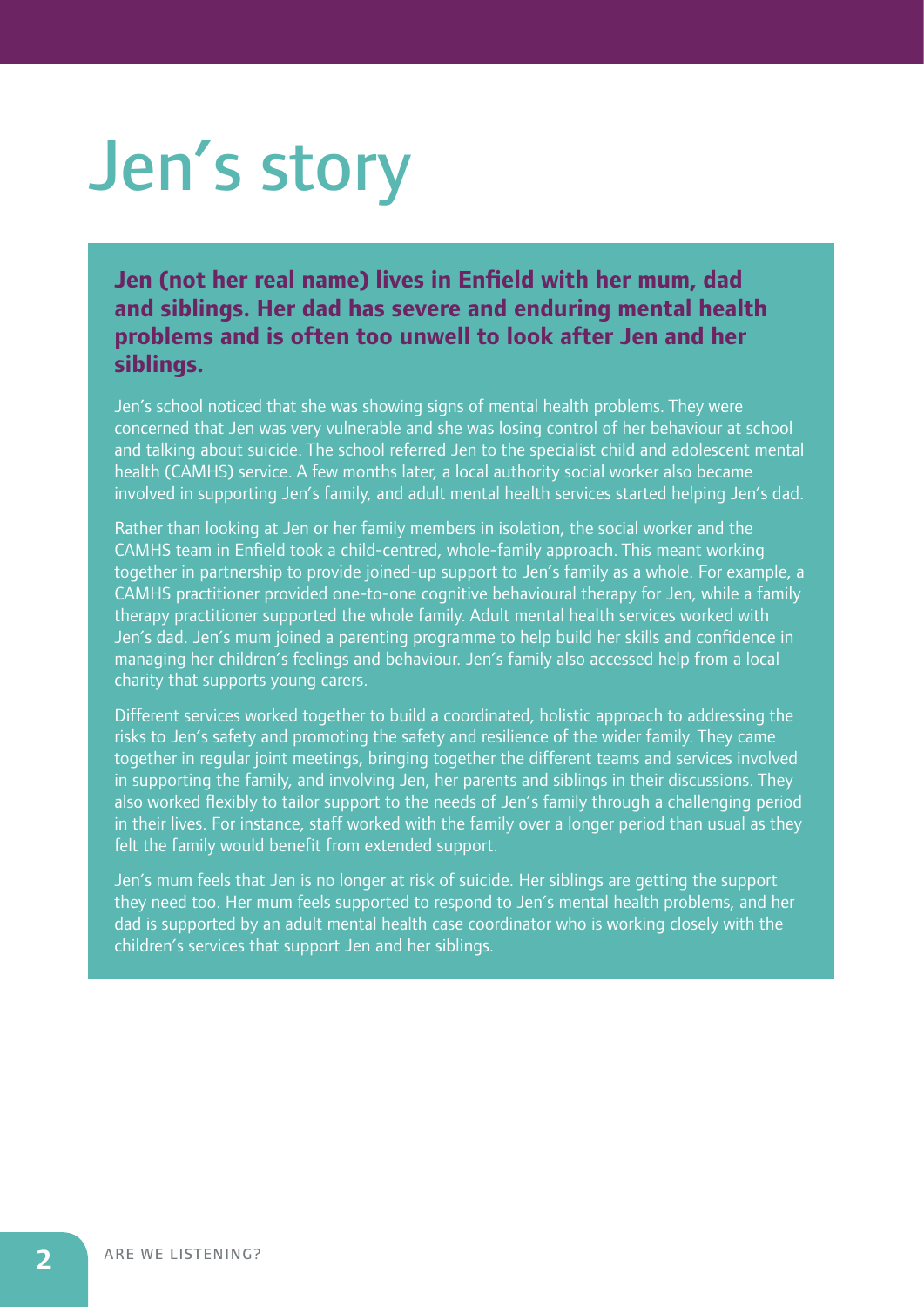## <span id="page-4-0"></span>Foreword

Jen's story showed that she and her family experienced joined-up, person-centred and holistic care. In the fieldwork we carried out for this phase of our review of the mental health system for children and young people, we found examples of good or innovative practice in every place we visited. We saw dedicated people working in every part of the system that supports children and young people's mental health. We met committed staff working collaboratively and creatively to overcome the barriers to highquality, person-centred care – just like the staff who supported Jen and her family in Enfield.

Unfortunately this is not the experience of many other children and young people who develop a mental health problem. Too many children, young people, their parents, families and carers find that they have to work around the complexities of a fragmented system that does not place them and their needs at its centre. They are not put at the heart of their care.

Different parts of this system – education, health, local authorities, the criminal justice system and the third sector – have different cultures, structures, processes, funding arrangements and approaches to managing data and information. There is fragmentation at every point from planning and commissioning to oversight and regulation. These obstacles prevent those working at a local and regional level from realising the vision of joined-up, personalised care and support.

These are not new findings. Our phase one report, published in October 2017, considered more than 20 recent reviews. These tell the same story. Phase two of our review confirms and builds on the findings and recommendations that others have made before. This means that we already know a lot about the scale and nature of the problems and the solutions. The challenge now is to make change happen.

Nationally, the Department of Health and Social Care, NHS England and other partners across the NHS, education and local government are driving improvement through *Future in Mind* and *The Five Year Forward View for Mental Health.* Government has also showed its commitment to improving children and young people's mental health through *Transforming Children and Young People's Mental Health Provision: a Green Paper*. This paper sets out a range of proposals to strengthen the way schools and specialist NHS mental health services work together and to reduce the amount of time that children and young people have to wait to access specialist help.

There is much that local systems can do to drive local transformation and improvement. But government, national bodies and regulators must unlock the solutions and actively enable better local collaboration, higher-quality care and support, and a more sustainable system.

 $\left\| \int_{\mathcal{U}} \right\|_{\mathcal{U}}$ 

**Paul Lelliott Deputy Chief Inspector (lead for mental health)**

U. Gullaghe).<br>Ursula Gallagher

**Deputy Chief Inspector (lead for children)**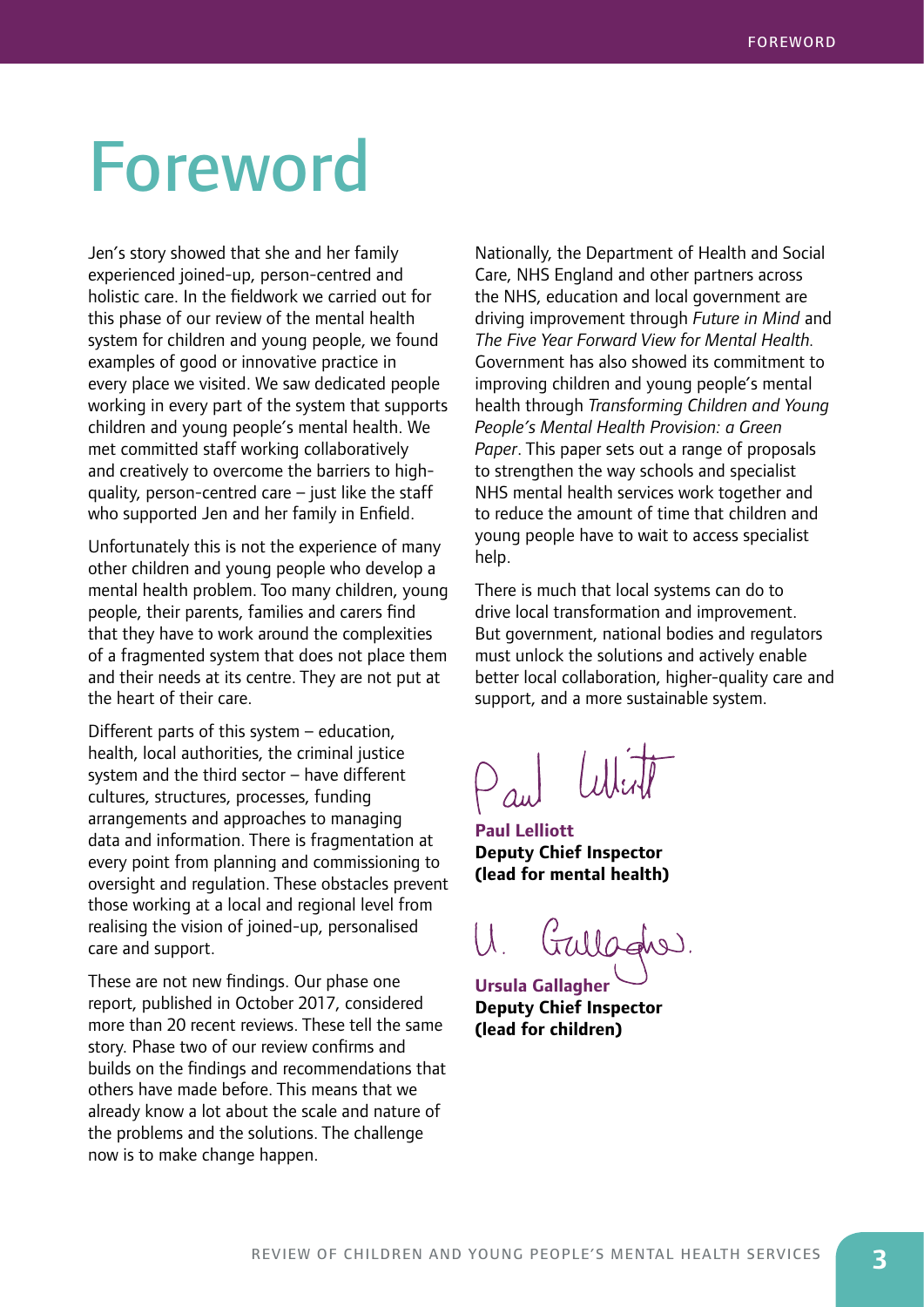# <span id="page-5-0"></span>Summary

This report describes the findings of our independent review of the system of services that support children and young people's mental health. It draws on evidence gathered from fieldwork in 10 health and wellbeing board areas in England, during which we spoke with children, young people, parents, families, carers and staff working across the system, reviewed local policies and plans, and tracked how individual children and young people moved through the system. In total, across phase two of our work, we spoke with more than 1,300 people through focus groups and one-to-one interviews.

The commitment and dedication we saw of so many people working across the different services that support children and young people's mental health must be celebrated. In every one of the 10 areas we visited, we found examples of good or innovative practice. We came across countless passionate people, working hard to support the children, young people, parents, families and carers in their care.

But we also found a complex and disjointed system that produces disjointed support. Different parts of the system do not work

together well. Different commissioners and service planners do not always collaborate when they work to identify the needs of local people and plan services to meet those needs. Different services and teams do not always take a joined-up approach to planning and providing care, or sharing information and decisions about care and support. And different parts of the system are regulated and overseen by different agencies and government departments.

In services, we found symptoms of a system under pressure, from schools to the voluntary sector and to specialist child and adolescent mental health services. Long waiting lists, inappropriately high eligibility criteria, and gaps in service provision all make it harder for children and young people to access the right support at the right time. Decisions about funding or service provision in one part of the system have adverse unintended consequences for other parts of the system, and can drive demand in emergency departments as children, young people, their parents, families and carers find they have to reach crisis point before they are able to get help.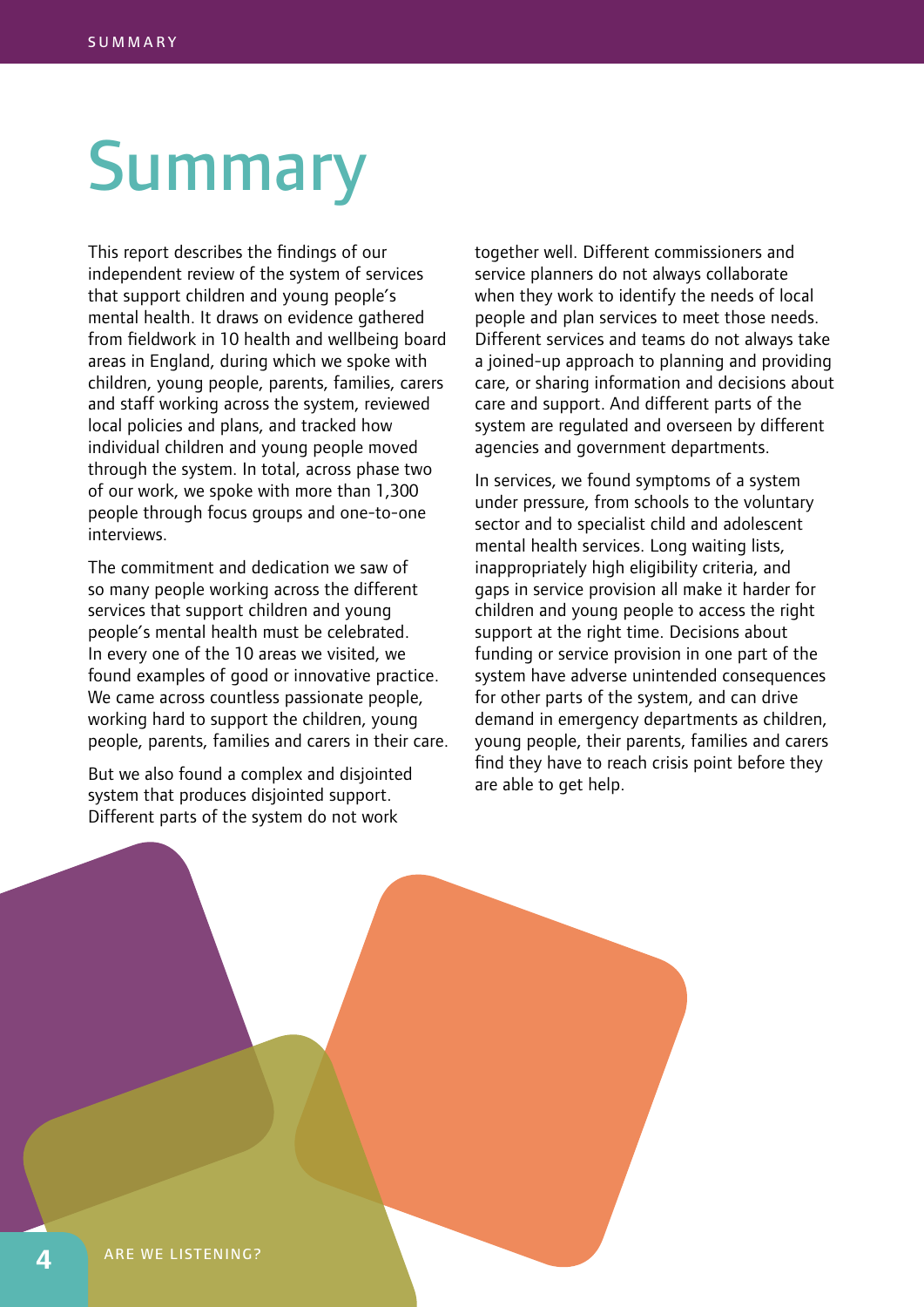<span id="page-6-0"></span>We saw many creative solutions where people working locally were overcoming some of the barriers to high-quality, person-centred care and support. Different approaches worked in different places, and for different children. Sometimes, things that worked in one local area did not work well in another. But where we saw good or innovative practice we saw many common themes, such as good communication and collaboration between different teams and services.

Most importantly, we saw that putting the child or young person at the centre, and putting their interests above the competing cultures, systems and processes of the organisations involved in their care, makes it easier for staff and teams to work together to provide joined-up care and support.

Drawing on good practice offers an important opportunity for local commissioners and providers across the education sector, the NHS, local authorities and the third sector to deliver improvements and join up their services. But their local action alone is not enough. Good practice in local systems happens despite how

services are structured, commissioned and overseen, not because of it. Those working locally will not achieve their full potential to support young people until the complexity and fragmentation of the system is addressed.

If we are to see a significant and sustainable improvement in the quality and accessibility of mental health support for children and young people, then it must become a national priority. If national bodies, regulators and government are serious about improving the services that support children and young people's mental health, then we must remove the barriers to improvement and enable progress – and we must do so together.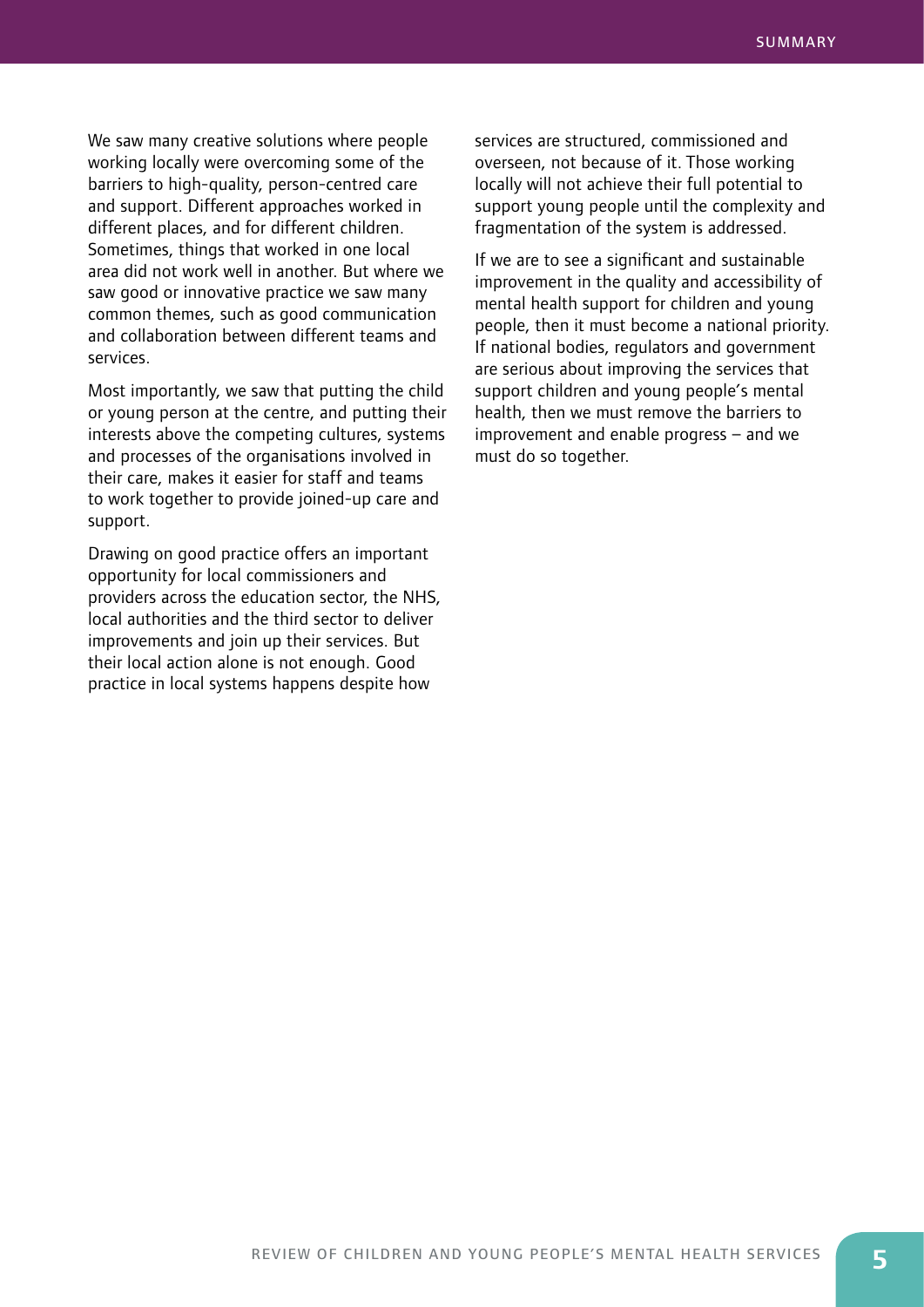# <span id="page-7-0"></span>Introduction

In January 2017, the Prime Minister set out a range of measures to improve mental health support, including a CQC review of quality and access across the system of mental health services for children and young people.

In October 2017, we published the phase one report of our review.**[1](#page-54-0)** Drawing on existing knowledge and evidence about the state of children and young people's mental health services, our phase one report found that the system as a whole is complex and fragmented, and that the quality and accessibility of care is marked by variation.

This report is the culmination of phase two of our review. Drawing on new evidence gathered through fieldwork in 10 areas of England, this report describes what makes it easier and what makes it harder for local systems to make sure that children and young people have timely access to high-quality mental health care. It confirms and expands on what we found in phase one. It also sets out the action that needs to be taken to improve the quality and accessibility of mental health care for children and young people.

#### **What we did**

The system that supports children and young people's mental health is made up of a very wide range of different professionals, teams and services. It includes school nurses, teachers, GPs, health visitors, youth workers, paediatricians, voluntary and community organisations, specialist child and adolescent mental health services (CAMHS), speech and language therapists, social workers, counsellors, educational psychologists, occupational therapists, services for children in care, services for children with learning disabilities and neurodevelopmental disorders, and support for young people in the criminal justice system. Our work has looked right across this system.

During the fieldwork we carried out for phase two of our review, we visited 10 different areas of England. In each one, we spoke with staff working across these different parts of the system, and to children, young people, parents, families and carers who use their services. In total, across phase two of our work, we spoke with more than 1,300 people through focus groups and one-to-one interviews. We reviewed policies and procedures. We visited schools, hospitals, voluntary organisations and other services. And we used 'case-tracking' to examine in detail how individual children and young people with mental health problems moved through the system. Appendix A describes our methodology in more detail.

We looked at three main aspects of the mental health system for children and young people:

- 1. People's experience of and involvement in care: the views and experiences of children, young people, their parents, families and carers, how they are involved in their care and how their views are used to help improve services.
- 2. Accessing high-quality care: how partners plan and deliver services that offer highquality care that can be accessed in a timely fashion by children and young people who need support for their mental health.
- 3. Identifying and responding to mental health needs: how partners in the local area identify mental health needs and what they do to start the process of getting the right support for children and young people.

Our reviewers found examples of good and innovative practice in all of the 10 areas we visited. Many of the examples shared in this report describe local work that is in the early stages of its development. In some cases, local innovations were achieving positive outcomes and a small number had also been independently evaluated to assure and improve their impact. In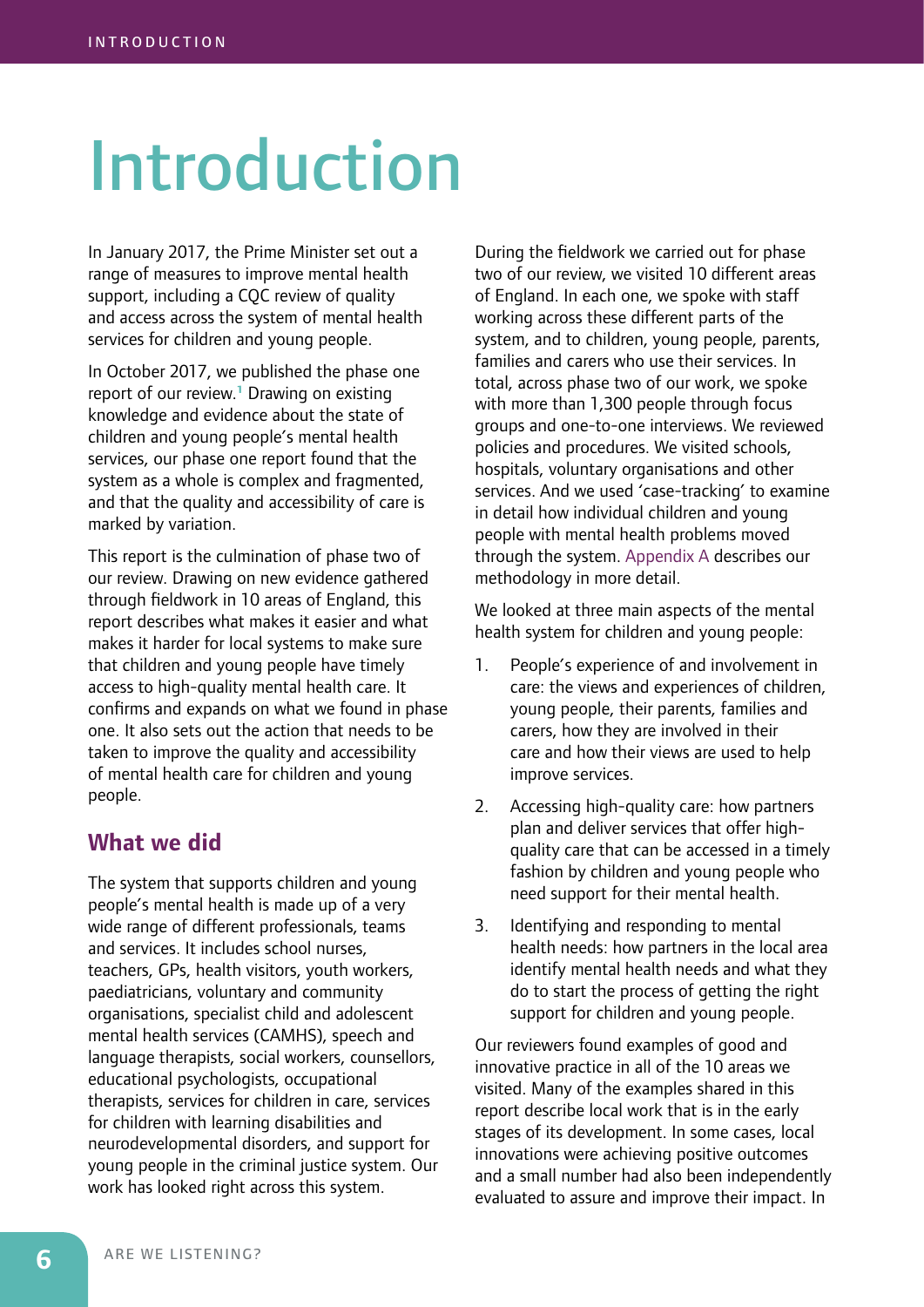<span id="page-8-0"></span>other cases, we came across local practice that showed early promise and good intent. We have shared these as examples of practice that people working in other local areas can reflect on and learn from, as they develop their own solutions that are tailored to the unique geographical and demographic make-up of their local area.

Mental health problems in children and young people are common. Estimates suggest that around one in 10 children and young people are affected by mental health problems (though, as our phase one report explained, this is likely to be an underestimate, based on data from 2004 among children aged 5-15).**[2](#page-54-0)**,**[3](#page-54-0)**,**[4](#page-54-0)** Around half of all people who have a mental health problem at some point in their life will experience their first symptoms before they are 14 years old.**[5](#page-54-0)**

Mental health problems in children and young people can be very varied, from behavioural problems and temporary periods of anxiety, to severe and enduring conditions such as eating disorders, persistent self-harm, or psychosis. Different symptoms need different types of support – and some may improve without any support. Every child or young person will have unique needs that require person-centred care, tailored to their individual circumstances.

Anyone can be affected by a mental health problem, but we also know that children and young people in some communities and some circumstances are more likely to experience mental health problems, and services do not always respond well to their specific needs.**[6](#page-54-0)**,**[7](#page-54-0)**,**[8](#page-54-0)**,**[9](#page-54-0)**,**[10](#page-54-0)**,**[11](#page-54-0)**

For these reasons, our review looked at all children and young people and their families and carers, but we also paid particular attention to the different experiences of children in different circumstances and different communities. For example, when we looked in-depth at how individual children and young people moved through the system, we focused on children who are under the care of the local authority. Black and minority ethnic (BME) children and young people, those with a learning disability or neurodevelopmental disorder, and those who identify as lesbian, gay, bisexual or transgender (LGBT). We also ran focus groups with, for

example, young carers, young asylum seekers, young people with autism and young people with special educational needs and disabilities.

#### **Next steps**

This report marks the culmination of phase two of our review, but in many ways it is also just the beginning of a longer journey.

The final chapter of this report makes recommendations for national, regional and local action. Unless this action is taken – over and above the important work already underway through *Future in Mind*, *The Five Year Forward View for Mental Health*, and the proposals set out by government in *Transforming Children and Young People's Mental Health Provision: a Green Paper* – we will not see the scale and pace of improvement needed.

As the independent regulator of health and social care in England, our goal is to encourage improvement in the quality of care that people experience. We want to help address the fragmentation of the system, not magnify it.

To do this, we will work with Ofsted, Her Majesty's Inspectorate of Constabulary and Fire and Rescue Services, and Her Majesty's Inspectorate of Probation to strengthen our joint assessments of how systems work together to support children and young people with mental health problems. This means bringing a stronger focus to mental health when we look at how organisations work together across local systems. We will also use our independent voice to hold the system to account by reporting on the progress made to act on the findings and recommendations made in this report.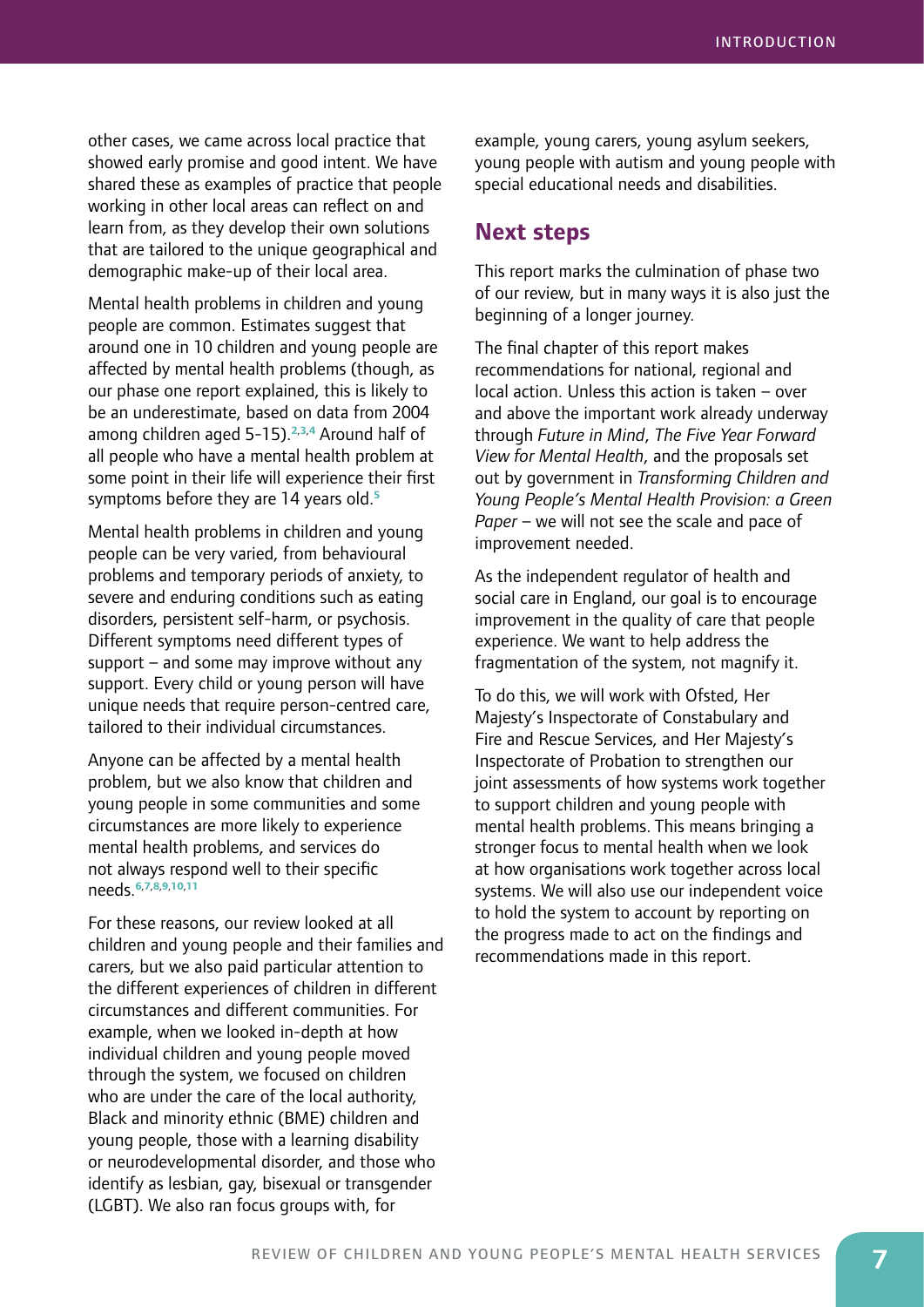## <span id="page-9-0"></span>1. Person-centred experience

Children and young people's experience of care

"When you identify someone by their illness it becomes ingrained in their identity." **Young person**

"[The mental health worker] listened to me. I was given lots of choice and different options. We worked out what was best for me... It wasn't one sided. I felt listened to." **Young person**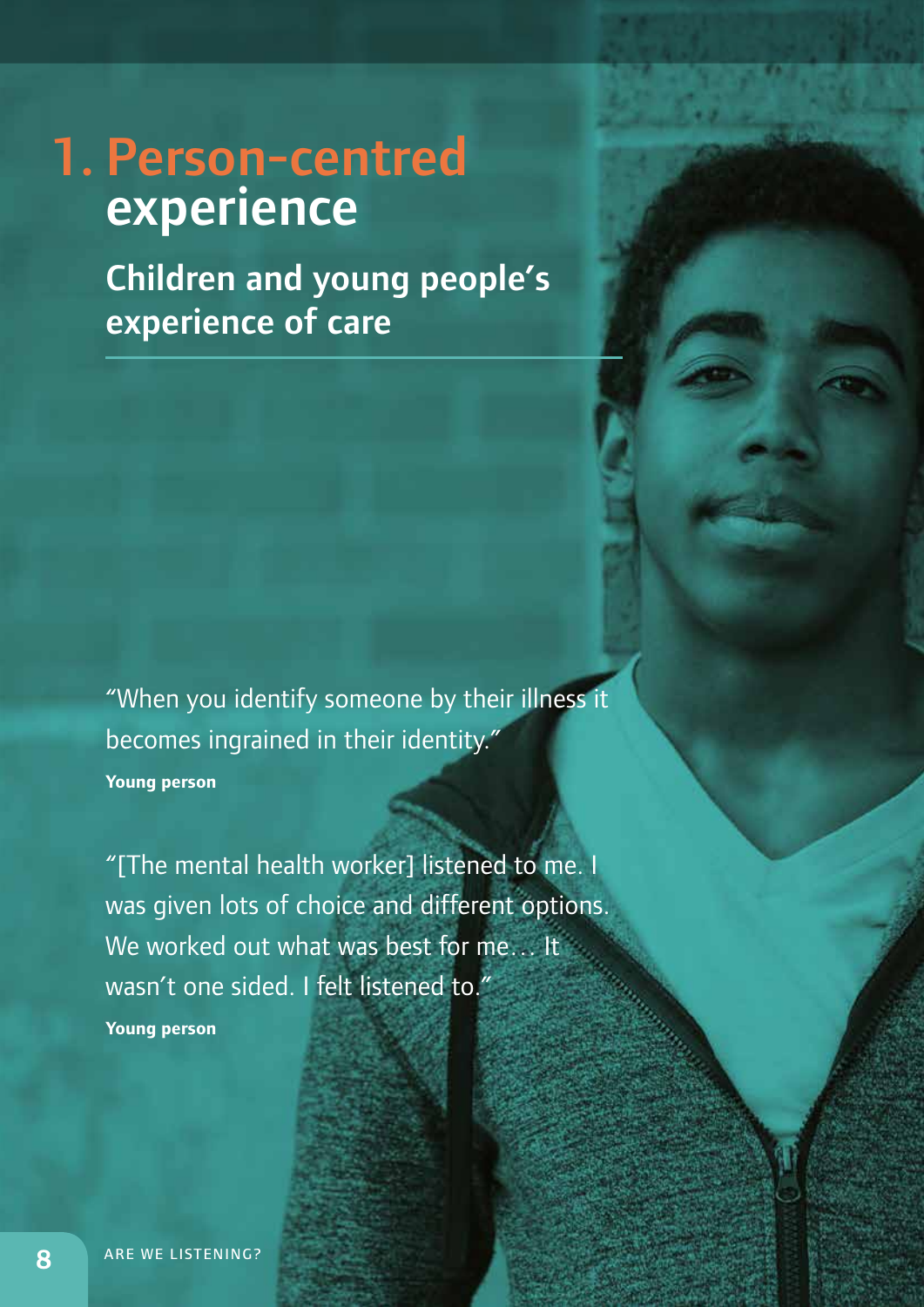#### **Summary of findings**

- Involving children, young people, their parents, families and carers in decisions about their care makes it easier to provide high-quality care.
- Having a single 'key worker' coordinate input from different teams and services enables a child or young person to build trust and rapport with a single member of staff over time, and helps to make sure that care is joined-up.
- When services stay in regular contact with children and young people, it improves their experience of care and helps to bridge the gap if they are waiting for treatment.
- Advance planning, good communication and information sharing between services makes it easier for young people to make the transition between services and from children's services to adults' services.

### Involving children, young people, parents, families and carers in their care

During our fieldwork, we found that a lack of involvement could be a barrier to high-quality care. Children and young people told us that they wanted more information about the different options available to them, and that they were not always presented with choices about their treatment. Parents, carers and families described their frustration and disappointment when decisions were made without their input. And children and young people said their experience of care was poor when they did not feel their views were listened to. As one young person said, "[I] was pushed into things I didn't really want."

In contrast, we found that involving children and young people in decisions about their care made it easier to provide high-quality care that met each child or young person's needs and preferences. Listening to children, young people, their parents, families and carers, and involving them in decisions about their care, helps mental health professionals to provide personalised care that is tailored to individual needs. Children and young people said that this is very important

to them, as did their parents, carers and other family members.**[12](#page-54-0)**

Staff working in mental health services also told us that children and young people were more likely to engage effectively in their treatment if they were given choices about their care – and this was echoed in what children and young people told us too:

"At my hospital, patients made care plans with the nurses… even things that weren't specific to me like general healthy eating and exercise were organised so I had control and choices about what I did to keep myself healthy and feeling as good as possible… being involved in creating it gave me an investment in following the suggestions and following the plans."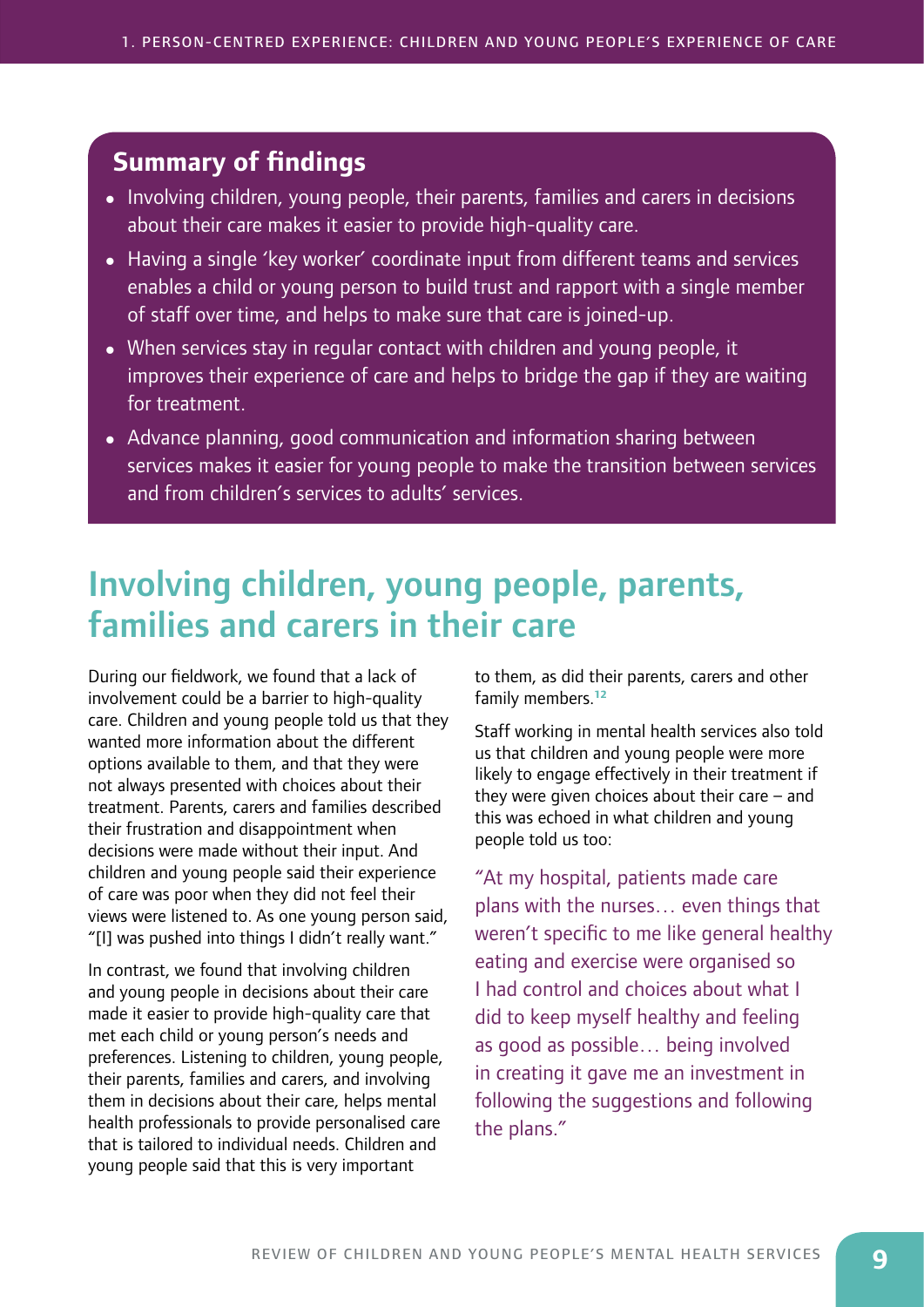"Both [my local authority counselling service] and my school counsellor always asked me if I was still finding counselling helpful and if I had any suggestions on areas I wanted to focus on. This was really helpful in making sure I progressed."

Children and young people spoke positively about services that took a flexible, personalised approach to their care. For example, one local area was piloting the use of personalised budgets that enabled children and young people to use non-clinical interventions, such as gym membership, to look after their mental health. This flexibility helped to side-step the fragmentation of the system by empowering children and young people to design their own care. In another area, young people told us "they tailor the treatment to your needs and what works for you" and used "different forms of media… like painting and drawing" to help young people express their feelings.

We heard about a service in one area that took a creative approach to supporting a young person who was struggling to engage with cognitive behavioural therapy. The service discovered that this young person particularly enjoyed spending time with animals, so they offered them informal support sessions in a different location where they could interact with animals and feel more at ease. In this example, the service offered an evidence-based therapy, but also offered a flexible, personalised approach when the conventional way of providing that therapy was not appropriate for a particular young person.

Parents, families and carers also felt they could support children and young people's mental health more effectively when they were involved in care and they were supported to understand what their child was experiencing. Explaining treatment options to parents and involving the

whole family in the care and support process helped services to provide holistic care that extends into children's home and family life. For example, some parents were able to attend therapy sessions with their children or they were given specialist training and tools to help them support their children and manage their behaviour or symptoms. One parent told us that they "have been given ways to manage behaviours that we couldn't [have] thought of". Treating parents, carers and other family members as partners in the care of a child or young person can have a powerful impact, as one parent found when they visited a new GP: "It was the best day of my life and my son's life  $-$ I'd never had a GP who really cared and listened before."

Occasionally, conflict can arise between the wishes of a child or young person and their parents or carers. For example, parents in one area told us they had found it harder to provide the right support for children and young people at home because their children had asked the service not to tell their parents about the care and treatment they had received. Staff told us they had to make careful judgements in these situations, particularly with older children who were considered competent to decide for themselves that they did not want family involvement. This can make it harder to take a whole-family approach to working with children and young people.

Person-centred approaches enabled services and children and young people to achieve positive outcomes together that reached far beyond their immediate mental health. We heard about improved family relationships, better exam results and better career opportunities resulting from personalised care. One parent told us about the impact this had had on their family: "They… took the whole family into account. I can't thank them enough. It has been beyond what I expected."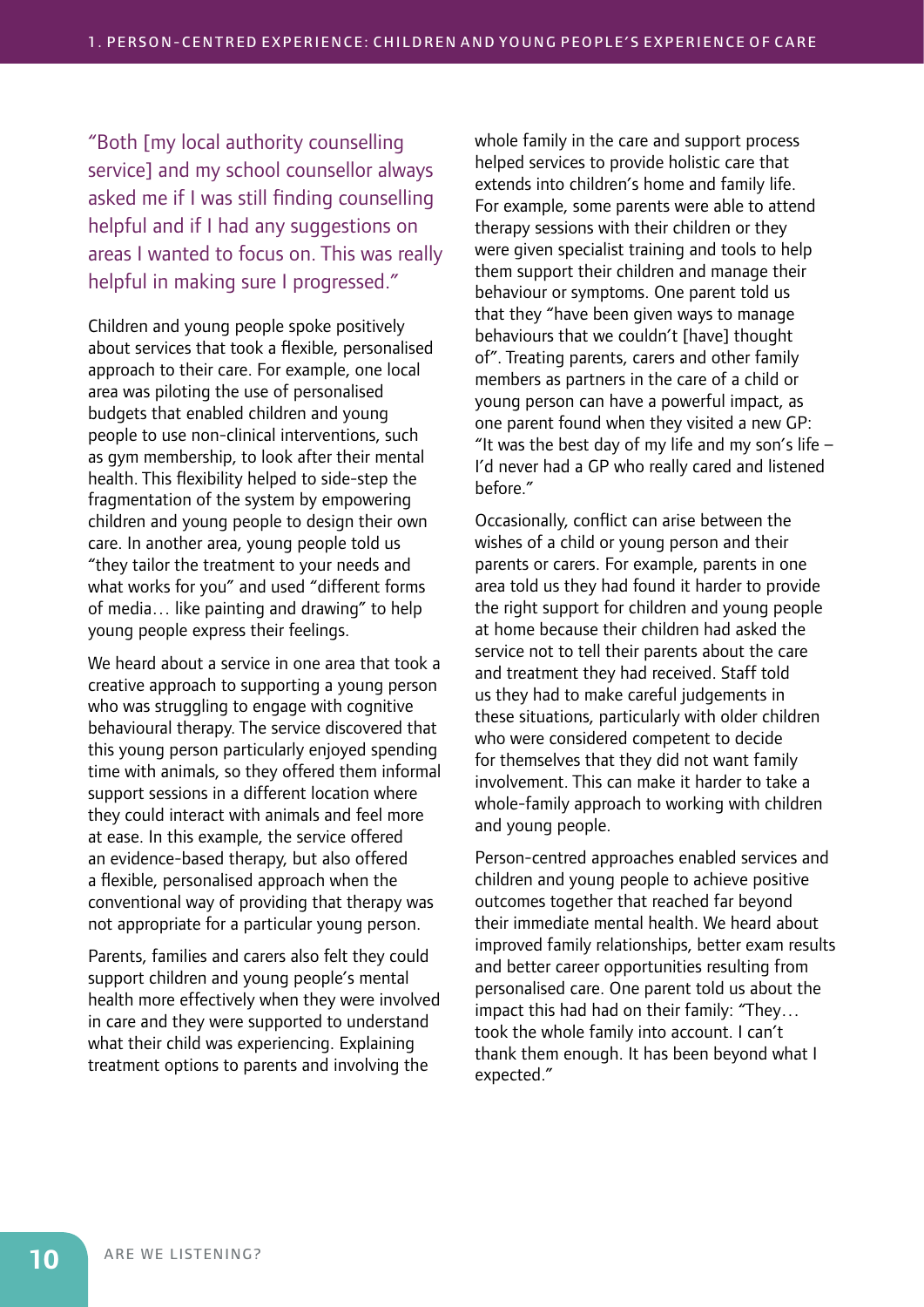#### **CASE STUDY SOUTH TYNESIDE: BUILDING TRUST AND RAPPORT**

Justin (not his real name) was referred by his primary school nurse to the specialist child and adolescent mental health (CAMHS) service. Justin's mum was concerned about Justin's behaviour and the school nurse wondered if he had attention deficit hyperactivity disorder (ADHD).

Justin's care was person-centred and built around his needs and preferences. The CAMHS worker invested time in working closely with him. They spent time with Justin as he carried out his normal day-to-day activities at home and at school, to understand his behaviour. Justin told us that the CAMHS worker listened to him and his mum. He was given "lots of choice and different options".

Justin's mum told us that when Justin was diagnosed with ADHD, the CAMHS worker explained the diagnosis very clearly to him. The CAMHS worker spent time with Justin searching on the internet for celebrities who had ADHD, to help Justin understand his diagnosis and appreciate that ADHD is a part of many people's lives.

Justin told us about the relationship he had built with the CAMHS worker. He felt able to "talk about how you feel and what's happening. It's them understanding me and my understanding what's happening". He said that he "found the service really good and it helped my mum a lot. We don't argue anymore and do more things together". His mum told us that the CAMHS worker "had lots of time for me and Justin" she "couldn't thank [the CAMHS worker] enough".

## Relationships between staff and the children and young people in their care

Where children, young people and staff had struggled to build a personal connection with each other, treatment was less effective and less caring. The quality of these relationships was a critical factor in the experience and outcomes of care. Children and young people said that they felt that some staff behaved in an impersonal or patronising way, which made it hard to build trust and rapport. One young person told us that they felt staff in the mental health services they accessed "think they're smarter than you and treat you like you're six".

Where children, young people, their parents, families and carers did not have a consistent

relationship with the same members of staff over time, this was also detrimental to the quality of care. Staffing changes meant they could not build trusting relationships. Children and young people were left feeling that they had to 'start again' every time they met a new person. These changes made it harder for children and young people to engage in their treatment, as one young person told us: "I had three different people see me. [I] didn't feel connected to anyone." We also heard how staffing changes could undermine the effectiveness of the care and support provided. One parent of a young man with Asperger's and Obsessive Compulsive Disorder (OCD) told us that "he has had at least six social workers in three years and three in the last year. I think this has made his OCD worse".

We heard that it was easier for children and young people to build these good relationships when they could work consistently with the same members of staff over time. This consistency of relationships also meant that people did not have to re-tell their story over and over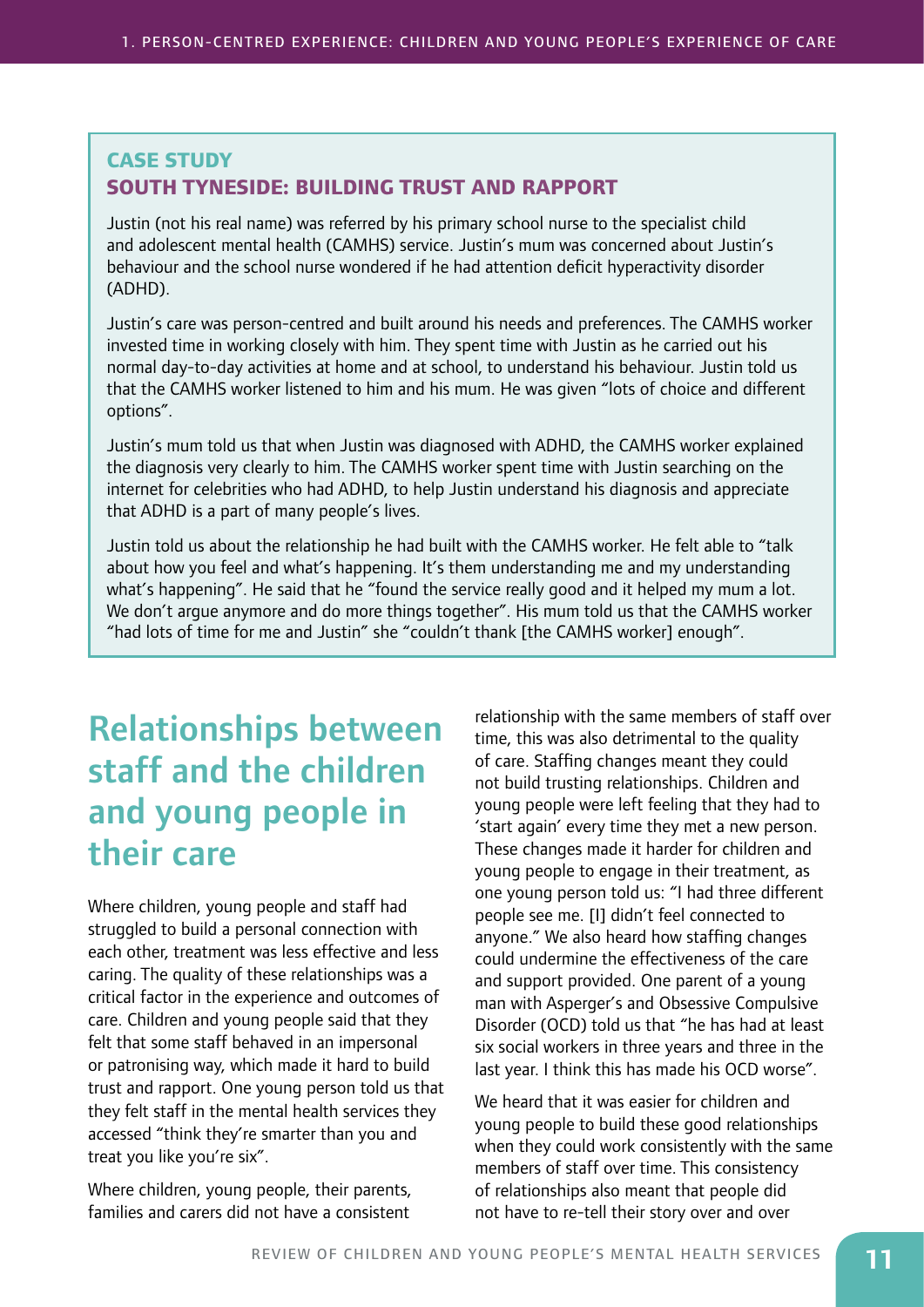<span id="page-13-0"></span>again to different professionals. In one area we visited during our fieldwork, a new 'key worker' approach had been set up, which allowed each child and young person to build a trusting relationship with one person, who would then link up with other services and professionals as appropriate. This not only made sure there was continuity of care, but also made sure that care was joined-up.

During our fieldwork, staff working across the mental health system told us that staffing changes, including the use of temporary staff, were sometimes unavoidable due to other challenges such as difficulty recruiting to vacant posts. These issues are discussed in more detail in chapters two and three.

Stigma affected relationships between professionals and people using services. It was harder for children and young people to build good relationships with staff if they felt they were "afraid of being judged". This affected how children and young people engaged with their treatment. As one young person said, "disclosing [your feelings] is harder when you receive a judgemental response." Concerns about stigma were more prominent in some communities. For example, one parent who had moved to the UK from Africa told us that "in my culture we don't normally talk about mental health – we say 'maybe your child is naughty'".

Some young people also felt that professionals would not see them as an individual, but as a stereotype, and that this left them feeling that their views and experiences were not valued. Young people told us that they felt their mental health problems were not always taken seriously because they were dismissed as "just being

teenagers". Some children and young people had additional concerns about stereotyping because of their specific circumstances. For example, some young people with autism told us they felt they were not always included in decisions about their care because staff assumed they "didn't need to know what's going on". Staff working in youth justice services told us that they felt other groups of professionals would typecast young offenders as 'aggressive' or 'challenging' criminals who needed to be punished, rather than as children who may have significant mental health needs.

We also came across many examples where staff had forged excellent relationships with children and young people. These relationships helped services to provide high-quality care, because people's experience of care was much better when they had felt a meaningful connection with the staff they were working with.

Simple things made a big difference to children and young people – such as when reception staff were friendly and welcoming. Children and young people also valued when therapists remembered their likes and interests or shared some of their own experiences.

These relationships not only improved the experience of care but also helped services to deliver effective care too. Those children and young people who achieved the best outcomes from their care had commonly established a strong rapport with at least one key person at some point in their journey, whether that was a care coordinator, a member of school staff, a youth worker, a GP or a specialist mental health professional.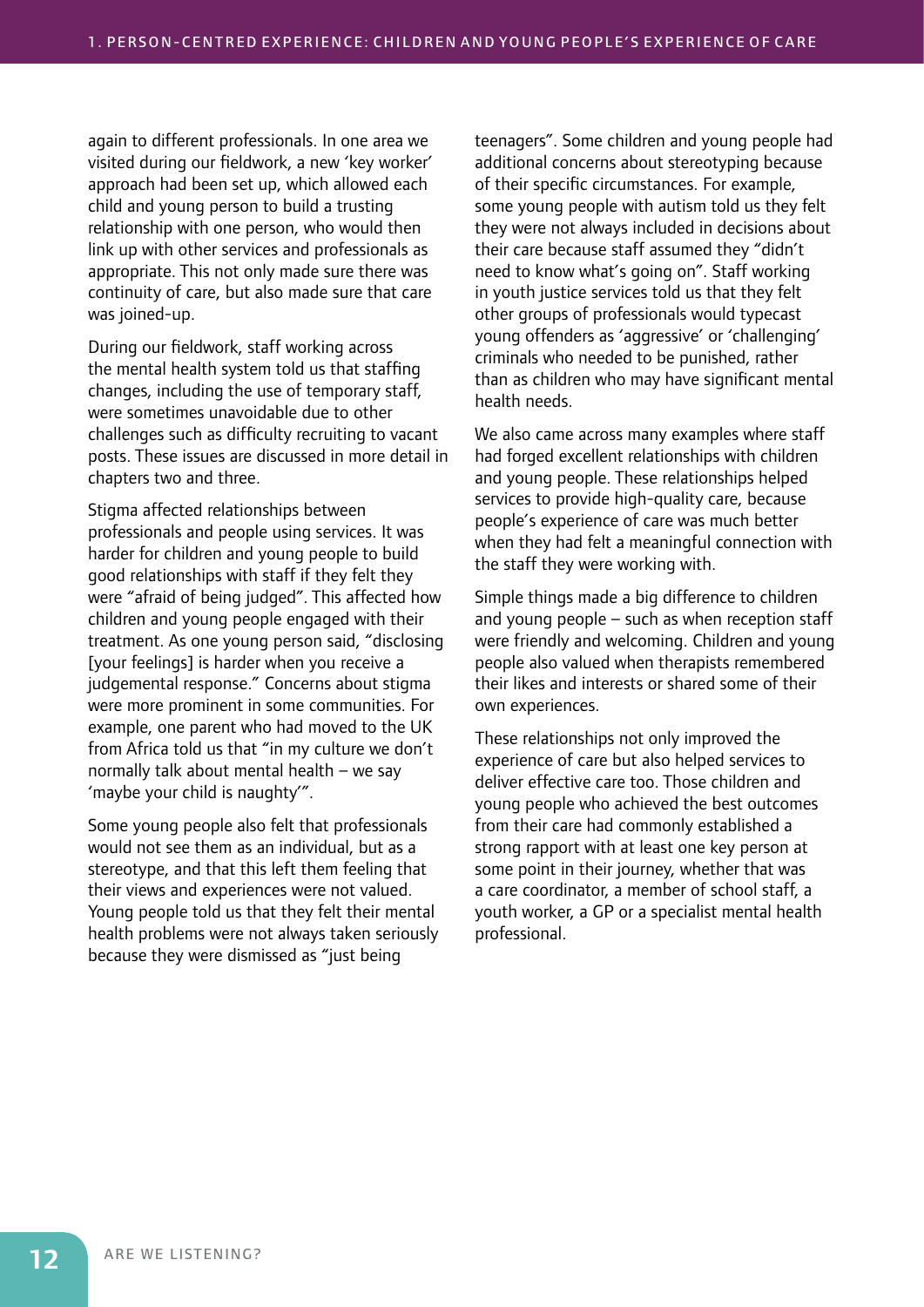#### **CASE STUDY SOUTHWARK: COORDINATED CARE**

Alex (not his real name) went to his GP because he wanted to talk about his gender identity. Alex felt he was transgender. The GP listened to Alex and his mother and took their concerns seriously. Although Alex's GP did not have much experience working with transgender young people, the GP did lots of research to find out how best they could support Alex. As a result, Alex was referred to a specialist child and adolescent mental health service (CAMHS) and he was seen in a few weeks. This helped to bridge the gap, as Alex would have to wait another year to be seen by the specialist gender identity clinic that he had also been referred to.

The specialist CAMHS service allocated a 'case coordinator' to work with Alex and oversee his care. Alex's mother told us this was "a huge relief".

The case coordinator worked very closely with Alex and his family. They oversaw Alex's care and helped to make sure it was joined-up. They were flexible in how often and where they met with Alex, and they stayed in regular contact with Alex and his family. Alex's parents and siblings were offered one-to-one support too. Alex's mother told us that "it's good to know that the case coordinator is on the other end of the phone. I'm glad there are people that Alex can speak to. That's why I think Alex's mental health is good".

The case coordinator also stayed in touch with the other people involved in Alex's care, including his GP and the specialist gender identity clinic Alex had been referred to. They told Alex and his mother about other sources of help in their local area, such as community groups and voluntary organisations that support young transgender people. Alex used these services and found them helpful.

Although there was good communication between Alex's case coordinator, GP and other mental health services, the communication with Alex's school was not always very good. Alex's mother found that Alex's "head of year and form tutor have been really nice", but she did not know if or how the school were supporting Alex.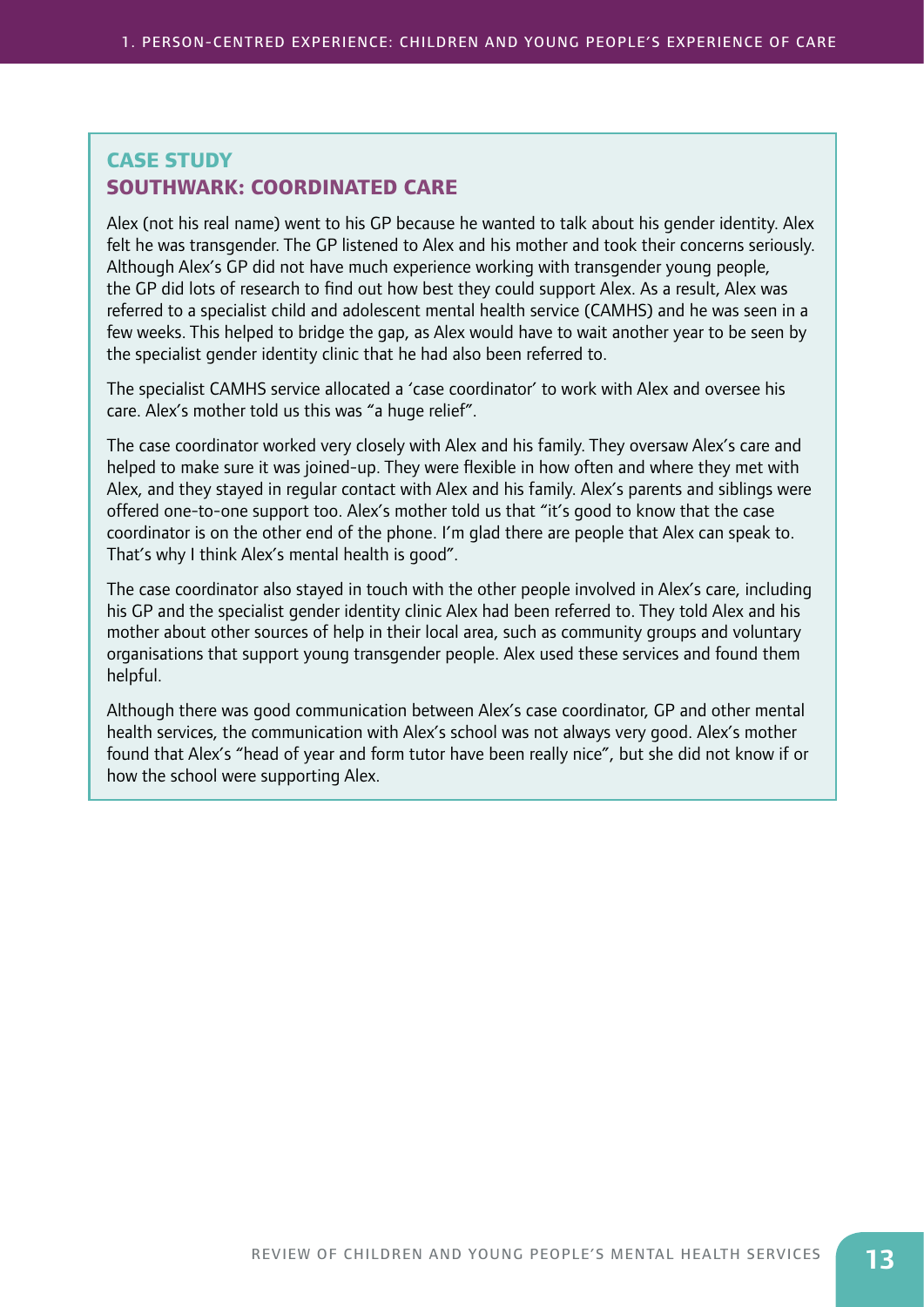## Staying in touch with children and young people while they are waiting for help

Children and young people sometimes have to wait a long time to get help for their mental health.**[13](#page-54-0)** We heard that one of the biggest concerns for children and young people and their parents, families and carers was a lack of information and support while they were waiting for an appointment with mental health services.

Poor communication and a lack of support while waiting for care were common barriers to highquality care in specialist CAMHS services, as well as some GP practices and local authority services in the areas we visited during our fieldwork. We found examples of poor communication with people who were waiting for care, people who were waiting for their next appointment, and people who were being discharged from a service and were waiting to find out what should happen next: "There needs to be support in the interim while waiting for referrals to and treatment from CAMHS." One voluntary sector service that had a long waiting list did not accept children and young people that were getting a different type of mental health support from another service, which meant that they could not access alternative support while they were waiting for treatment. Children and young people were not signposted to other forms of help while they waited, and as a result their mental health deteriorated.

In contrast, we found that staying in contact with children and young people improved their experience of care and made it easier for services to provide high-quality care. For example, one service offered telephone support from a mental health nurse to children and young people to bridge the gap while they were waiting for treatment.

## Moving between different services

Transitioning from children's to adults' mental health services is a key turning point in a young person's care. It is also often a key turning point in a young person's life more generally, as they may be finishing school or college, leaving care, or starting to live more independently. One young person told us that this can be a particularly stressful time: "Turning 18, leaving school, joining university, is one of the toughest, life-changing transitions you can go through. [Mental health services] transitions need to address that."

In our fieldwork, we found that confusion about the point at which transition should take place posed a barrier to high-quality care. For example, we found that commissioners and services rigidly transitioned young people to adult services when they turned 18. This is contrary to good practice and official guidance, which recommends that the age of transition should be determined by the individual needs and maturity of each young person, with children's and adults' services working together.**[14](#page-54-0)**

Another common barrier to high-quality care was poor transition planning. We found examples where young people fell through the gaps because there was no effective process to make sure they moved from children's to adults' mental health services, as one young person told us: "I was then discharged from CAMHS at 18 without a referral to adult services." This could have potentially life-threatening implications for some young people, who told us that their mental health problems escalated after they were discharged from children's mental health services without adequate follow-up, to the extent that "my life was at risk".

In contrast, enabling transition to take place gradually over a period of time, maintaining good communication and information sharing between services made it easier to achieve a positive move to adults' services – particularly when there was flexibility to delay transition beyond the age of 18, where that was appropriate for the individual young person.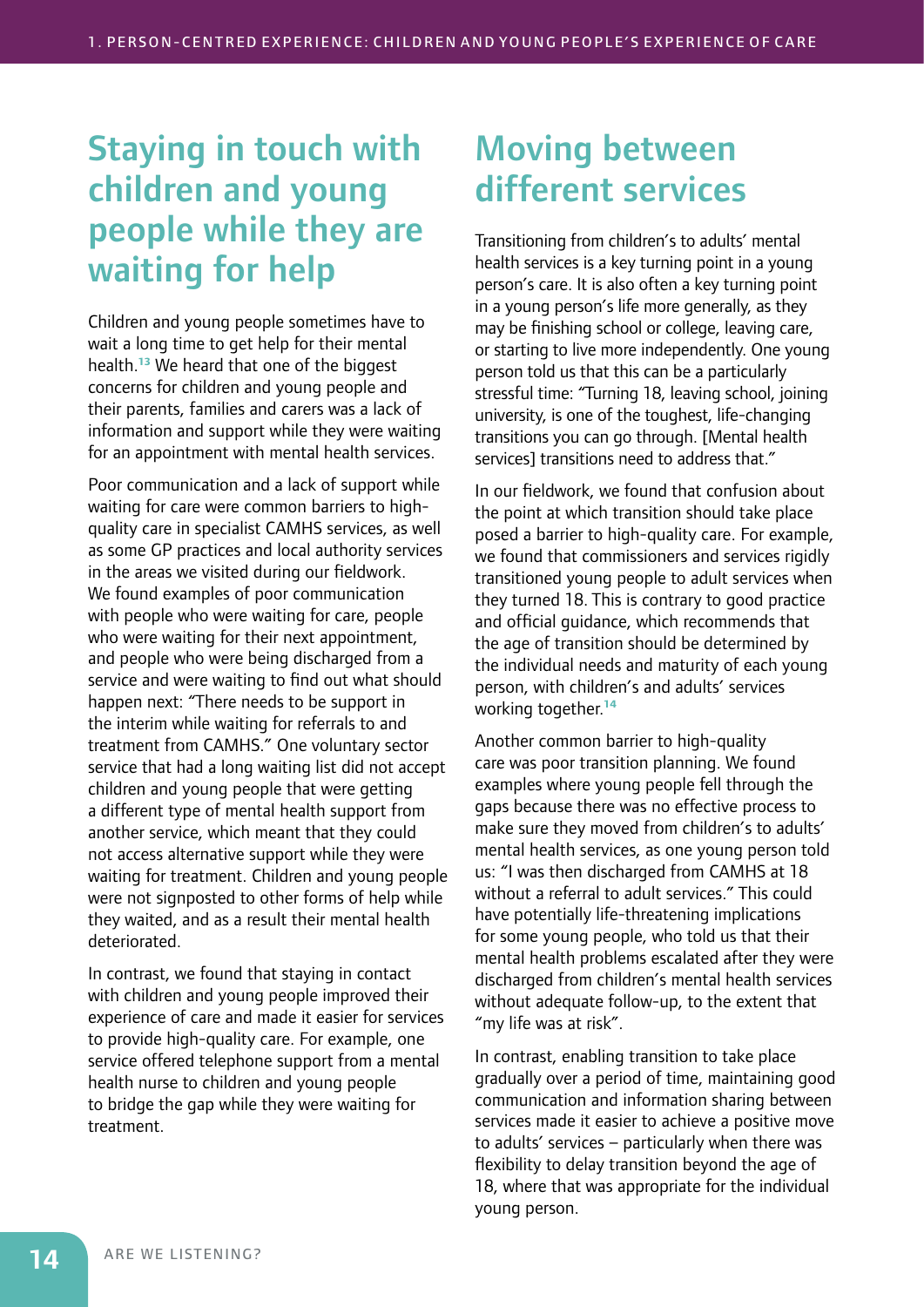<span id="page-16-0"></span>In one local area, for example, we found good experiences of children and young people transitioning to adults' services. They had been given lots of information about the options available to them during this period, and some young people were able to have the same support worker as they moved between services. Psychiatrists who usually worked with adults were deployed to work with teenagers during and after their transition from children's mental health services to adult mental health services, so they could maintain a consistent relationship during this period of change.

We found similar examples of good and innovative practice in preparing for children and young people of all ages to leave hospital following an inpatient stay in a specialist child and adolescent mental health ward. Planning in advance of discharge from hospital, and involving families, carers and staff from other services helped to ensure good outcomes. One parent, whose son had been admitted to hospital under the Mental Health Act, told us that  $\degree$ I was involved in the discharge planning  $-1$ went to the planning meeting along with [the psychiatrist] and the head teacher from [the school]. I felt listened to and we discussed what was going to happen when [my son] came out of hospital".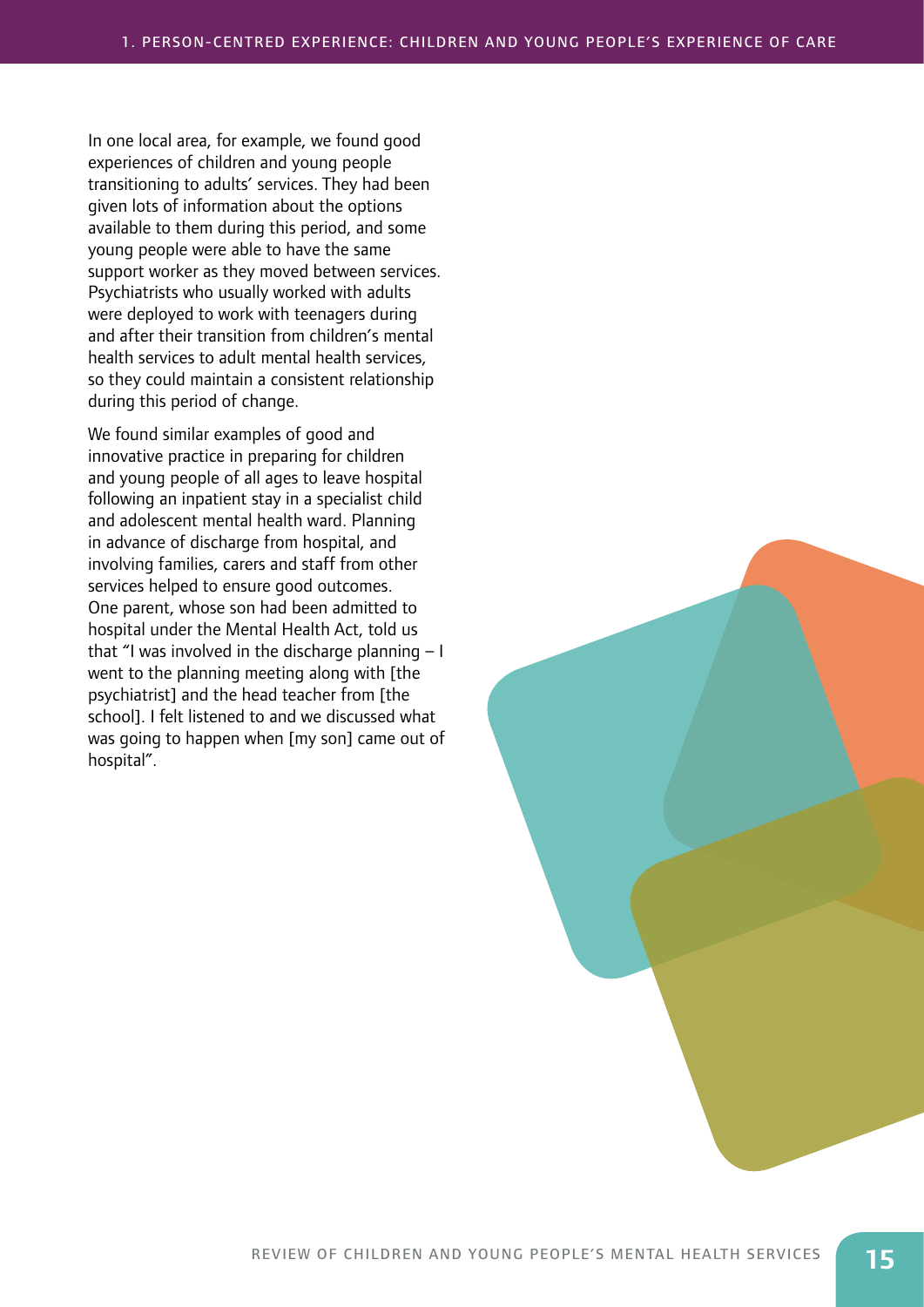## <span id="page-17-0"></span>2. Person-centred access

Providing timely access to appropriate care

"You can't fault the service once you get in  $$ but it's the getting in." **Young person**

"You shouldn't have to be suicidal to get an appointment." **Young person**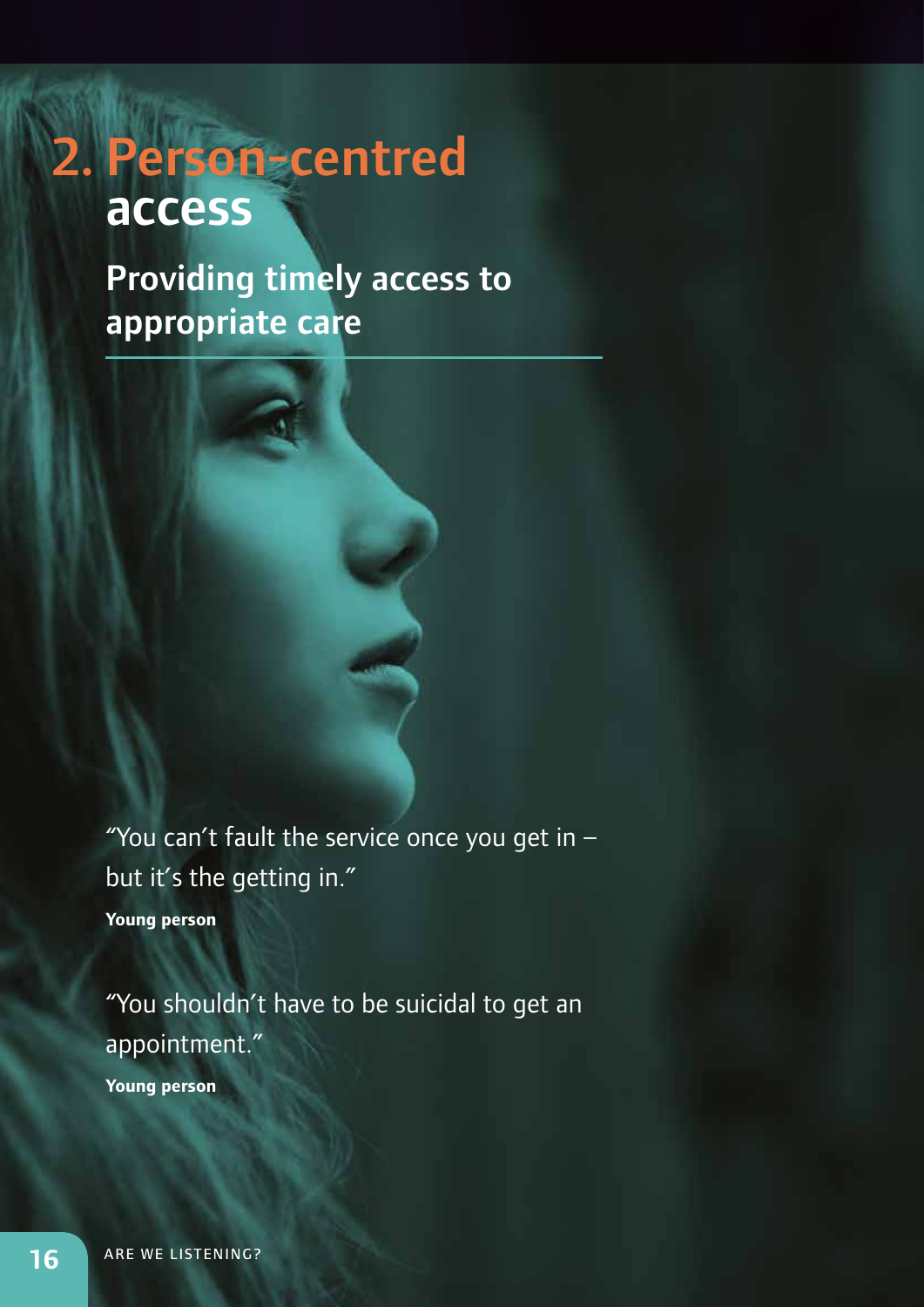#### <span id="page-18-0"></span>**Summary of findings**

- Excessively restrictive eligibility criteria, confusing referral routes, and gaps in the availability of services create unintended adverse consequences, including increased demand in other parts of the system or later down the line.
- Funding reductions in one service can reduce children and young people's access to care and support or drive demand in other services, such as emergency departments.
- Some areas have focused on prevention or increased the availability of support for children and young people with lower-level mental health problems, to help prevent problems from escalating and to reduce pressure on mental health services.
- Staffing shortages remain a serious concern that affects the morale and wellbeing of people working in services and the quality of care they deliver.
- More flexible models of care, such as online counselling and increasing the size of services' catchments areas, are helping to expand access to support to more children and young people.

## Eligibility thresholds

Children and young people can struggle to access appropriate support for their mental health because they do not meet the eligibility criteria to be accepted into mental health services.**[15](#page-54-0)** Estimates from 2004 suggest that between 25% and 35% of children and young people who need support for their mental health are able to access services**[16](#page-54-0)**, and as many as 50% of children and young people who are referred to specialist child and adolescent mental health services (CAMHS) are not accepted for treatment.**[17](#page-54-0)** This may be an appropriate decision for a CAMHS service to make about some referrals – for instance if a child or young person has less severe mental health problems that do not need specialist help from CAMHS – but only if they are then referred to a more appropriate form of alternative support that can meet their needs.

In our fieldwork, we found that inappropriately high eligibility thresholds can sometimes create an unhelpful barrier that prevents children and young people getting the right support at the right time – particularly if alternative sources of help are not available. Because eligibility criteria are often applied after a child or young person has been referred to another service by their GP practice or school, children and young people may have been waiting for some time before they are told their needs cannot be met by the service they have been referred to. Too often, we found that children, young people, their parents, families and carers have to be at the point of crisis before being able to access the right support.

Professionals we spoke with across different parts of the mental health system confirmed that restrictive eligibility criteria was an obstacle that made it hard for children and young people to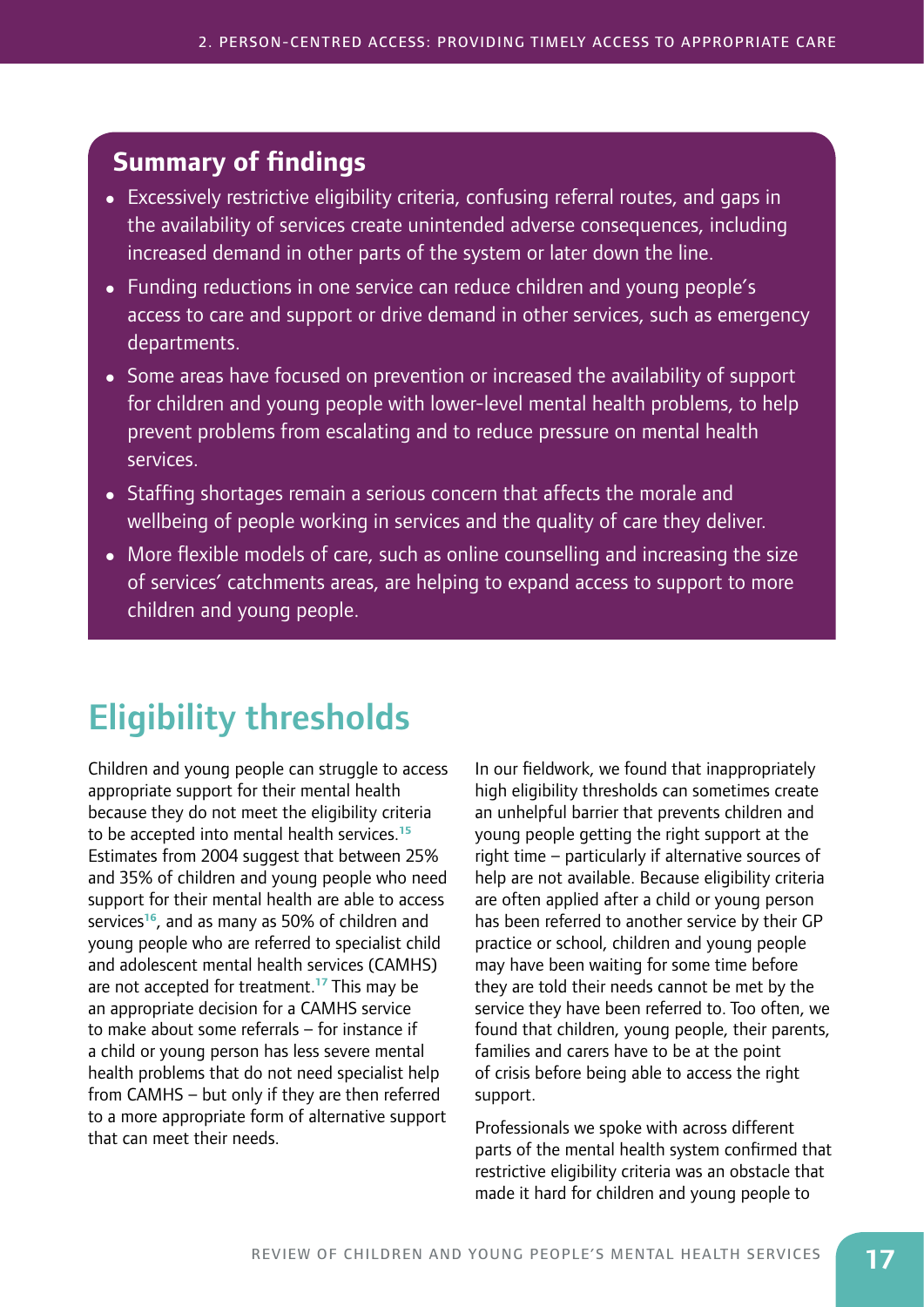<span id="page-19-0"></span>access help. For example, some young people had been advised by their GP to "pretend things are worse than they are" to increase their chances of being accepted into specialist CAMHS services.

We were told that eligibility thresholds were becoming even more restrictive in some of the areas we visited for our fieldwork, often in response to a potentially toxic combination of challenges including concerns about funding reductions, increasing demand for services, and not enough capacity for services to respond to local needs.

Perversely, we found that one of the consequences of excessively restrictive eligibility criteria could be increased costs and blockages

later down the line, because children and young people who are turned away from services without any alternative support are then referred back again for treatment when their mental health had deteriorated even further. One parent told us about their experience of seeking support for their daughter: "At first we were told she wasn't thin enough for eating disorder services. If people were seen earlier it would cost a lot less." National plans are in place to improve access to eating disorders services over the next two years. For example, NHS England has distributed £30 million of funding to improve eating disorder services, aiming to achieve 95% of patients being seen within four weeks or one week for urgent cases by 2020.

#### **CASE STUDY**

#### **WALSALL: SUPPORTING CHILDREN AND YOUNG PEOPLE WITH MILD AND MODERATE MENTAL HEALTH PROBLEMS**

As local NHS and local authority leaders in Walsall were developing their 'local transformation plan' to improve mental health services for children and young people, they noticed a gap in the support that was available for children and young people who had mild or moderate mental health problems. These children and young people were often referred by their GP or school nurse to the specialist child and adolescent mental health service (CAMHS), where they may not be accepted for treatment because they did not need the specialist support that CAMHS can offer.

NHS and local authority commissioners wanted to bridge this gap, so they commissioned a new service for children and young people with lower level needs. This new service was named 'Positive Steps' following a suggestion from local young people.

Positive Steps is specially designed to support children and young people with less severe mental health problems. Positive Steps staff assess each child or young person's needs to understand how best they can help them. Then they offer six sessions of support, followed by a review where they agree what should happen next. After their review session, each child or young person might be discharged if their mental health has improved enough for them to stay well without further support, or they may be referred on to other services if they need more help.

It is early days for the Positive Steps service, which was only launched in September 2017, but it shows the commitment of local commissioners to address the challenges that many children, young people, their parents, families and carers face in trying to get help for their mental health before they reach crisis point.

Local staff told us they were optimistic about the impact that the introduction of Positive Steps may have for them and for the children and young people in their care. Though it is too early to tell what impact it might have, people working in the specialist CAMHS service were hopeful that the new service would help to reduce the number of people on the waiting list for care.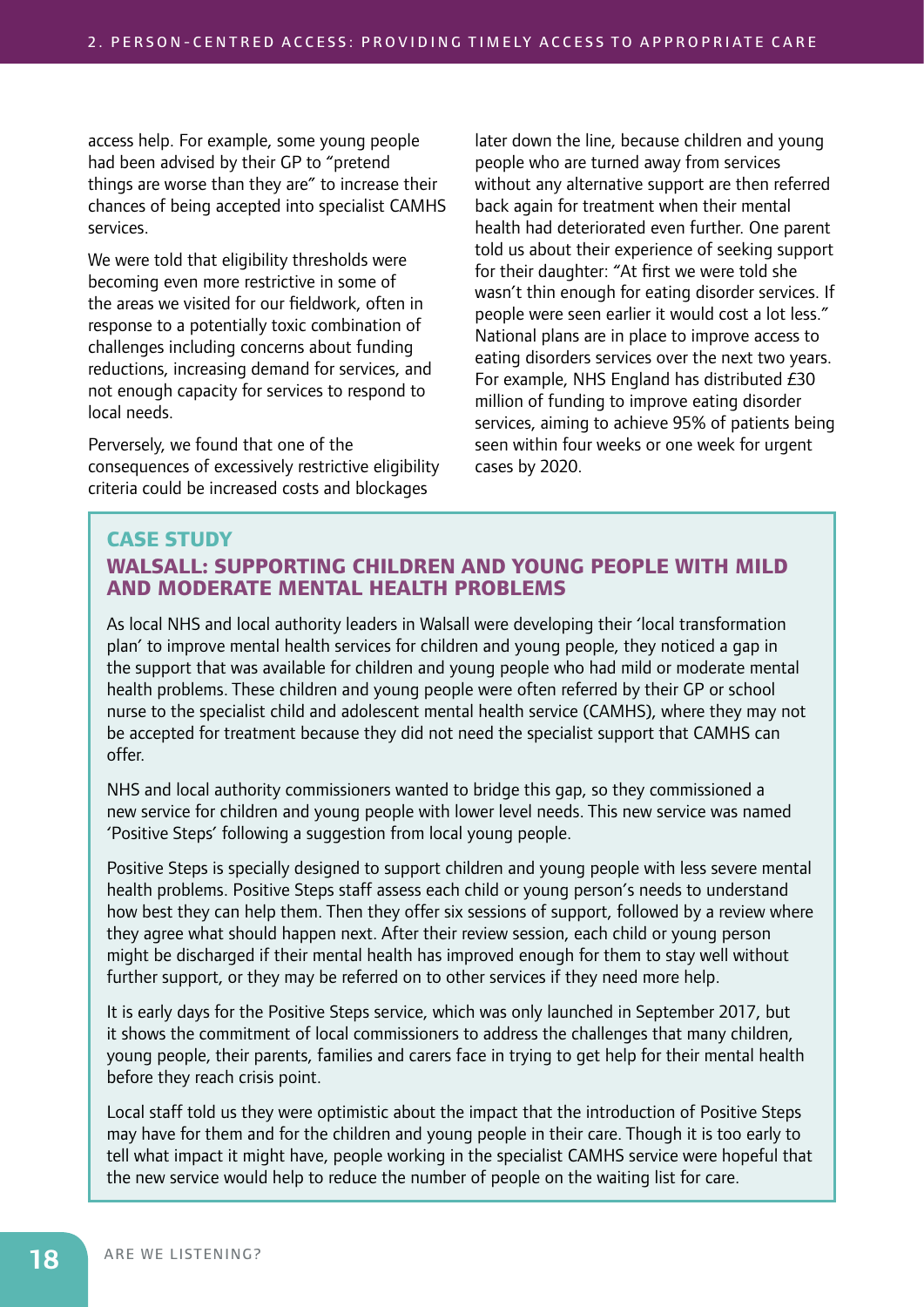<span id="page-20-0"></span>Some children and young people saw this problem as an issue of disparity between mental health and physical health. They felt that if someone had a physical health problem that was not addressed straight away, then it would take longer to treat the problem and be more expensive to do so – and mental health problems should be seen in precisely the same way.

## Referral routes

We found that confusing and unclear referral routes could make it harder for both staff and people using children and young people's services to find the right support at the right time. For example, during our fieldwork we found that staff working in emergency departments did not always know how to access mental health support for the children and young people in their care. Some school nurses said they were the "first port of call" for mental health problems identified in schools, but they did not know how or where to refer pupils onward to appropriate care. One school nurse said "it becomes a case of batting the case around the houses".

In one area, school staff told us that specialist CAMHS would not always accept referrals directly from GPs without schools being involved. In these instances, the referral had to be redirected back through the school, causing delays in children and young people accessing care. In contrast, in other areas, referrals to specialist CAMHS would only be accepted via GP practices and not from schools. For children and young people, this meant being bounced between different parts of the system and delays in getting the support they needed. This confusion, combined with a lack of information about what the referral process entailed, created increased anxiety for them and their families and carers.

We also found examples of clear and transparent eligibility criteria and referral routes, which made it easier for staff to help children and young people get timely access to appropriate care. Some local areas had introduced a 'single point of access' that aimed to funnel all referrals through a central process so that every child who needed support for their mental health was referred to the right place.

This approach worked better in some areas than in others. In some areas, staff felt the single point of access did not involve all relevant teams and services. In others, some staff felt it created an additional administrative hurdle, making it more rather than less complex to get the right support for children and young people's mental health. Where the 'single point of access' model was working well, we found clear systems that facilitated timely referrals and signposting to services. Well-designed and managed single points of access could make it much easier for GP practices and schools to know where and how to refer children and young people for help.

## Staffing shortages

Staffing shortages are a significant barrier to high-quality care.**[18](#page-54-0)**,**[19](#page-54-0)** Low staffing levels was the most common reason for delayed access to children and young people's mental health services highlighted during our fieldwork. We heard that high levels of staff turnover and reductions in funding for services contributed to staffing shortages and a large number of vacancies. Services found that it took a long time to recruit appropriately trained staff to vacant roles, and some posts – such as managerial roles or part-time jobs – were particularly difficult to fill. In one local authority service, a permanent post for an 'advanced practitioner' had been vacant for three years.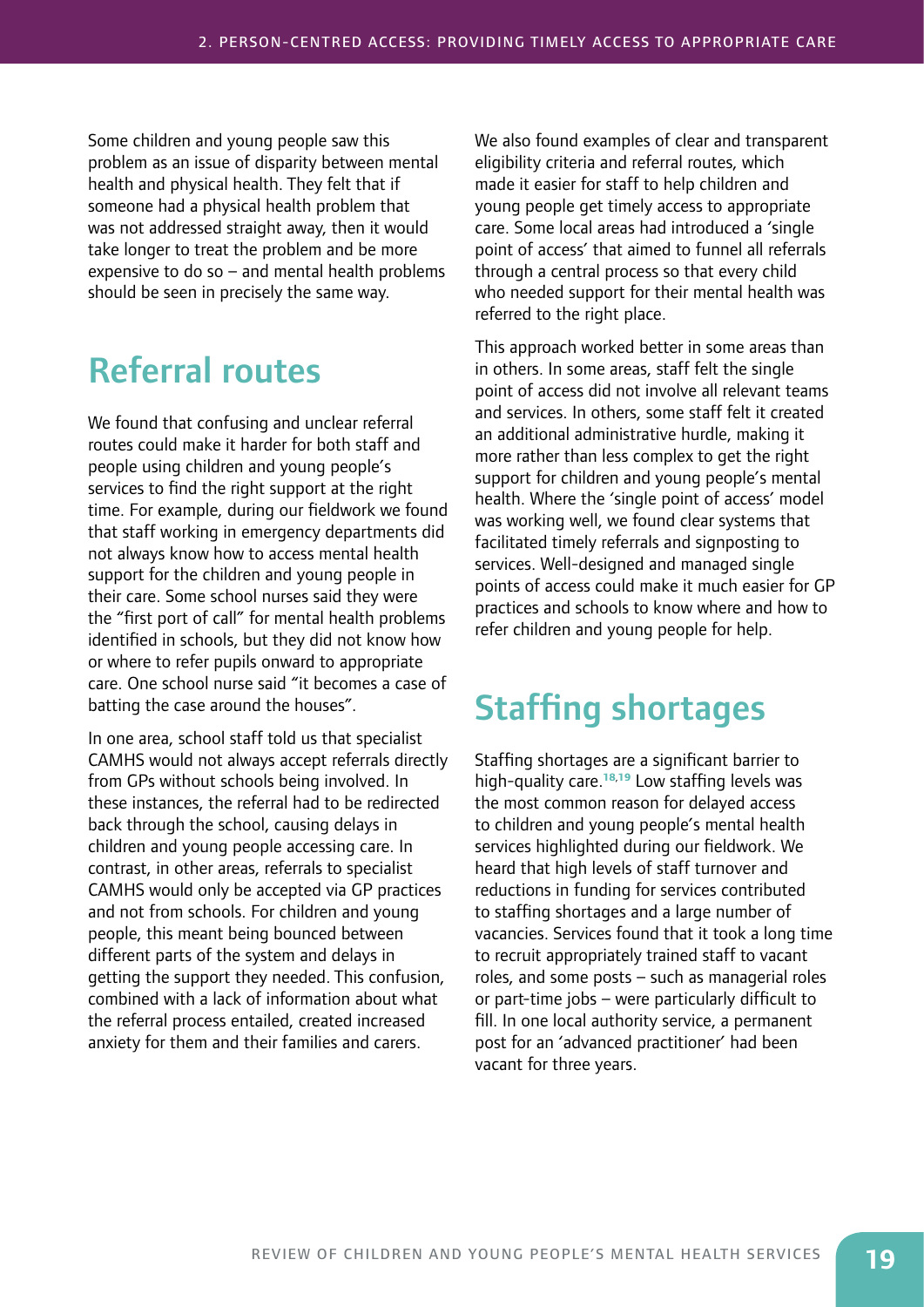Difficulties associated with staff shortages created further challenges. For example, staff could not improve their skills and expertise because there were not enough other staff to cover their normal duties while they were training. The increased workloads caused by staffing shortages also put more pressure on people working in services, which in turn affected their own health and wellbeing. Staff could get 'burnt out' and some people wanted to leave the mental health profession – which, in turn, would further exacerbate the staffing shortages that had caused increased workloads and affected people's morale in the first place.

In our fieldwork, we came across passionate and dedicated staff going the extra mile to try to improve the quality of care. For example, in one local area, staff were working additional hours to reduce the waiting list for care and improve access for children and young people. Their commitment to the children and young people in their care should be commended. However, working longer hours does not offer a sustainable long-term solution to staffing shortages, and it could ultimately contribute to the 'burnout' that was driving some people working in mental health services to leave their line of work.

### Travelling to mental health services

In some of the local areas we visited, the geographical location of mental health services could make it harder for children and young people to access support. This was particularly true in more rural areas, where children and young people faced longer travel times due to the distances between services. One young person told us that they had not been able to access a bereavement counselling and emotional wellbeing service because they could not afford the transport costs to attend the service. Without access to this support, their mental health deteriorated and they were ultimately referred to a specialist CAMHS service a year later when they were much more unwell.

The uneven distribution of beds in specialist inpatient CAMHS services in different parts of the country**[20](#page-54-0)** also meant that a small number**[21](#page-54-0)** of children and young people were placed in inpatient beds away from home, sometimes in another part of the country, far from their parents, families, carers and friends. NHS England is leading work to change the geographical distribution of inpatient mental health beds for children and young people and increase the number of beds that are available..**[22](#page-54-0)**

Other children and young people told us that artificial rather than physical boundaries limited their ability to access services – for example where commissioners or services had instituted a catchment area that excluded children and young people who may have lived nearby, but on the 'wrong' side of an administrative boundary. This could mean that two children attending the same school were not able to access the same local mental health services.

Some young people expressed concerns about missing school so that they could travel to attend appointments with mental health services. Some parents and pupils said their school had refused to allow them to attend some appointments because the long travel times meant missing up to half a day of lessons for each appointment.

Staff also told us that the geographical distribution of services affected how accessible and flexible the care was. For example, in one area, staff generally avoided home visits as the travel times between visits would have limited the number of appointments they could offer overall.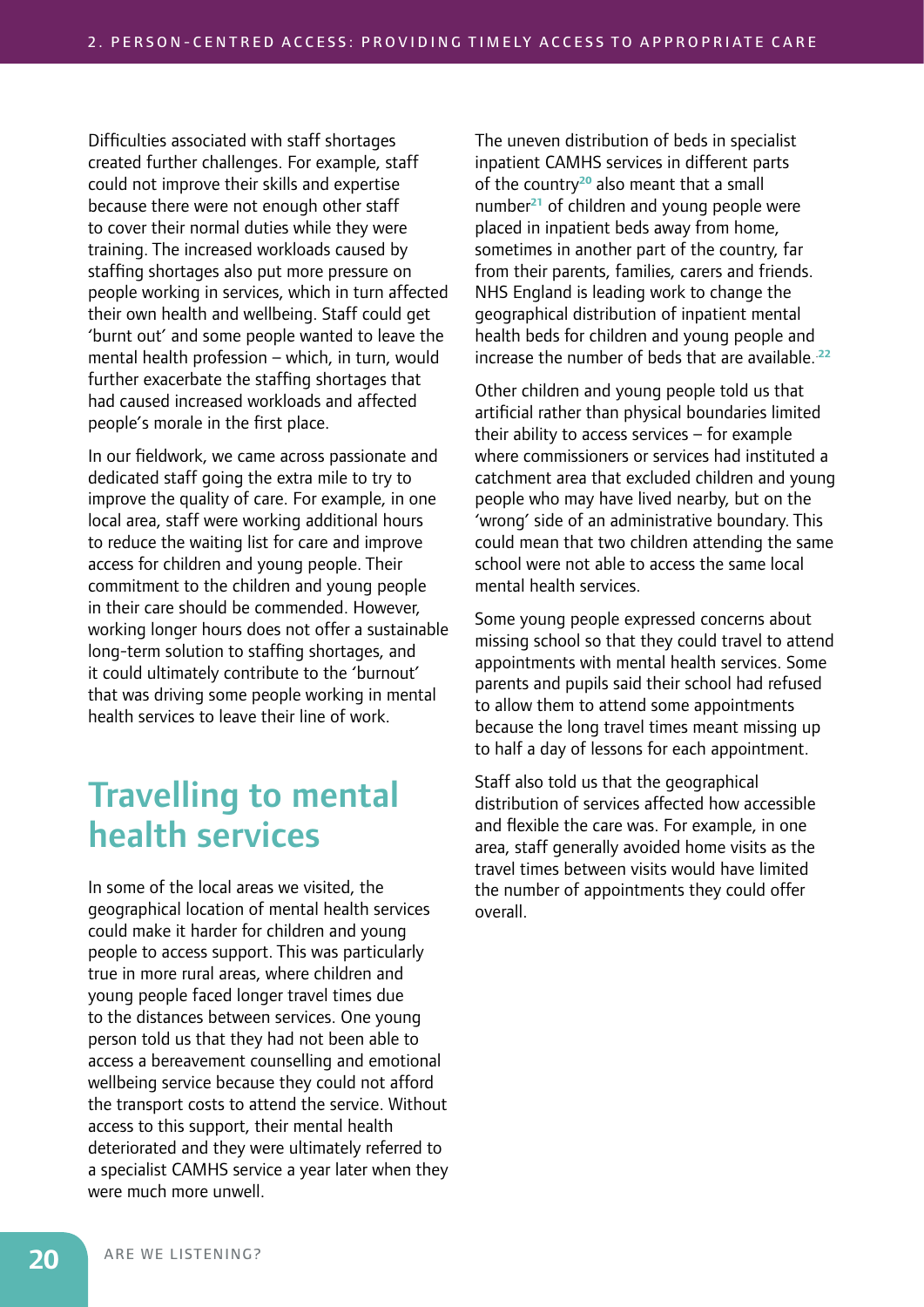Some local areas were trying to address these issues in creative ways. One clinical commissioning group has commissioned an online counselling service to provide free support to children and young people, which meant they could access help from any location. This digital mental health service was increasingly used by boys and young men from BME groups, who may be under-represented in conventional CAMHS services.**[23](#page-54-0)** In the same area, one specialist CAMHS service tried to overcome some of the problems with catchment areas by offering mental health support for looked after children and care leavers living anywhere within 20 miles of the borough.

## The impact of difficulty accessing mental health care

During our fieldwork, we found that there were gaps in service provision, meaning that children and young people did not have access to appropriate care that met their needs. In most of the areas we visited, we were told that funding reductions – or the prospect of future funding reductions – were resulting in reduced access to mental health services for children and young people.

We know that there are plans in place to invest nationally in children and young people's mental health care.**[24](#page-54-0)**,**[25](#page-55-0)** However, during our fieldwork we heard about local reductions in funding to mental health services in schools, early intervention services, services for younger children (early years), and services provided by the third sector. In some instances we were told that these changes had a disproportionate impact on specific groups of children and young people. For example, in one local area, funding reductions were affecting voluntary sector organisations that offered support for LGBT children and young people and children and young people from BME groups.

We found that reductions in the availability of services in one part of the system were having a knock-on impact on staff and services in other parts of the system. For example, in one area, we were told that reductions in services provided by the voluntary sector were having an adverse effect on specialist CAMHS services, which could lead to further delays in treatment for children and young people. In another area, we heard that schools were no longer funding school counsellors, resulting in increased pressure on other school staff.

We were also told about gaps in the availability of appropriate care that pre-dated funding reductions. In many of these cases, the emergency department became the default option as children and young could not access other support for their mental health. The lack of services for children and young people with less severe mental health problems was driving demand in emergency departments as these children and young people were not eligible for specialist CAMHS services and felt there was nowhere else to turn when they needed help. In other instances, gaps in out-of-hours or crisis care were a problem, leading children and young people to turn to emergency departments during times of severe and acute distress. As one parent told us: "You daren't have mental health issues at evenings or weekends."

We found that a lack of support for children and young people with less severe mental health problems could also result in their mental health deteriorating to the point that they needed much more intensive and costly treatment. For example, our fieldwork team came across one child who faced "unreasonable" and "systemic" delays that ultimately resulted in an inpatient stay because that young person had been left in a state of severe mental distress for longer than was necessary "for the sake of completing a referral process". Some areas are trying to address this by commissioning services for children with lower level needs.

**21**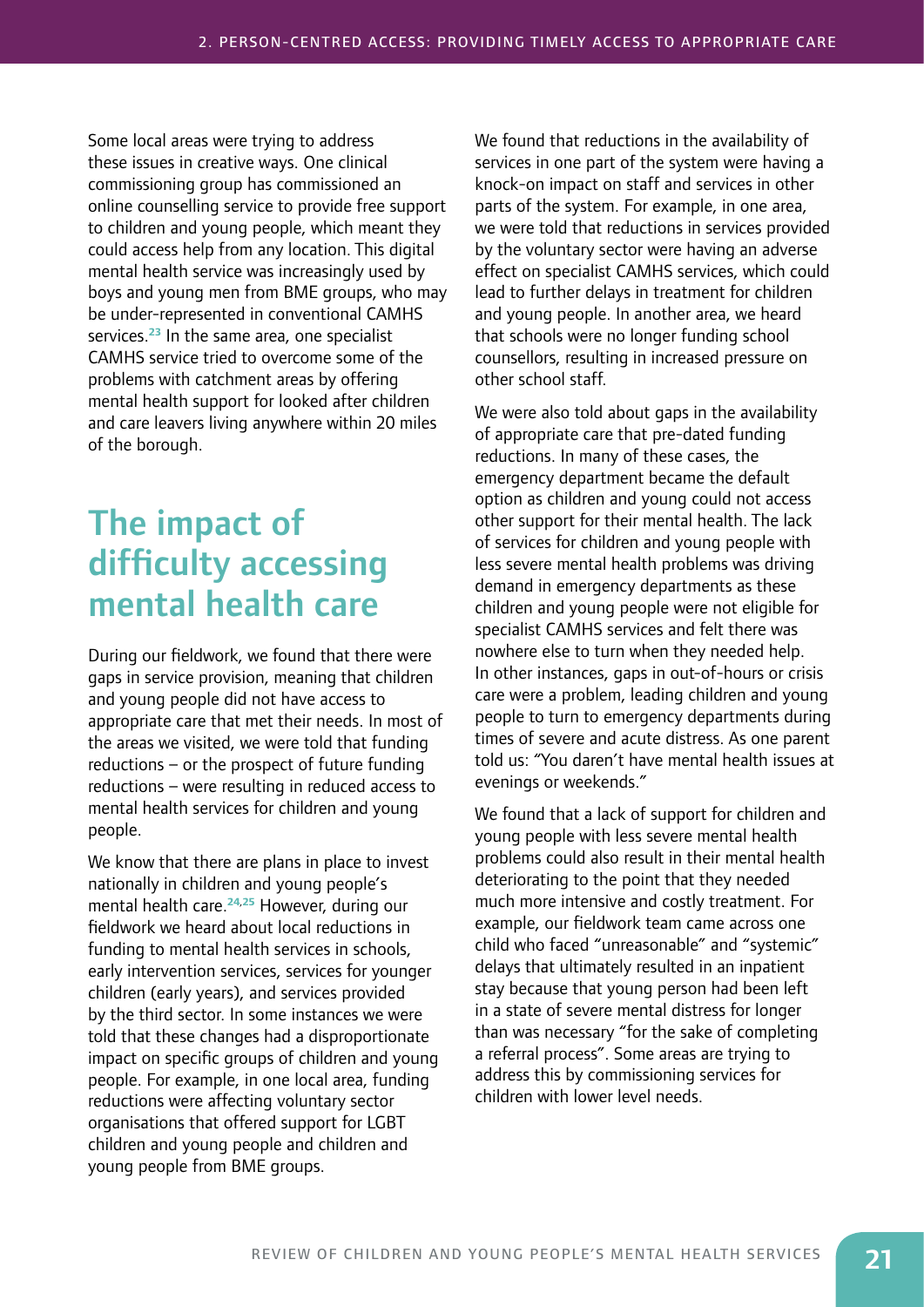### Prevention and early intervention

Young people who had struggled to access support early on spoke positively of the idea of earlier intervention. As one young person who was living in foster care told us: "I would have definitely benefitted from CAMHS earlier in care and I wish I had seen them when I came into care."

In some local areas, we saw investment in prevention and early intervention – and we saw positive results of this commitment. For example, some schools had already seen a reduction in referrals to mental health services while they were trialling a whole-school approach to building pupils' emotional resilience and wellbeing (see box on page 23).

In another area, a new service had been established to provide support for children and young people who did not meet the threshold for specialist CAMHS service, so they could access support before their mental health deteriorated to crisis point.

Although our review focused on the quality and accessibility of support for children and young people with mental health problems, rather than on prevention, during our fieldwork we were told again and again about the vital importance of prevention and early intervention. As demand for services contributes to long waiting lists for treatment, promoting good mental health and intervening early when problems emerge are crucial. This may not only help to support children and young people's mental wellbeing, but may also help to address some of the challenges that young people face in trying to access help when they need it.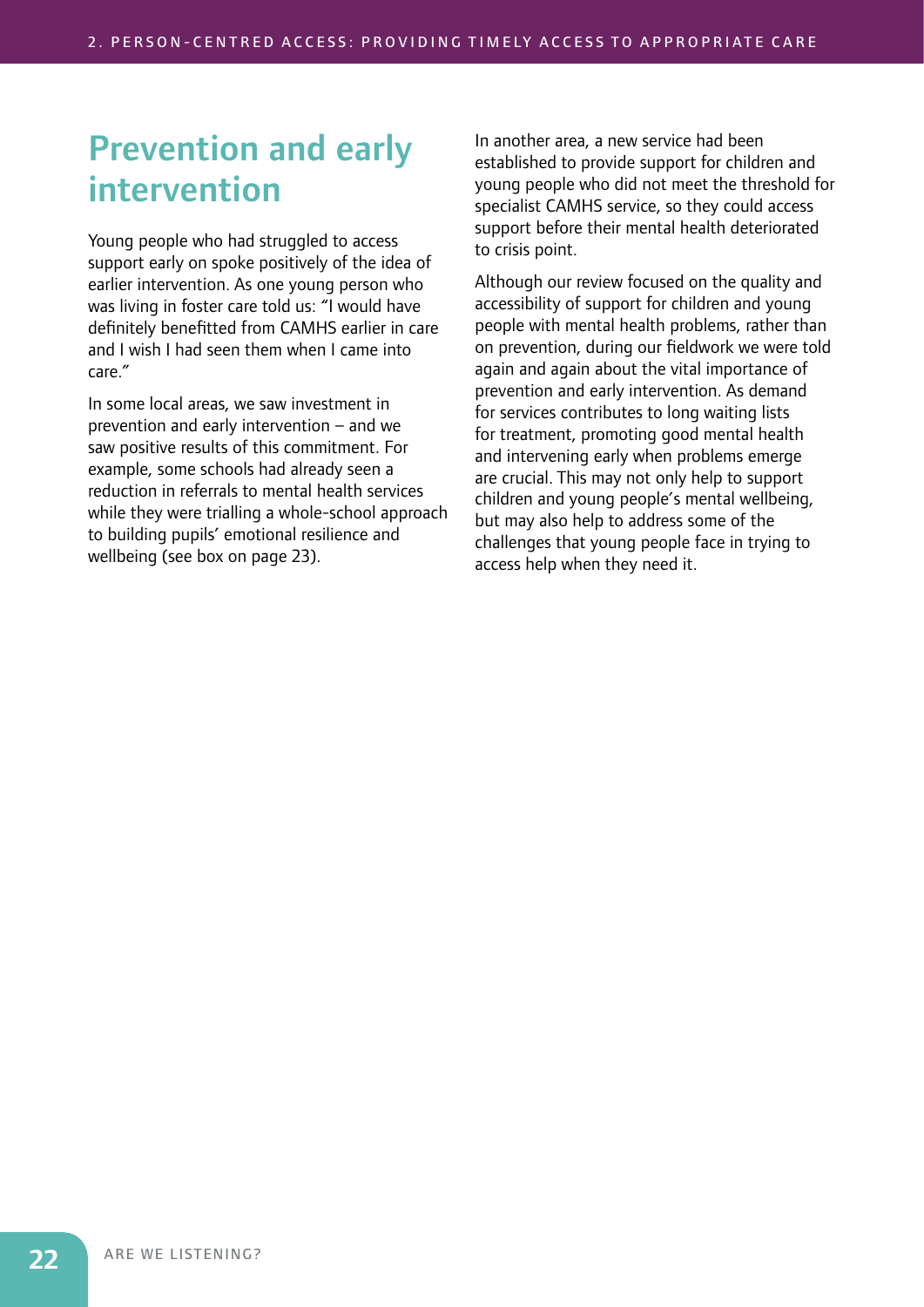#### **CASE STUDY SOUTHWARK: A WHOLE-SCHOOL APPROACH TO PROMOTING WELLBEING**

Cobourg Primary School in Southwark in South London has been piloting a 'whole-school' approach to wellbeing in collaboration with the local mental health trust, the South London and Maudsley NHS Foundation Trust. The pilot aims to improve pupils' emotional resilience, strengthen their academic performance, reduce their anxiety, and help them manage interpersonal relationships more effectively.

The Personal, Social, Health and Economic Education (PSHE) Subject Coordinator at the school told us that one of the key components of the programme involved teaching pupils different techniques to help them manage their feelings and behaviour. This includes 'brain breaks' for the pupils, which are being used "as a preventative measure" as it "helps them focus". The 'brain breaks' involve three minutes of quiet reflection time every morning, after lunch, and before pupils get ready to go home.

We also heard about other practical techniques that children used to relieve stress – from a new book corner where children could use as a quiet place to calm down or reflect on what they had learned, to exercises with stress balls. The school also worked with parents so they understood the programme and could get involved.

Children at Cobourg Primary School told us about the positive impact that these tools were having on their feelings and behaviour. One child told us that the use of these techniques "calms you down and clears your mind [so] you can get on with your work". Another said that previously "people were rushing and getting angry" but the new techniques meant that "when we came back in the classroom there were less angry people".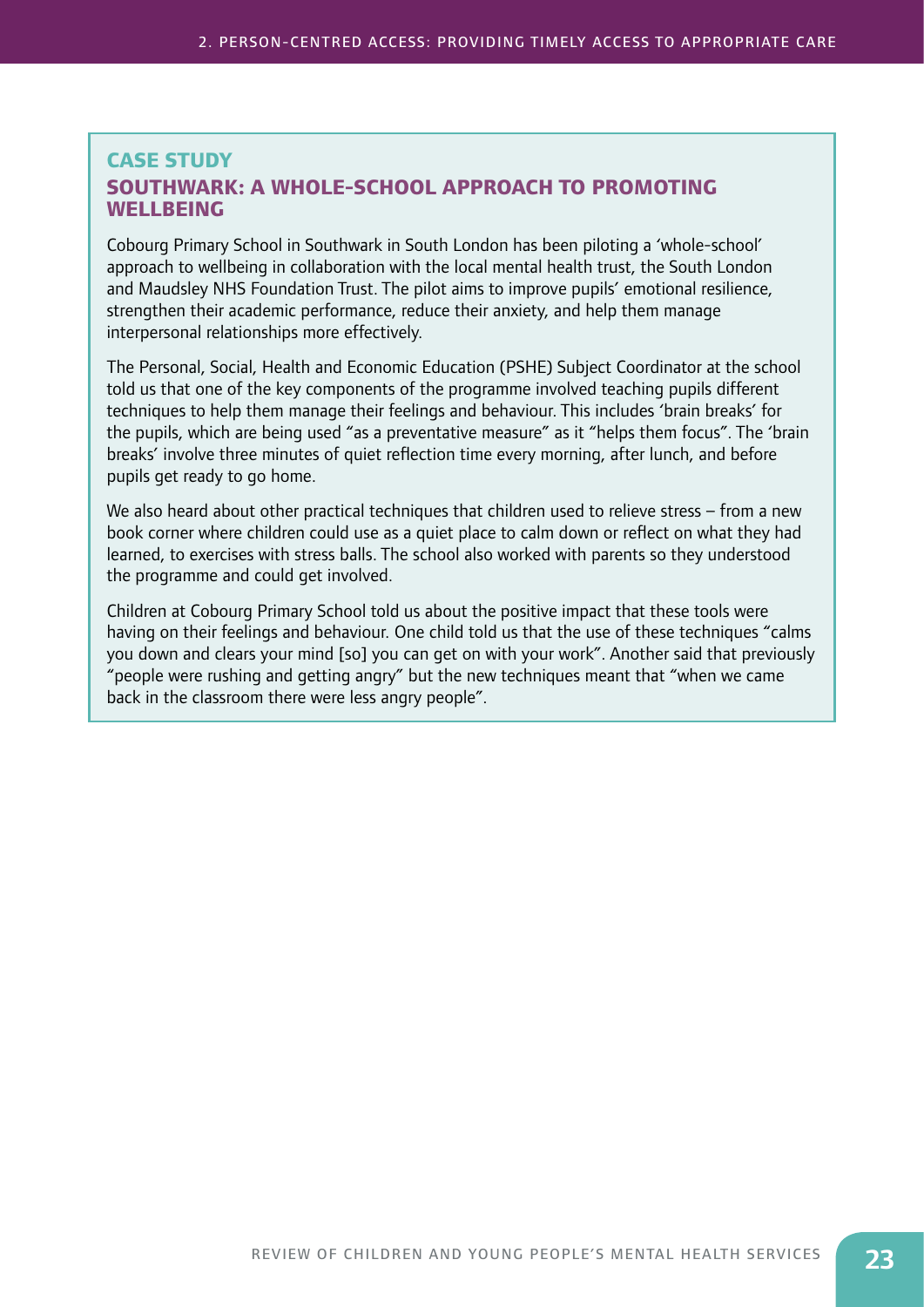## <span id="page-25-0"></span>3. Person-centred services

Working together to deliver high-quality care

"Where there was a conflict in policy and procedure between partner organisations, staff would place the young person at the centre of the discussion and focus on finding the solution." **CQC Reviewer**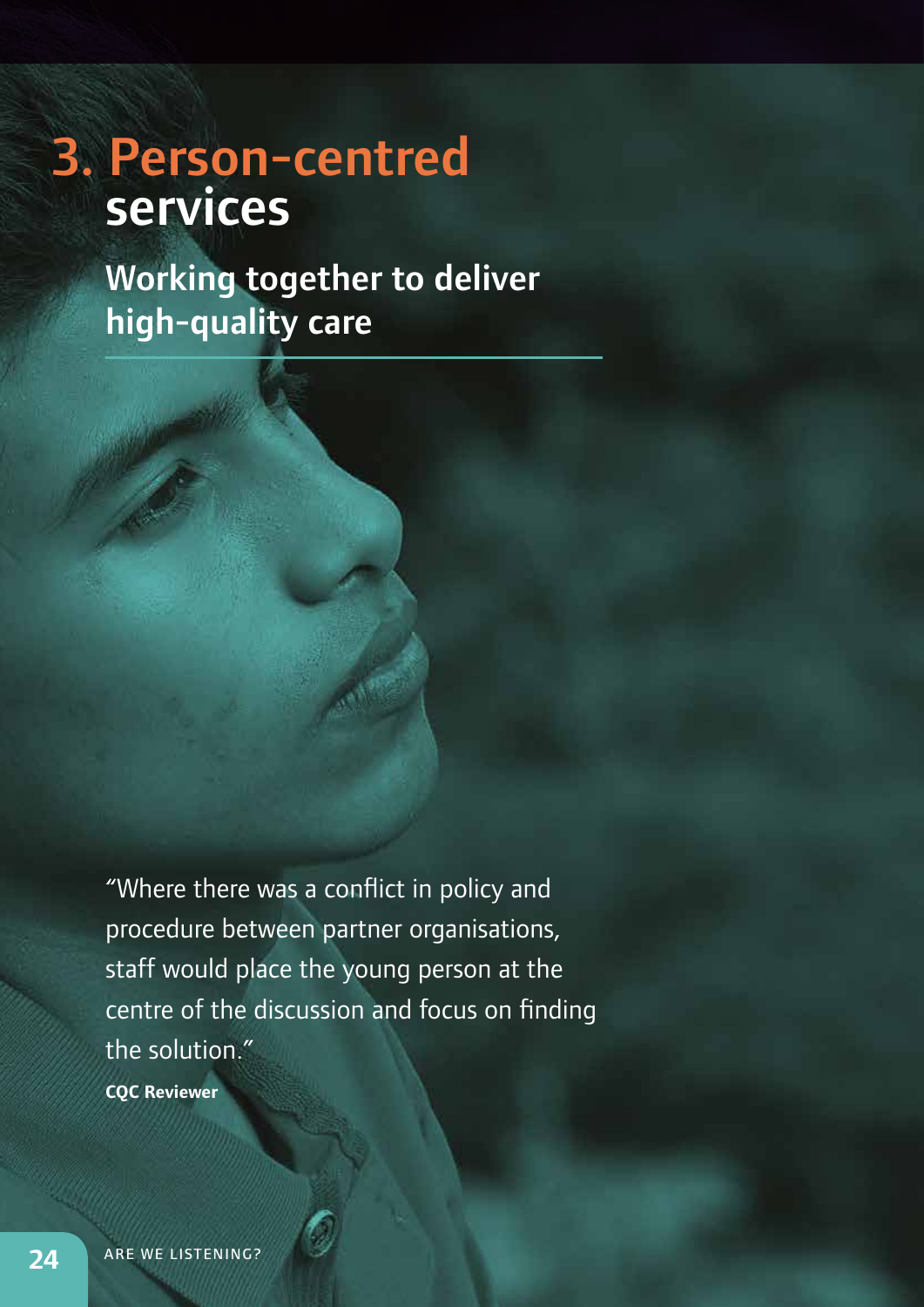#### **Summary of findings**

- Putting the child or young person at the centre makes it easier for different teams and services to collaborate and overcome different professional and organisational cultures, systems and processes.
- Monitoring the quality of care  $-$  and proactively gathering and listening to feedback from children, young people, their parents, families and carers as part of that process – is essential to identify how services can improve.
- Simple steps can make it much easier for different services to work together and join up a fragmented system – such as holding joint meetings, co-locating teams, spending time building relationships with staff in other teams, or nominating a member of staff to link with other services.
- Sharing information makes it easier to provide coordinated care, to make sure that each child and young person accesses appropriate care in a timely way, and to identify when a child or young person is at risk.
- Investing in staff training and supporting their wellbeing improves their capability and the quality of care they deliver.

## Staff and teams working together day-to-day

The mental health system for children and young people is complex and fragmented. Children, young people, their parents, families and carers expressed anxiety and frustration over how disjointed their care could be.

In our fieldwork, we found that one of the barriers to joined-up care is that different parts of the system do not always work together dayto-day. For example, in most of the 10 areas we visited, we saw a disconnection between schools and other parts of the mental health system. We also found examples where specialist child and adolescent mental health (CAMHS) services were not working well with other services that support children and young people with their mental health and wellbeing, such as health visiting services, emergency departments, social care and safeguarding. These disconnections made it harder to refer children and young people to the right place at the right time.

It was not just services that were fragmented, but commissioners and national agencies too. During our fieldwork, staff told us that 'topdown' decisions from local commissioners, regulators and national bodies could have unintended adverse consequences for the mental health and wellbeing of young people, and they did not always work well in practice for local communities. For example, schools staff in one area expressed concern that the academic targets set for schools by the Department for Education failed to take account of the health and wellbeing of children and young people, or the mental health problems that could result from pupils feeling under pressure.

We also found many examples of different teams and services overcoming some of the fragmentation of the system by working together in simple ways, day-to-day. In most areas we visited, we found examples where a range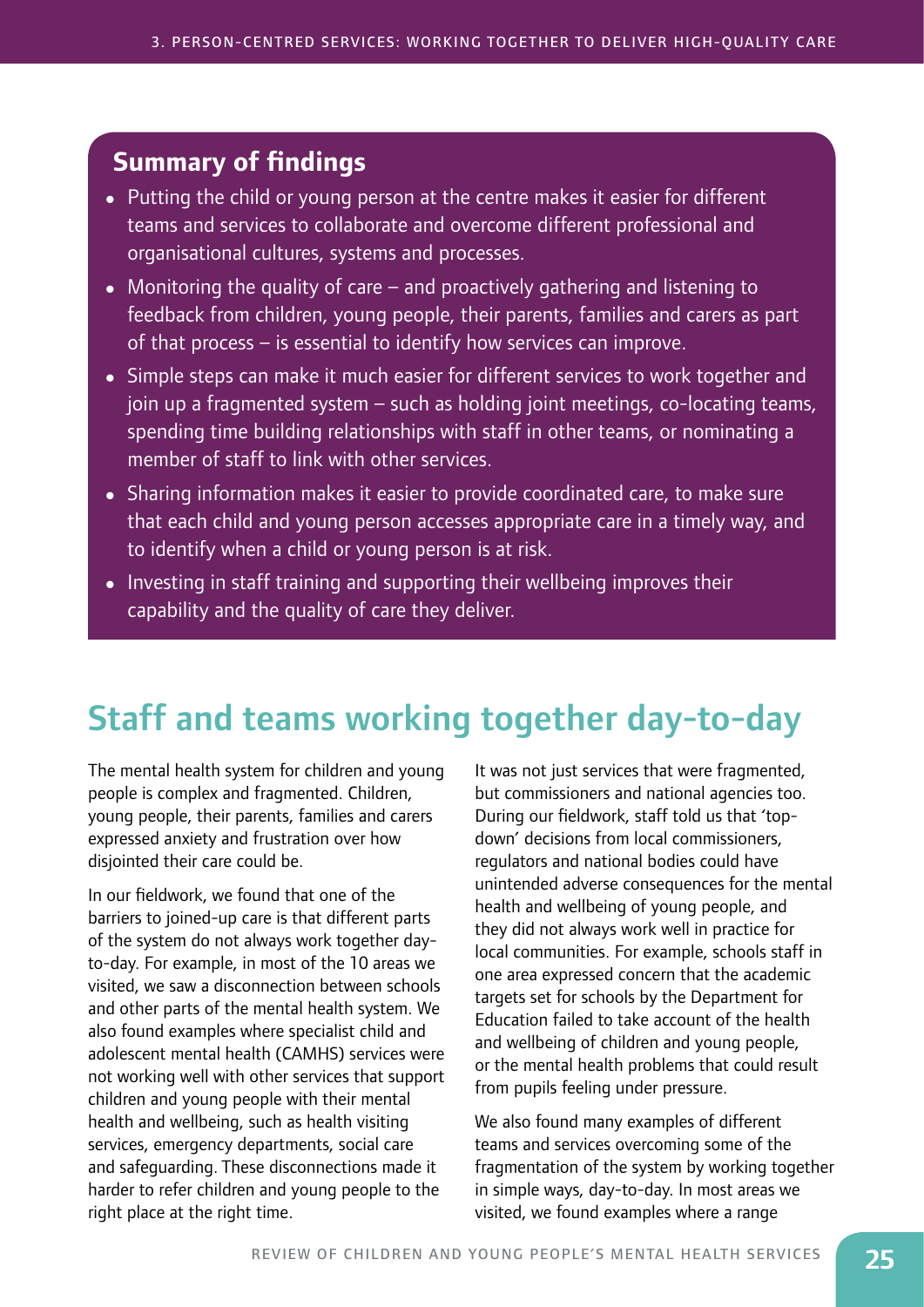of different professionals regularly held joint meetings to share information and coordinate care. There were many different ways of doing this well and no single model that worked in every area – different services and teams in each local area had established their own ways of working around the fragmentation of the system.

For example, one area had established a panel to oversee the care of children and young people with complex needs. Key decision-makers sat on this panel so that they could make decisions immediately – for example if a child or young person's care plan should be changed or if additional resources should be made available. Local staff said the panel was an effective way of working and it was helping them to improve the quality of care. Another area had put in place a multi-agency partnership that brought together 15 of the different parts of the system involved in children and young people's wellbeing – including the police, social care, specialist CAMHS services and local 'early help' services that support families to address problems early on.

Some staff told us that being co-located in the same building, or nearby, made it easier to collaborate, share information and "build a team around the person" across professional boundaries.

We also found examples where staff were working beyond the conventional boundaries of their services to make it easier to provide joined-up, person-centred care. For example, we saw specialist CAMHS practitioners working with paediatric healthcare services, emergency departments and youth offending teams. In one area, staff working in the children and young people's mental health team made a daily call to the emergency department to see if any children or young people had been admitted for a mental health problem overnight. In another area, the manager of the specialist CAMHS service spent a day each month visiting the paediatric assessment unit at the local acute hospital to spend time with staff caring for children and young people's physical health problems and help them answer questions about mental health. NHS commissioners in one area had funded children's psychologists to work as part of multidisciplinary teams for children with long-term physical health problems, such as cystic fibrosis or neurological diseases. This helped to provide emotional and psychological support to children and young people alongside their physical health care. This is important because evidence suggests that children with mental health problems who also have a physical health problem have a poorer experience of health care compared with other children and young people.**[26](#page-55-0)**

Where mental health professionals were working closely with schools, this helped to improve the system's response to children and young people's needs. Some areas had nominated mental health 'champions' who were linked directly with schools to make it easier to provide early help for children and young people with a mental health problem and refer them on to the right place if they needed additional support. Sometimes this involved mental health staff providing training for school staff.

In other cases we saw mental health professionals providing advice and information, promoting mental health awareness, helping with referrals to specialist services, and assessing children and young people's mental health. Education staff in one area told us that this had made it easier to have a "more holistic approach to meeting the needs of children and young people, with families and educational professionals involved from the outset".

## Good communication and relationships between services

In all 10 areas we visited, we found that the disjointed nature of the system made it hard for staff to establish good communication across different services and teams. Where we found poor communication and teams working in isolation of each other, it was harder for staff as well as children, young people, their parents,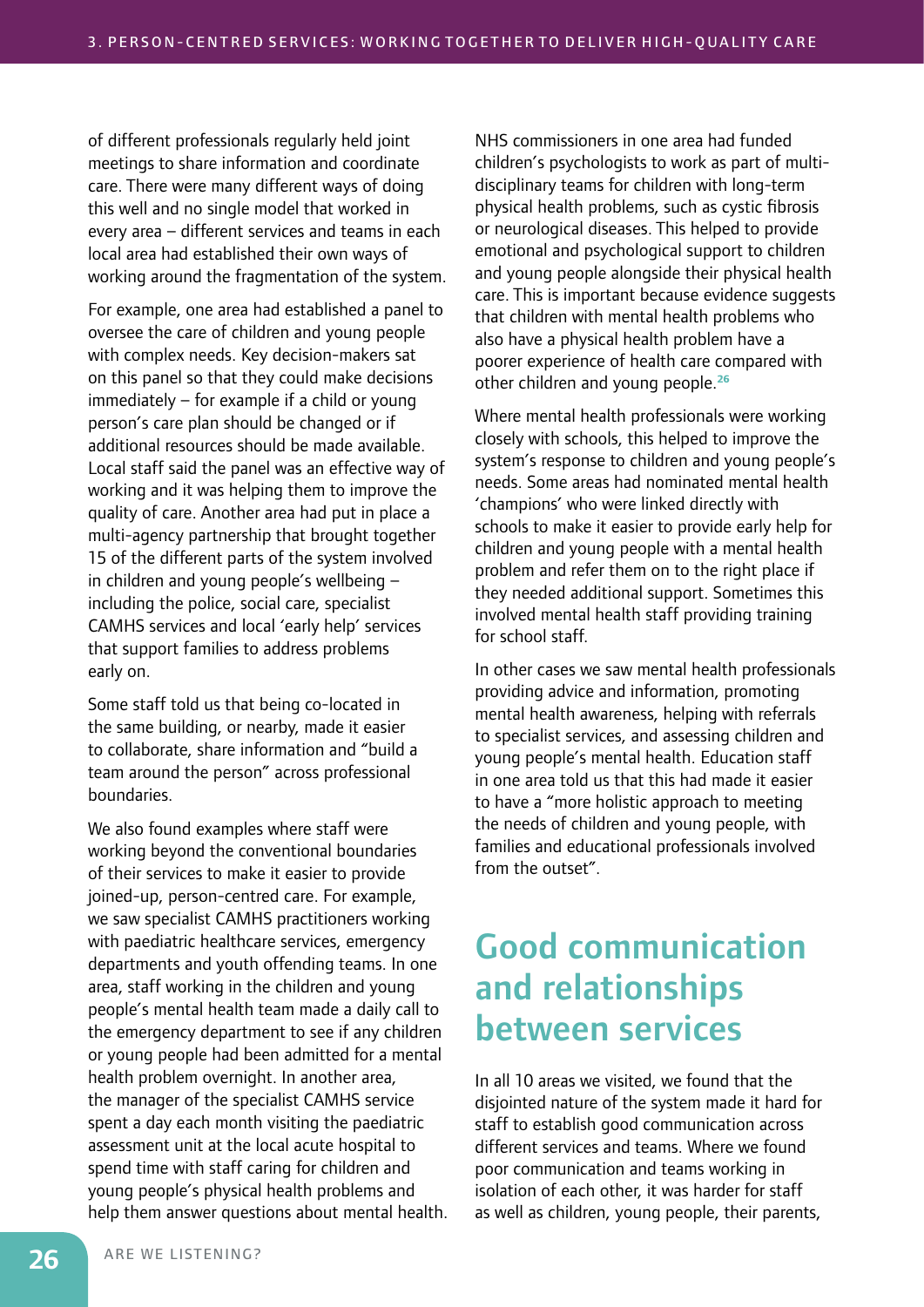families and carers to navigate their way through the fragmentation of the mental health system. Children and young people did not know how to access services, while staff working in schools and other parts of the mental health system were unclear about their respective roles or how to refer children and young people to the right place.

We also found many examples of staff working hard to build positive, productive relationships with colleagues in other teams. Their efforts

helped to strengthen partnerships across different parts of an otherwise disjointed system. In one area, for example, we saw strong links and partnership working across many different parts of the system, which made it much easier to solve problems collectively. Staff in different teams and services knew each other by name and put the young person at the centre when they found there was a disagreement or conflict between different parts of the system.

#### **CASE STUDY DORSET: WORKING TOGETHER ACROSS DIFFERENT TEAMS AND SERVICES**

Mo (not his real name) was diagnosed with attention deficit hyperactivity disorder (ADHD) when he was younger and he had been taking medication for many years. More recently, he felt the medication was not working for him and he did not like its side-effects so he stopped taking it. Mo's mood and behaviour began to change, and his mother and GP became very concerned about his mental health. Mo's GP referred him to a specialist child and adolescent mental health service (CAMHS).

Mo attempted suicide a few weeks later. He was cared for in a paediatric ward of a hospital, with additional support from staff trained in mental health who could help to keep him safe.

When Mo left hospital, staff from different teams and services worked together to help improve his mental health. Different staff all worked together and involved Mo and his family. This include a wide range of different professionals including a crisis support worker, a nurse with expertise in ADHD, an occupational therapist, a paediatrician, a social worker, and specialist child and adolescent mental health staff. They communicated well with each other and they shared all the information they needed to so that they could provide high-quality care. They identified any risks to Mo's safety and used creative approaches to keep him safe from harm.

The team listened to Mo's concerns and preferences about his ADHD medication, and together they found a different way to manage the side-effects and improve how well the medication worked. Staff worked with Mo's parents too and made sure they were involved in planning his care and support.

Mo is no longer harming himself. He told us he is doing well at college and he is starting to think about his future. Mo said that after he came out of hospital he "got everything I needed" and the staff who supported him "could not have done anything better".

Mo's mother also said they had worked with some "amazing" staff, and she felt that once Mo got help, the team worked well together and with Mo and the family. However, she was frustrated, because she had been asking for help for Mo's mental health for a long time, and he had to reach the point of crisis before he was able to get the help he needed.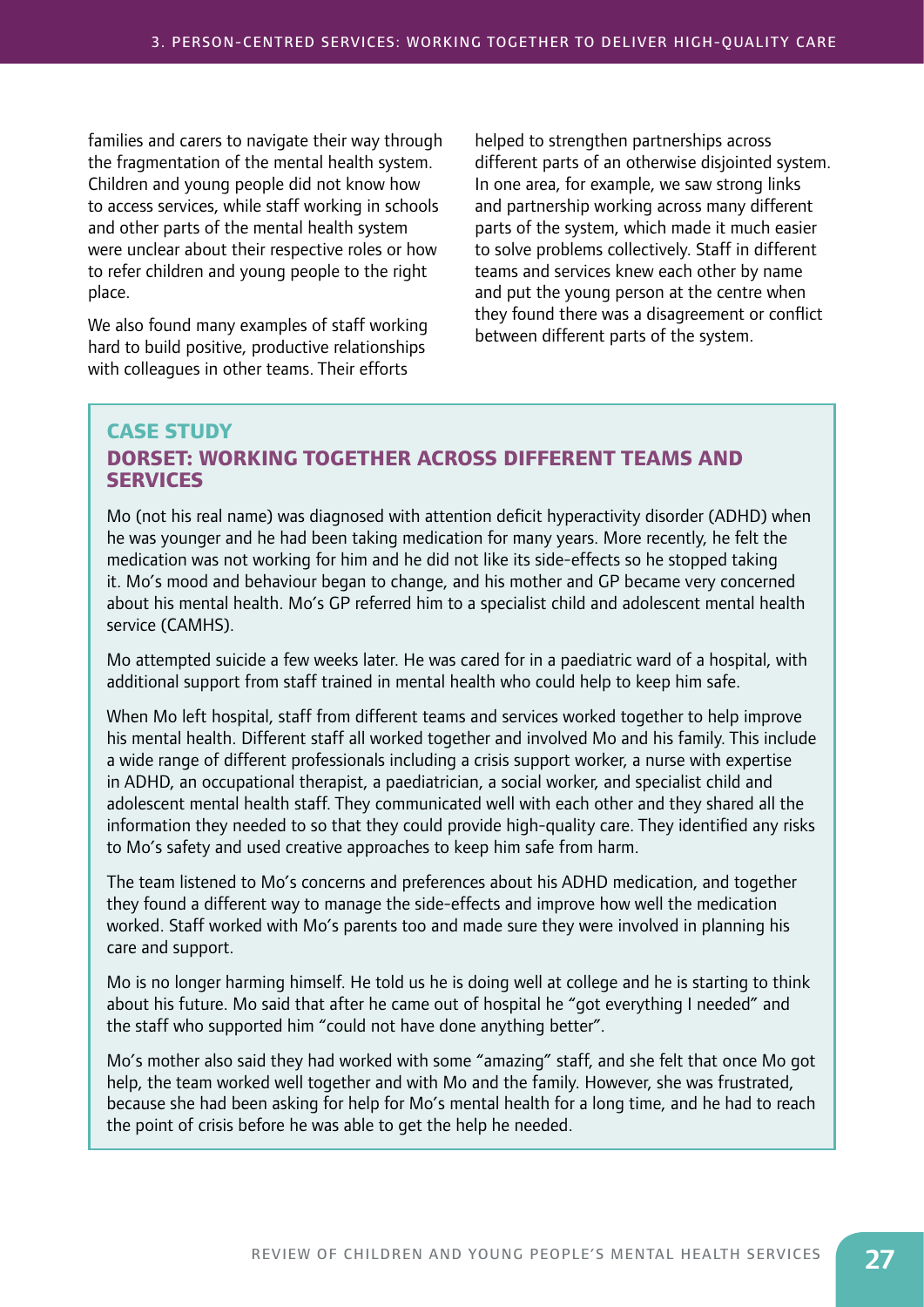Good communication between professionals was associated with good outcomes for children and young people. In one area, staff told us that the strong relationships they had built with each other meant they could "just pick up the phone" when they needed to work together to support a child or young person with complex needs. Elsewhere, good communication between third sector organisations helped to make sure that the referral process for children and young people was effective, as partners worked together to signpost children and young people to the services that were best suited to their needs and circumstances – such as services equipped to support young refugees, or children with autism or ADHD.

### Sharing information between services

When different teams and services failed to share information, it created a barrier to high-quality, joined-up care. Services were at risk of providing uncoordinated interventions, fragmented care and poor outcomes. Children and young people commonly complained they had to repeatedly re-tell their story because services had not shared information with each other. For some young people, this meant having to undergo a completely new assessment when they moved to adult mental health services. Where mental health services and schools failed to share

information, we commonly found that they were not taking a joined-up approach to care, and there was no culture of sharing care plans or child protection plans – potentially putting children at risk of harm.

Communication and coordination was made easier when services shared the information they held about children and young people's care. Sharing information helped staff to provide joined-up care, to make sure that each child and young person accessed the right care at the right time, and to identify when a child or young person was at risk.

Commissioners in one local area issued weekly bulletins to a range of different people and agencies involved in supporting children and young people, to highlight any risks and help prevent them from escalating. The manager of one CAMHS service spent time on the local paediatric care unit every month to support staff working there. In another local area, all services used a single assessment process, so that no child or young person would have to tell their story repeatedly to different agencies. We also found one example where voluntary sector partners were granted access to some NHS information systems, which made it easier to share information effectively and efficiently.

This approach may have overcome some of the barriers we heard about in other areas, where staff told us that incompatible IT systems made it very hard to share information or coordinate how children and young people transitioned between services.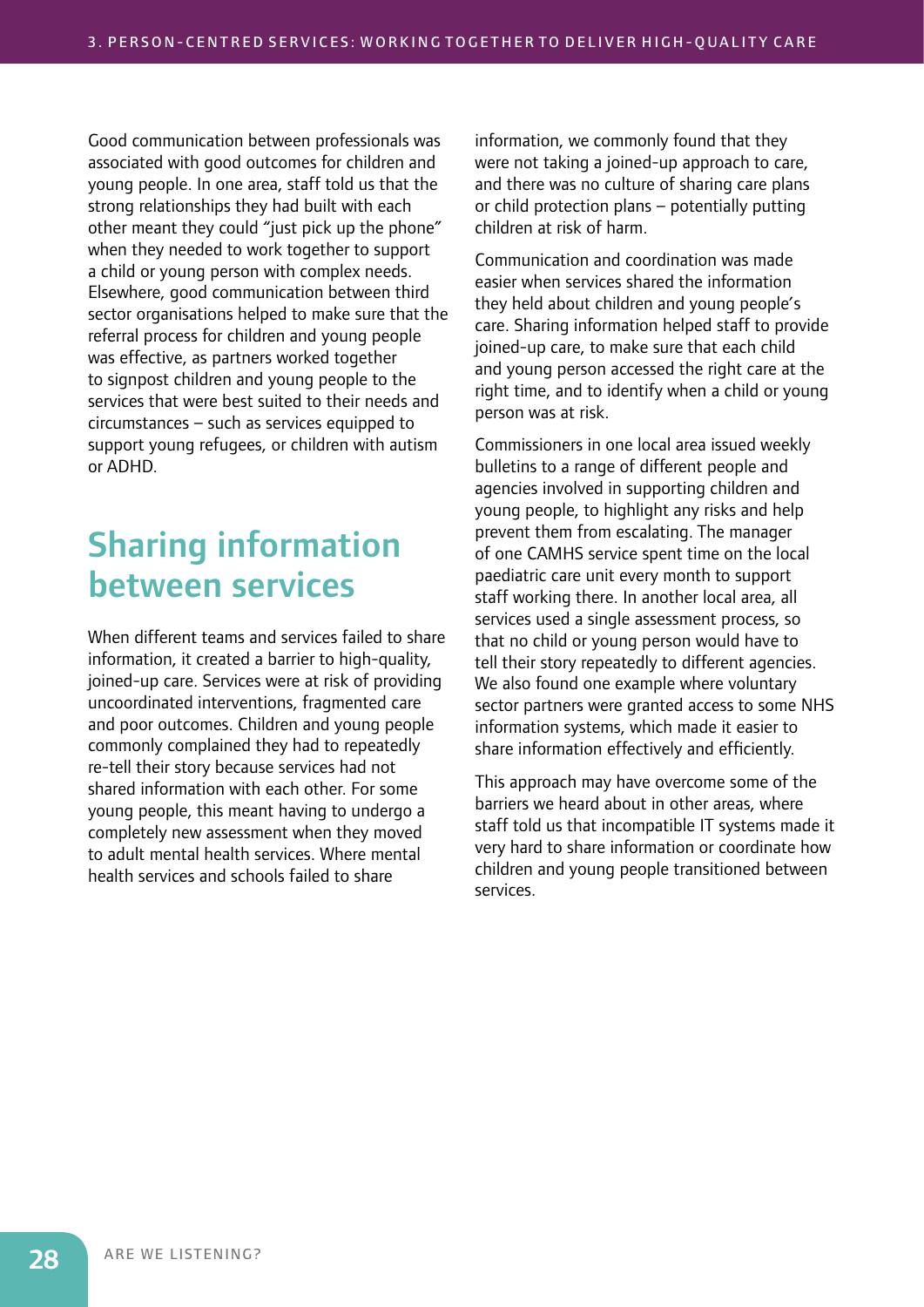#### **CASE STUDY HERTFORDSHIRE: SHARING INFORMATION**

The eating disorders service in Hertfordshire has been working with Chloe (not her real name), who was referred to the specialist eating disorders service after her family became concerned about her losing weight very quickly. Chloe was admitted to a specialist inpatient unit because she was very unwell.

The eating disorders service worked well with Chloe, her family, and other services, and they shared information effectively. They worked in partnership with Chloe and her parents to agree what goals she should be working towards, such as improving her physical health.

The team on the inpatient ward hosted regular care-planning meetings attended by Chloe's parents as well as other professionals involved in her care. This made it easier to share information between different people and teams and this allowed them to have a single, joinedup plan of action and work towards the same shared goals. The team also shared information with Chloe's GP, who received copies of Chloe's care plan and information about her medication and treatment.

Chloe's family were kept informed and involved too. As well as being involved in joint meetings and family therapy, they received copies of Chloe's care plan and they attended meetings with the eating disorders practitioner, who visited Chloe once a week after she left inpatient care.

Chloe is now well enough to go back to school full-time and she has even started a part-time job. She is working well with the team who support her and her family and she can call or text them whenever she is worried about her progress. Chloe's mum and dad are also able to speak to the eating disorders team whenever they have concerns. Chloe's dad told us, "I have been kept informed with the process - they have definitely kept me involved" and that he is "really thankful for all the support I have been given."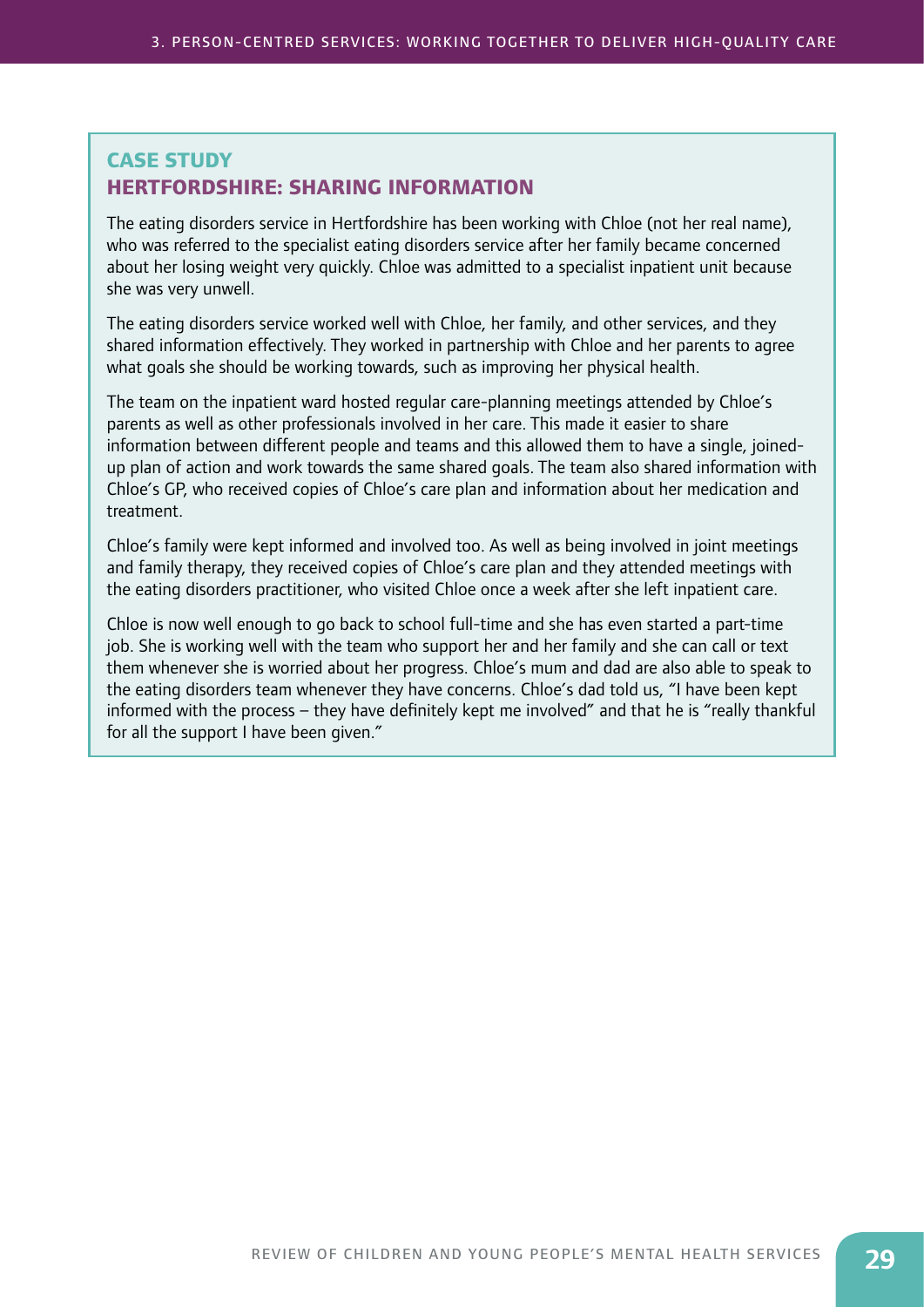## Building a shared understanding

Among the most significant barriers to joined-up care were the different language used and the different ideas that people had about mental health across different parts of the system. We heard that specialist CAMHS services would often look at children's mental health as a medical problem, whereas people working in social care and other local authority-commissioned services tended to focus on a child's broader emotional and social wellbeing. Staff working in a specialist community CAMHS services told us that their efforts to collaborate with colleagues in social care were hampered by their differing terminology and understanding of mental health. Staff told our fieldwork team that "if the two could not understand each other, it was hard to coordinate their services".

In other areas, we heard that third sector providers found it hard to work with NHS services because they did not have a shared understanding of what they were trying to achieve or how to measure it. NHS services were felt to focus on clinical outcomes whereas third sector providers looked at non-clinical measures like the number of children, young people, families and carers accessing their services.

Similar challenges were seen in the relationships between schools, pupils and other parts of the system that supports children and young people's mental health. Some children, young people and parents expressed concerns that schools would sometimes misinterpret the signs and symptoms of a mental health problem as bad behaviour. Staff in a pupil referral service (for children who have been excluded from school) shared their frustration that children with behavioural problems were not recognised by schools as having potential mental health needs. In some cases the mismatched views of different parts of the system had serious consequences in delaying necessary care and treatment for children and young people with mental health problems, as one parent told us:

"My son's behaviour changed when he moved to a different part of the school when he was about six. The school said initially that he was just acting out because he had a new teacher. Eventually the school referred him to [the specialist community CAMHS service] but the psychologist said he didn't have a problem. The school then excluded him because of his behaviour…Eventually, at the age of 10, he got help from [the specialist community CAMHS service]."

We also found places where staff and teams had managed to overcome the differences in the language they used and the ideas they had about mental health. They did this by putting the child or young person at the centre of their work. This allowed them to overcome professional boundaries and provide joined-up care. A childcentred approach saw professionals working together around the needs of the young person and their family, rather than expecting the young person and their family to work around the complexities of the system.

For example, we heard that all of the different professionals involved in the care of one young person came together around that child to plan and deliver their care together. The professionals developed treatment options collectively, in partnership with the young person, and a careplanning meeting was held on the inpatient CAMHS ward where they were staying, attended by their parents and all the staff involved. In another area, we heard that whenever different teams found their policies and procedures diverged, staff found they could reach a solution if they put the child or young person at the centre of their discussion.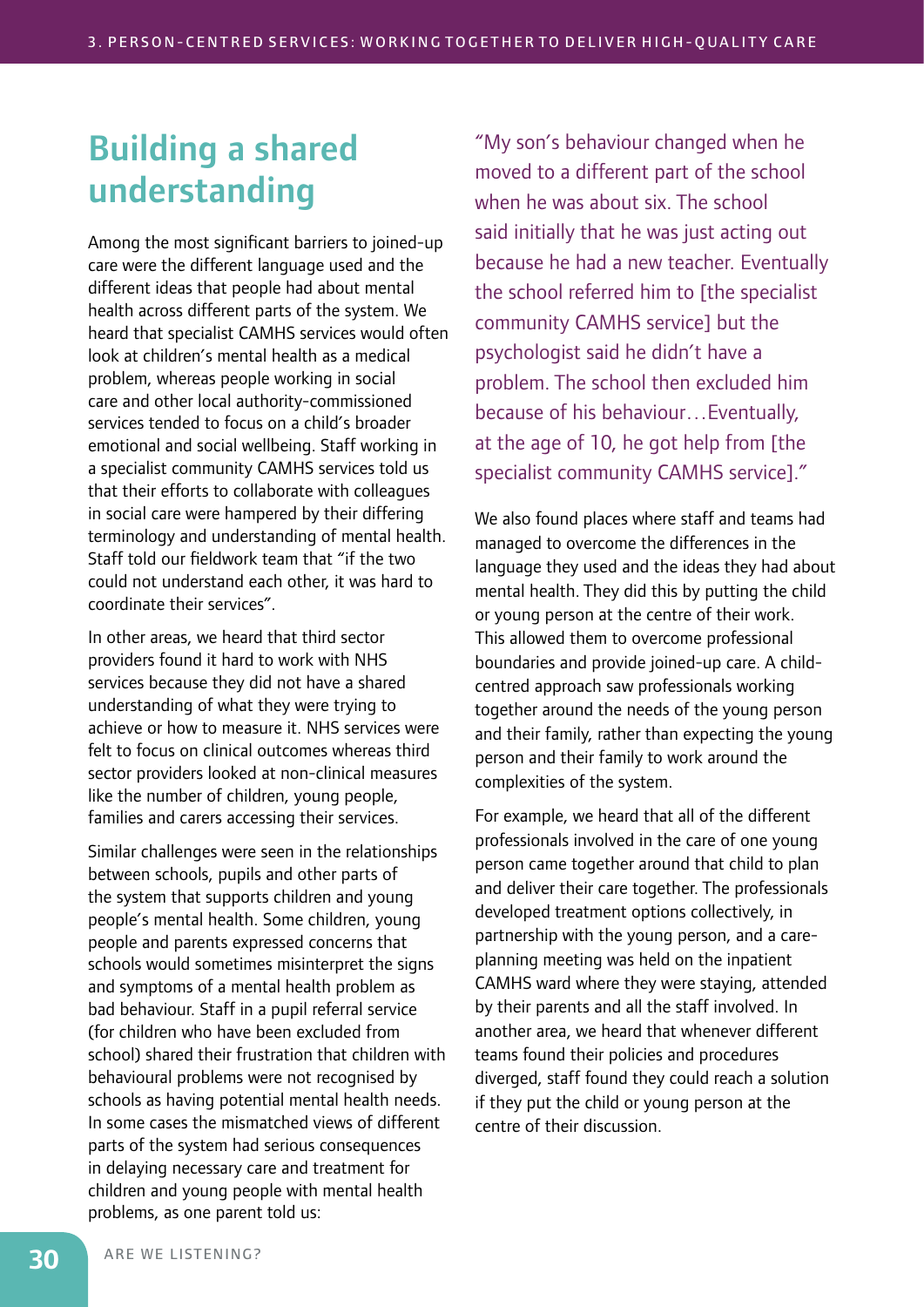## Monitoring the quality of care

Commissioners and providers cannot adequately monitor the quality of mental health services for children and young people without gathering feedback from a diverse range of local children, young people, their parents, families and carers. In most areas we found little evidence that feedback was being collected from children, young people, parents, families and carers from some sections of the local community, including those who identified as lesbian, gay, bisexual or transgender; those from Black and minority ethnic communities; or those with disabilities and long-term health conditions. Services in one area held a forum with young people with special educational needs and disabilities, though this was one of few exceptions.

Involving children and young people in monitoring the quality of care made it easier for services to identify ways to improve. Different

local areas and services involved children, young people, their families and carers in different ways – from surveys and consultations, to feedback meetings and participation groups. In one area a 'Young Healthwatch' had been formed to give feedback on the experience of using care and suggest improvements. In another, staff in a CAMHS service had worked with school nurses and local authority staff to establish a peer mentoring scheme in response to feedback from children and young people (see box below).

We found other effective ways that staff were monitoring the quality of care to identify opportunities for improvement. We saw good examples of staff proactively sharing their learning from mistakes or concerns. In one area, multi-disciplinary case reviews were held to identify and share the lessons learned as a result of significant problems in the quality of care. In another area, a university had been commissioned to formally evaluate a new, joinedup approach to supporting children in the care system.

#### **CASE STUDY BEDFORD BOROUGH: INNOVATING BY ACTING ON FEEDBACK**

The specialist child and adolescent mental health (CAMHS) service in Bedford Borough runs a participation group that enables children and young people using the service to share their feedback and ideas about how to improve the way the service operates. Members of the participation group told staff that they did not always feel comfortable speaking to adults about their feelings and experiences and they would prefer to have the option of talking to one of their peers.

Staff and senior leaders at the CAMHS service and their partners in Bedford Borough Council's children's services not only listened to these concerns, but worked together to take action. A peer mentoring scheme is now being piloted in six local secondary schools.

The scheme involves training school nurses, the CAMHS team, school teaching staff, and staff from Bedford Borough Council's 'early help' service for families. In turn, these members of staff then provide training to young people who are in the final three years of school so they can become 'Wellbeing Ambassadors'. These Wellbeing Ambassadors are being trained in listening skills, safeguarding, and tools to help young people build their emotional resilience. Once trained, they can offer one-to-one peer support for younger children, especially those in Year 7 who are entering secondary school for the first time.

The scheme will be rolled out to all secondary schools in Bedford in September 2018.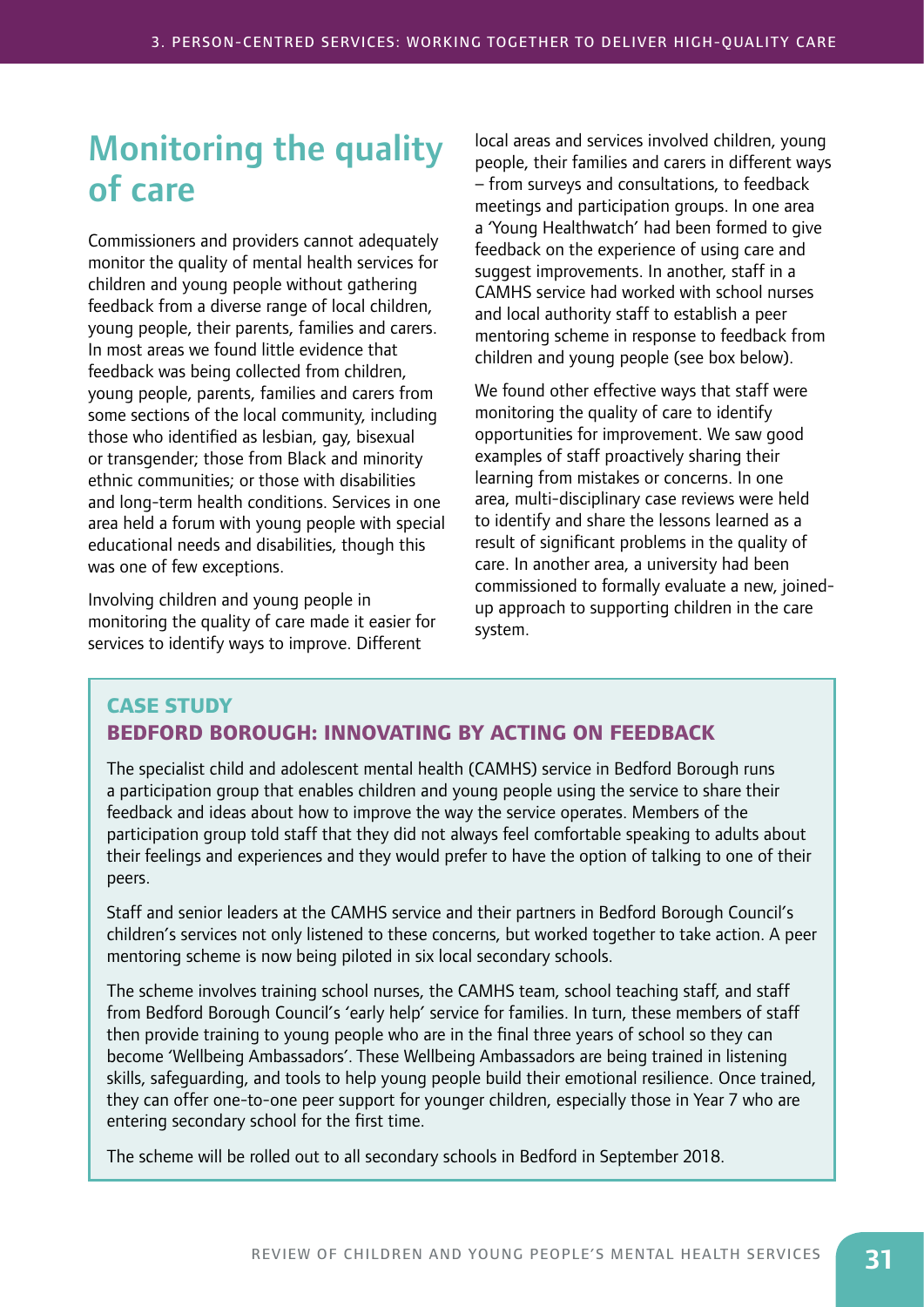#### <span id="page-33-0"></span>**CASE STUDY LIVERPOOL: MEASURING THE QUALITY OF CARE IN PARTNERSHIP WITH CHILDREN AND YOUNG PEOPLE**

Person Shaped Support is a social enterprise that provides a range of services in Liverpool, including psychological therapy for children and young people.

At the end of every session, staff work with each child or young person to monitor whether the therapy is working well for them. They use a 'session feedback questionnaire', which gives the child or young person the opportunity to say whether they talked about the issues they wanted to talk about during their therapy session, whether they understood everything that was discussed, and whether they felt listened to. This provides a score out of 20, based on the young person's responses.

They also use other tools to measure the effectiveness of the therapy. For instance, for one young man who had post-traumatic stress disorder, staff used a tool called the 'Impact of Events Scale' to review whether he was sleeping better and another one called the 'Panic Disorder Severity Scale' to gauge whether his symptoms of anxiety were improving.

## Supporting staff and investing in their skills

In chapter two, we described how staffing shortages can make it harder for children and young people to get timely access to mental health support, and that this can create a vicious cycle as staff face increased pressure as a result of vacant post and rota gaps, which in turn can lead some staff to want to leave the mental health profession. We also found that a failure to support and train staff adequately can have a negative impact not only on access to care, but also on the quality of care too.

For example, staff working in emergency departments were not always routinely trained in mental health, even though they often worked with children and young people with mental health problem. Staff there told us they lacked the knowledge and confidence to meet the mental health needs of the children and young people in their care. In schools, we heard that staff did not have the expertise or the time to support pupils' mental health. In some cases, schools were using unregistered counsellors – often trainees working for free – to plug the gap in schools-based mental health support created

by a reduction in other dedicated pastoral staff due to funding restrictions. This raised concerns among some staff about the quality of care provided to pupils and the lack of oversight of the counsellors providing their care.

In contrast, in other places we saw that investing in training and supporting staff helped to improve their wellbeing, their skills and the quality of care they delivered. Where services had invested in their staff, we found that children, young people, their parents, families and carers praised the professionals they were working with. Where staff were well-supported by their managers, they talked positively about feeling empowered to improve the system and provide high-quality care.

In one area, mental health professionals were helping to design training for police officers, to build their skills and knowledge around mental health. In the same area, mental health awareness training for schools staff had helped them to put in place earlier interventions for children with emerging mental health problems. Specialist mental health professionals in a number of areas we visited were helping to train school nurses and other staff involved in preventing and identifying mental health problems in children and young people.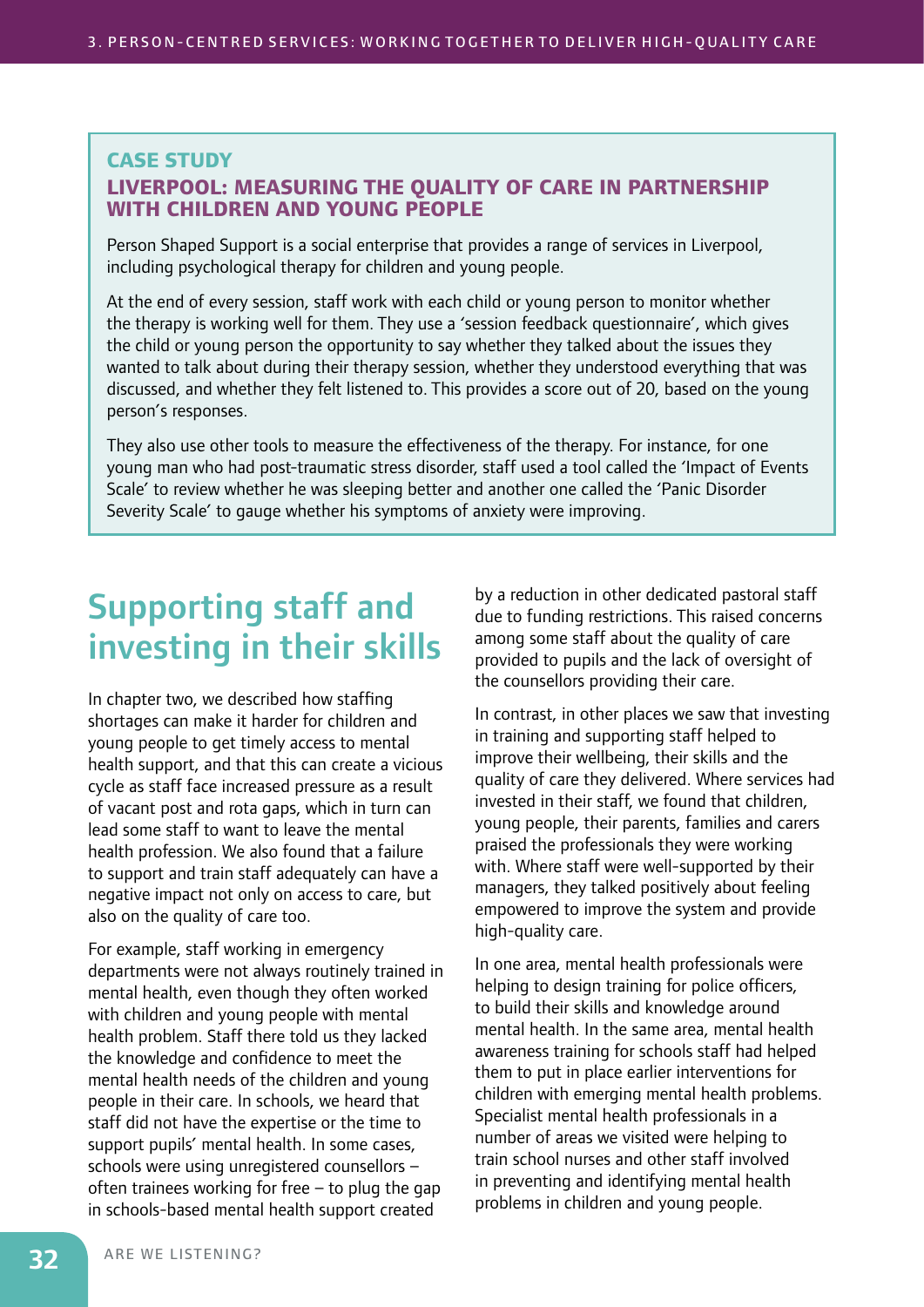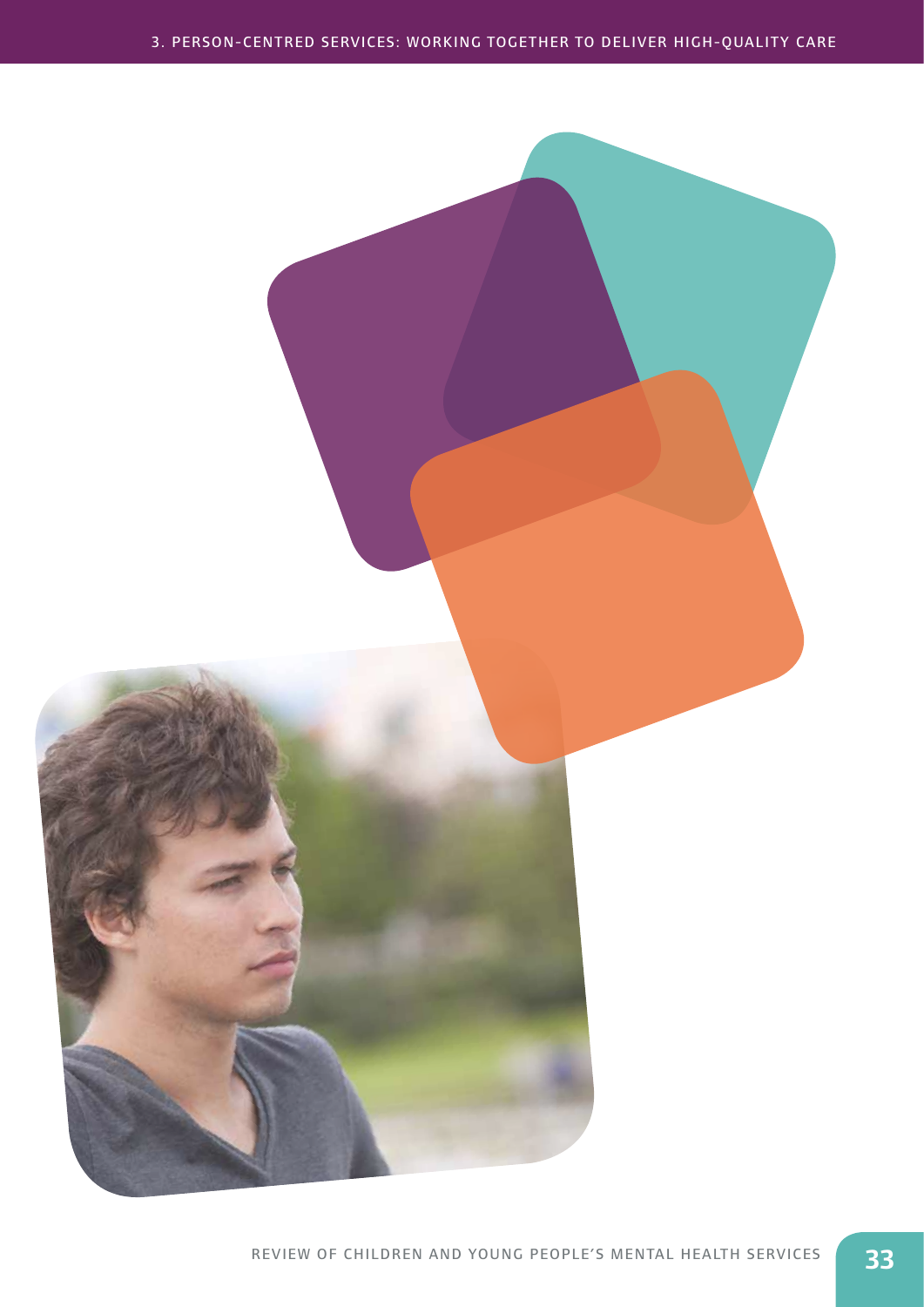## <span id="page-35-0"></span>4. Person-centred planning and **commissioning**

Identifying needs and planning care

"[There are] a lack of clear leadership and accountability arrangements for children's mental health across agencies including CCGs and local authorities, with the potential for children and young people to fall though the net."**[27](#page-55-0)**

**NHS England and Department of Health and Social Care**

"Although there is locally collected data, there is a general lack of clarity about what is provided by whom, for what problem, for which child."**[28](#page-55-0)**

**NHS England and Department of Health and Social Care**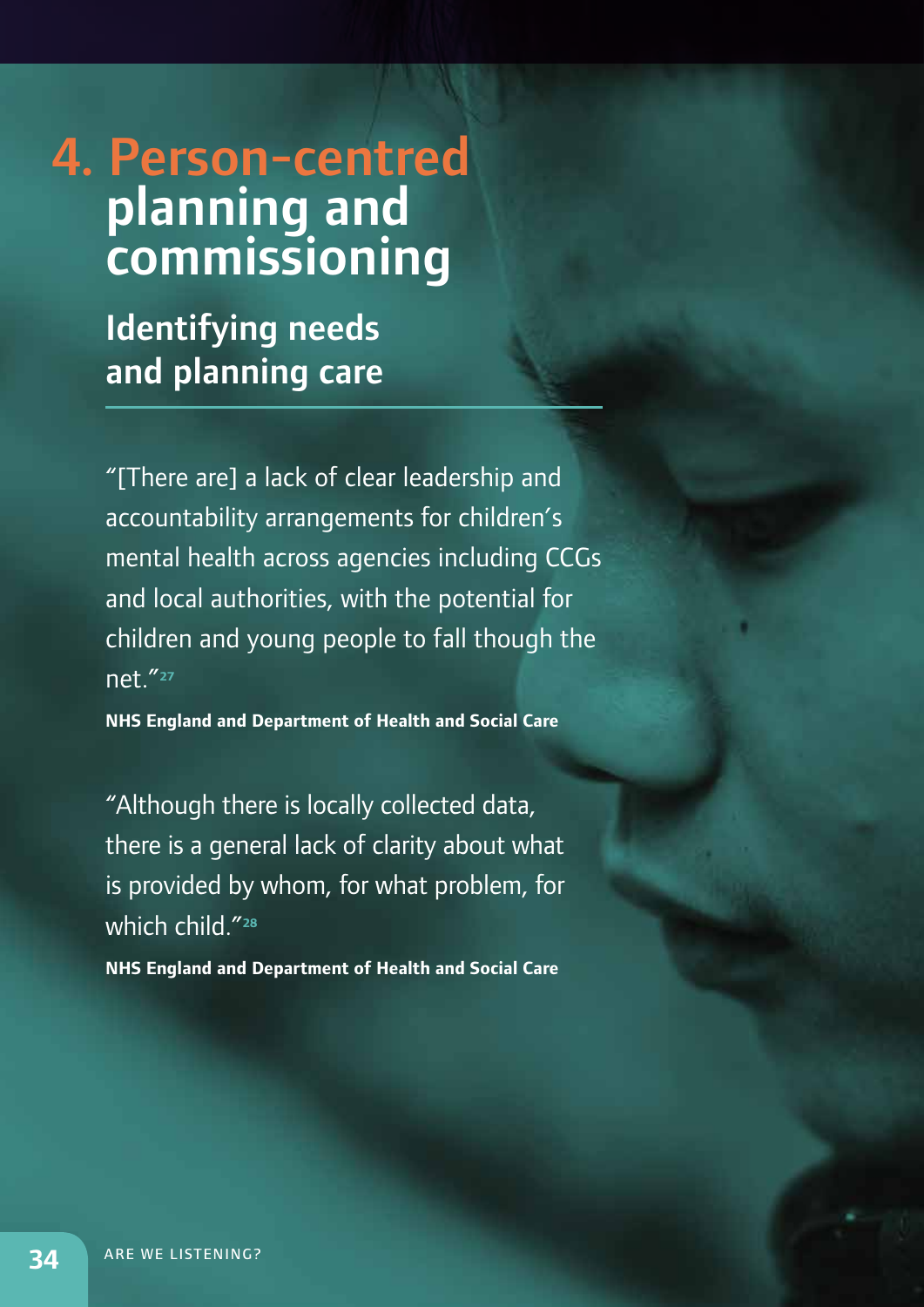#### <span id="page-36-0"></span>**Summary of findings**

- Having a shared understanding of local needs, clear agreements about the roles of different partners and clear priorities and action plans make it easier for local leaders to collaborate across the system.
- Gaps in the quality and availability of data undermine the ability of commissioners and service planners to understand and respond to the needs of all children and young people, including those with protected characteristics or whose circumstances make them vulnerable.
- Demand for children and young people's mental health services is changing in ways that can make it harder for commissioners to understand and respond to the needs and expectations of their population. Rising demand is contributing to poorer quality care and longer waiting lists.
- Joined-up planning and commissioning help to minimise the fragmented nature of a complex system, and make it easier to understand and respond appropriately to children and young people's mental health needs as well as their wider social and practical needs.

## Shared vision, plans and oversight

When the organisations that plan, commission and oversee care do not work together well, we found that it could exacerbate the fragmentation and variation in quality of children and young people's mental health care. In these cases, we commonly found that local leaders did not have a unified vision and strategy for how the mental health system should work for children and young people in their area.

In some areas we found gaps in the way services were overseen. For example, in one area that had a large number of free schools and academies, which are not accountable to the local authority, we were told that the lack of oversight and coordination of schools was causing unwanted variation in the availability and quality of care and support for pupils. Provision varied across schools and there was no clear standard set across the borough. The local authority had taken steps towards addressing this by carrying out a survey of schools to map what social, emotional and mental health support was available to pupils across the borough.

Fragmentation at the strategic level was an even greater challenge in local areas that had different geographical boundaries for clinical commissioning groups and local authorities. Children, young people, families and carers painted a picture of fragmentation and confusion in one local area where staff struggled to navigate the complexities of working in mental health services that were commissioned by multiple different local commissioners, each of which had different expectations and processes.

In contrast, we also found examples of good, joined-up working between system leaders. Joint strategies, plans and quality monitoring all contributed to effective collaboration. Having a shared understanding of local needs, clear agreements about the roles of different partners, and clear priorities and action plans all made collaboration easier among strategic leaders. All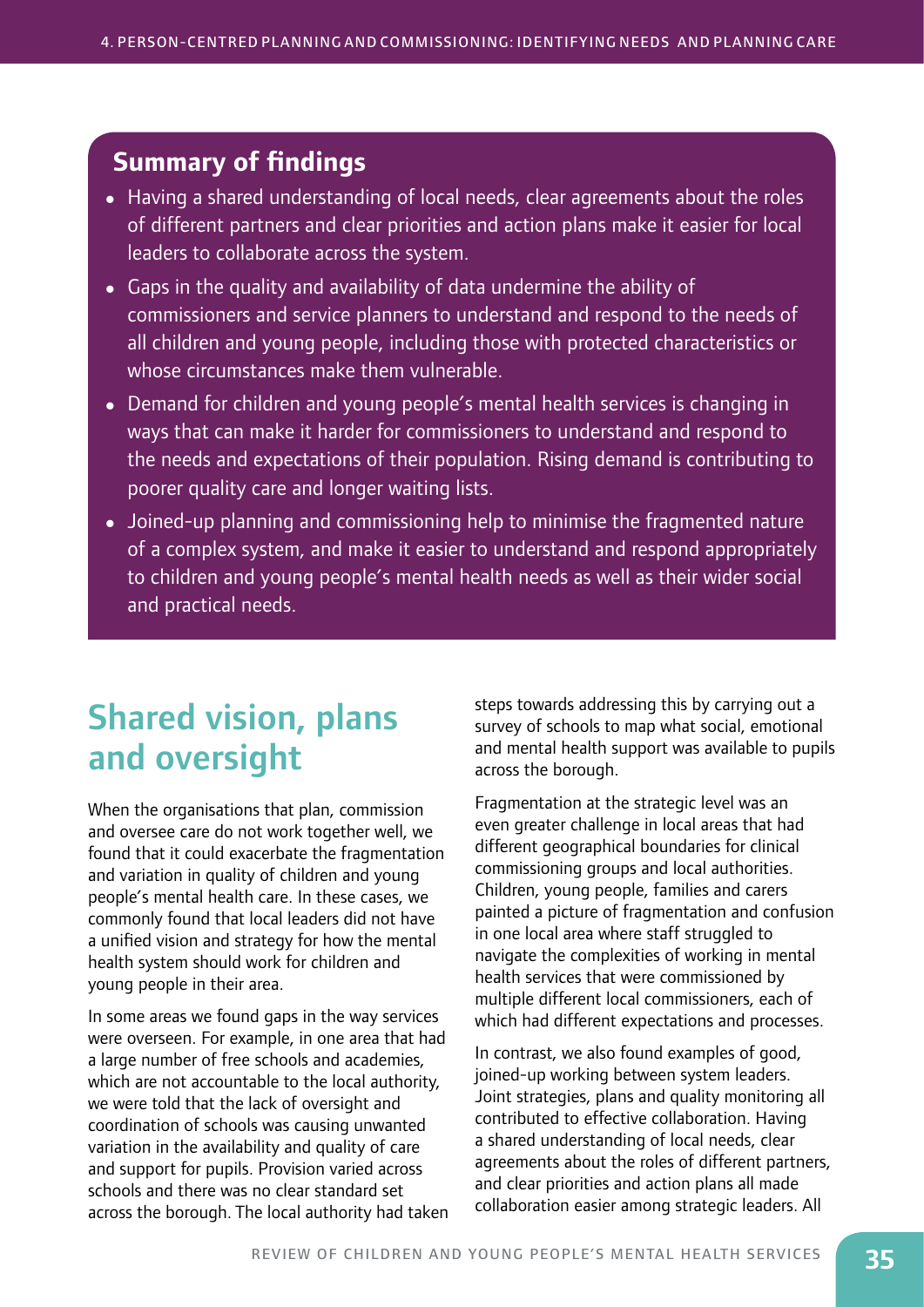areas we visited had developed a shared plan (called a 'local transformation plan') as part of a national initiative to improve children and young people's mental health care.**[29](#page-55-0)** These plans were at different stages of their development. In some areas, the development of these plans was helping to encourage joint working. For example, one plan was managed by the local children and young people's partnership board that brought together senior people from different parts of the system. The clinical commissioning group's chief nurse was the senior sponsor for the work, ensuring that it was supported with joint oversight and leadership at a senior level.

Many of these joint plans showed early promise, but during our fieldwork we could not find out whether these plans were having any impact on the quality or accessibility of children and young people's mental health care – either because plans and strategies had not been in place for long enough, or because they were not always being translated effectively into concrete action on the ground. For example, in one area our fieldwork team found that "positive changes were on the horizon" but had not yet "filtered down to everyone".

#### **CASE STUDY BRISTOL: MAKING GOOD MENTAL HEALTH A SHARED PRIORITY**

One of Bristol Health and Wellbeing Board's top priorities is to improve mental health and wellbeing across the city.

Building on a model called 'Thrive', which was first used in New York City**[30](#page-55-0)**, local leaders in Bristol have recognised that people's mental health can be affected by a wide range of factors – from housing and education to socioeconomic circumstances. This approach also recognises that anyone can be affected by mental health problems – and everyone has a role to play in promoting good mental wellbeing and preventing mental health problems.

Bristol Health and Wellbeing Board recognised the crucial importance of the early years of a child's life in supporting a lifetime of good mental health, before and during their primary school years.

The focus on mental health is led from the very top. The mayor of Bristol is championing the city's commitment to mental health. He has attended parenting skills workshops to lead by example and show that all parents can benefit from help to promote their children's wellbeing.

It is early days, but local leaders in Bristol are ambitious in their commitment to promoting good mental health, and they are developing creative plans to turn those ambitions into action. They're working with schools, employers, the police and housing providers to reach out to all parts of the community and embed mental health promotion into city life.

## Gaps in the quality and availability of data

There are significant problems with the quality and availability of data about children and young people's mental health and the services they use.**[31](#page-55-0)** This is a major barrier that makes it harder

for people who commission and plan services to understand and meet the needs of children and young people.

There is a lack of clear and reliable data about how many children and young people access mental health services, how they are referred in to these services, and whether they are accepted for treatment. The data that does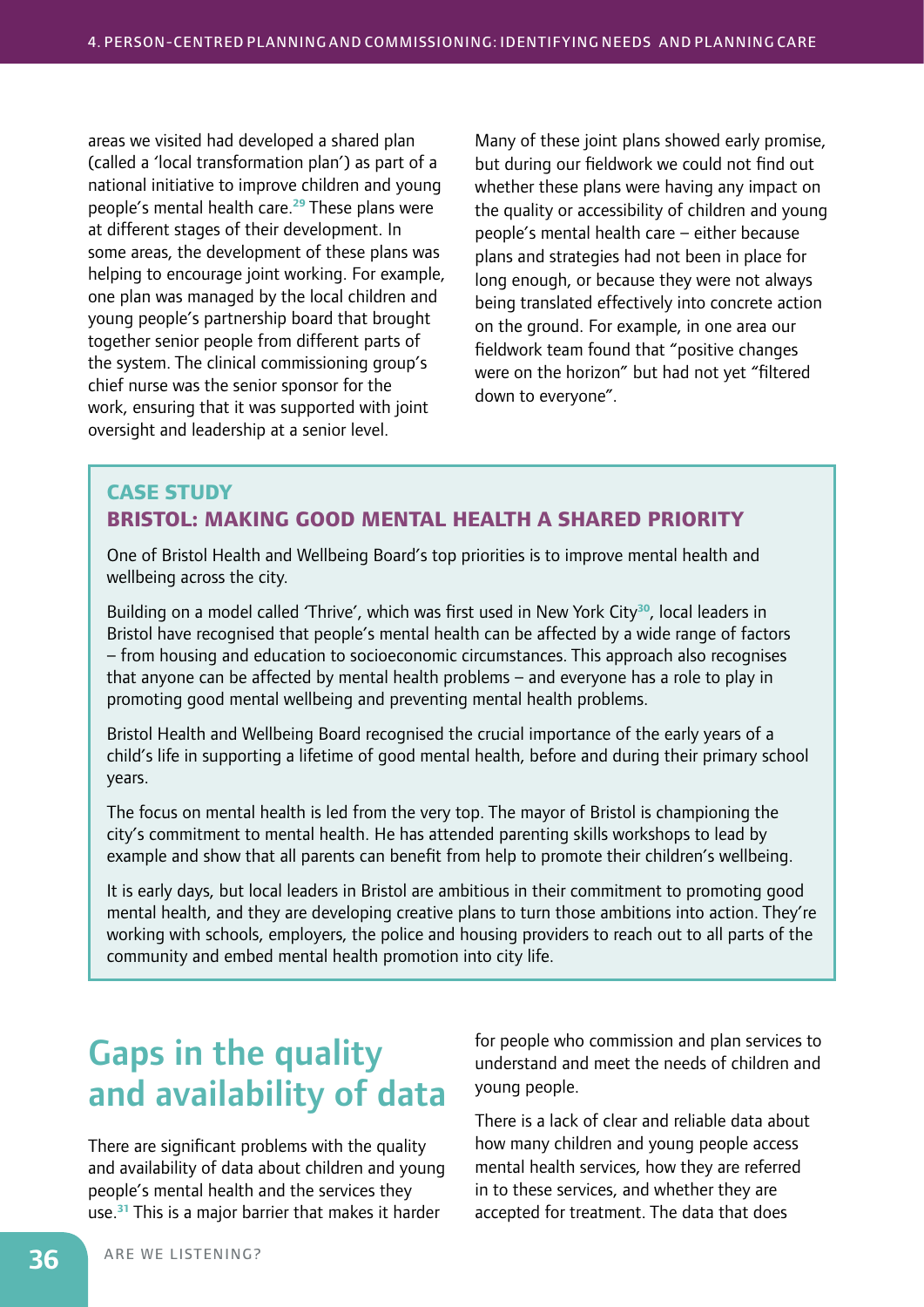exist is unreliable for a number of reasons, including under-reporting, as some mental health providers do not submit their data.**[32](#page-55-0)**,**[33](#page-55-0)** As a result, important pieces of information about the way children and young people move through the system are not publically available, and therefore it is not possible for policy-makers, commissioners or providers to understand with certainty whether there is a real increase or decrease in the number of children and young people accessing support for their mental health each year.**[34](#page-55-0)**,**[35](#page-55-0)**,**[36](#page-55-0)**

There is no nationally collected data to tell us about children and young people's experience of using services for their mental health needs, as there is for children with physical health conditions, nor data to tell us about the outcomes of their mental health care. The Children and Young Person's Survey examines the experience of care for people aged up to the age of 15 who were admitted to hospital as an inpatient, or as a day case patient, for a physical health problem. This survey does consider the experiences of children and young people with a physical health problem who also have a mental health problem, but it does not tell us about the experiences of young people who use services specifically for a mental health problem.

In addition, different types of data are held by different parts of the system, but are not systematically shared – so education, health, social care and other services that work with children and young people each hold data, but they do not have a simple way of bringing that data together to create a complete picture. This makes it harder for commissioners and serviceplanners to understand how services are being used, whether they meet children and young people's needs, or if and how the design of services need to be improved.

There are also gaps in the availability of data that tells us about the needs of children and young people who may have specific mental health needs because of their circumstances. For example, although lesbian, gay and bisexual young people appear to be at increased risk of mental health problems**[37](#page-55-0)**,**[38](#page-55-0)**,**[39](#page-55-0)** there is limited data to tell us about the sexual orientation of

young people. There is no nationally collected data about sexual identity for young people under the age of 16, and the data that exists for young people aged 16 to 24 (which suggests that 4.1% identify as lesbian, gay or bisexual) may reflect an underestimate of the true value.**[40](#page-55-0)** There is no nationally collected data on the number of children and young people who identify themselves as transgender.**[41](#page-55-0)** Young carers are hard to identify or remain hidden, and data from the census and other sources is likely to be a significant under-estimate of the number of young carers.**[42](#page-55-0)**,**[43](#page-55-0)**

It is a similar story for homeless children and young people, where official data is likely to under-report true numbers as it does not include children and young people who are sleeping rough or staying with friends temporarily.**[44](#page-55-0)** Children who are at risk of sexual abuse or exploitation, or who have experienced sexual abuse or exploitation, are also hard to identify for a number of reasons. For example, sexual abuse of young people aged 16 or over may sometimes be overlooked because they may be assumed to consent to sexual activity, and some children and young people may not recognise that they are being abused.**[45](#page-55-0)** As a result, it can be very hard to understand the needs of children and young people in these different circumstances, and plan and commission mental health services that meet their needs.

During our fieldwork, in many areas we found that gaps in the availability of data mirrored gaps in the availability of services that were equipped to meet the specific needs of some groups of children and young people. For example, in several areas we found a lack of support for lesbian, gay and bisexual young people – often because commissioners and service planners had struggled to identify the prevalence and needs of this group of young people.

In other cases, gaps in local knowledge and insight, rather than gaps in national data, may have contributed to gaps in support for some groups of children and young people. For example, mental health services were not always responsive to the specific needs of Black and minority ethnic children and young people, even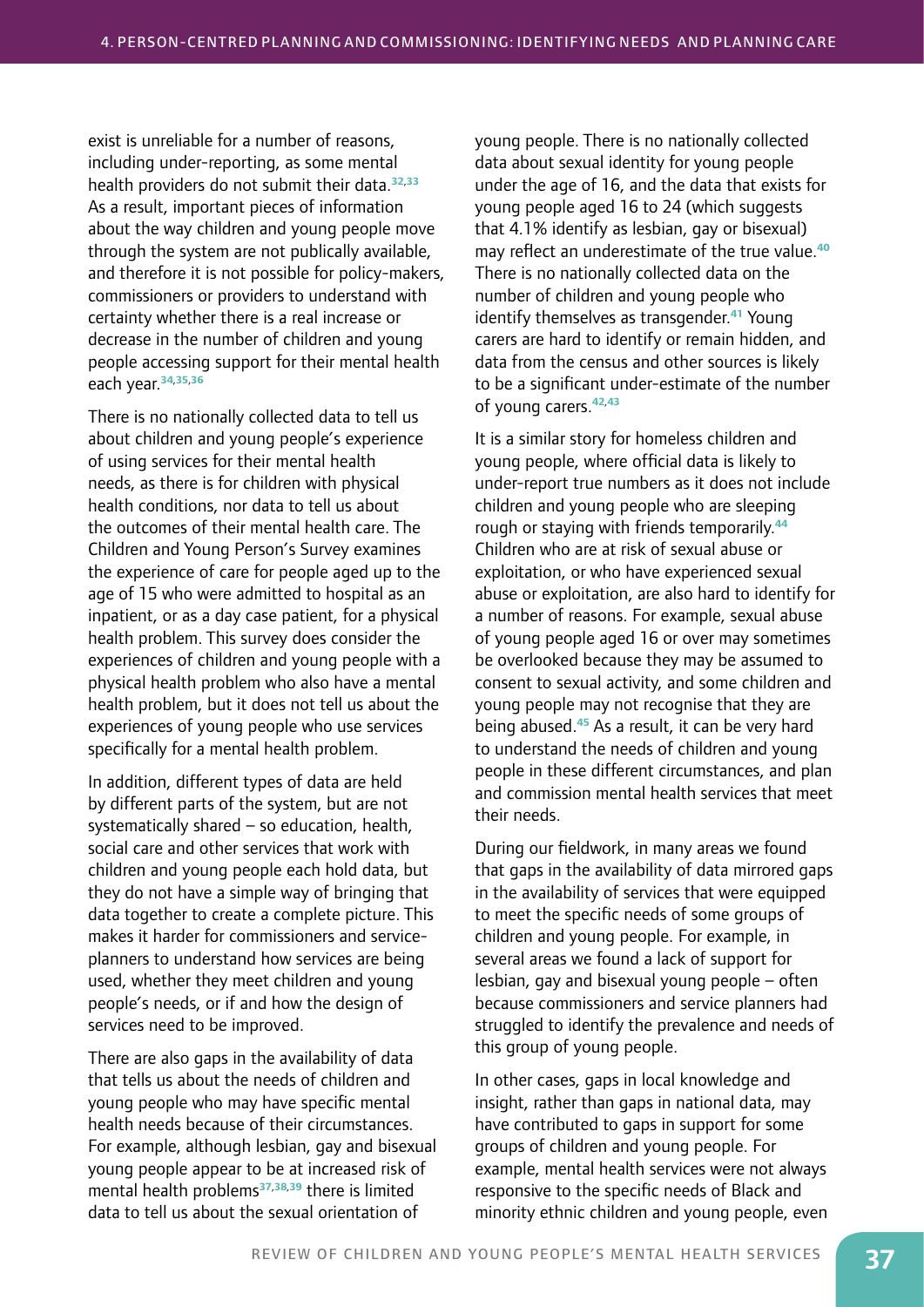in areas that had a well-established ethnically diverse population. In these areas, we often found that commissioners and service planners had failed to engage with Black and minority ethnic children, young people, families and carers to understand their needs and expectations, or to combat the stigma that surrounds mental health in some communities. Elsewhere, there were gaps in mental health support for children with autism or ADHD. Similarly, even in areas that were striving to take a person-centred approach to supporting children and young people's individual and holistic needs, we found a lack of local understanding and insight about the number and needs of lesbian, gay, bisexual and transgender children and young people. This posed a significant barrier to identifying local needs and commissioning appropriate care.

We also found that some local areas were attempting to overcome the gaps in nationally available data by creating their own local methods of collecting information. We found examples including gathering feedback from children and young people, monitoring local performance targets for services, carrying out surveys, and working with local voluntary sector organisations. These activities were intended to improve commissioners' and service planners' understanding of local needs. Their creativity is to be applauded – and in the absence of highquality national data, these efforts may help to improve local commissioners' ability to plan appropriate care.

However, local workarounds do not offer a sustainable or complete solution. Without reliable national data, or simple ways to collate information held in different parts of the system, commissioners and service planners cannot gain an accurate understanding of how their local area compares to others, how people's needs and mental health services are changing over time, or how effectively the needs of children and young people are being met.

## The changing nature of demand

The demand for children and young people's mental health services is changing in ways that can make it harder for commissioners to understand and respond to the needs and expectations of their population. The data quality problems described above make it hard to know for sure if demand for children and young people's mental health services is increasing each year, though locally collected data suggests that more and more children and young people are seeking support for their mental health.

For example, in one area we heard that there had been a significant increase in demand for mental health care. This was partly as a result of the changing nature of the local population, with more people moving into the borough in vulnerable circumstances, and exacerbated by the impact of funding arrangements that do not take into account the more complex needs of this part of the population. The impact of this rising demand was poorer quality care, including longer waiting lists and children and young people saying they felt rushed during appointments.

Elsewhere, in some urban areas, we also heard that the demographic make-up of the local area was changing rapidly, with many people moving in and out of the area every year. This made it hard for commissioners and service planners to keep track of what type of care and support was appropriate for local people, because new needs emerged with every demographic change.

For example, in one area we heard that there was a recent increase in the number of asylum seekers living locally. Children and young people in these circumstances often have complex mental health needs because they may have experienced extreme trauma, for example. People working across the mental health system in this local area told us they found it hard to know how to respond to these emerging needs due the rapid and repeated change in the composition of the local population. In another urban area, commissioners had identified that a Vietnamese community and a Colombian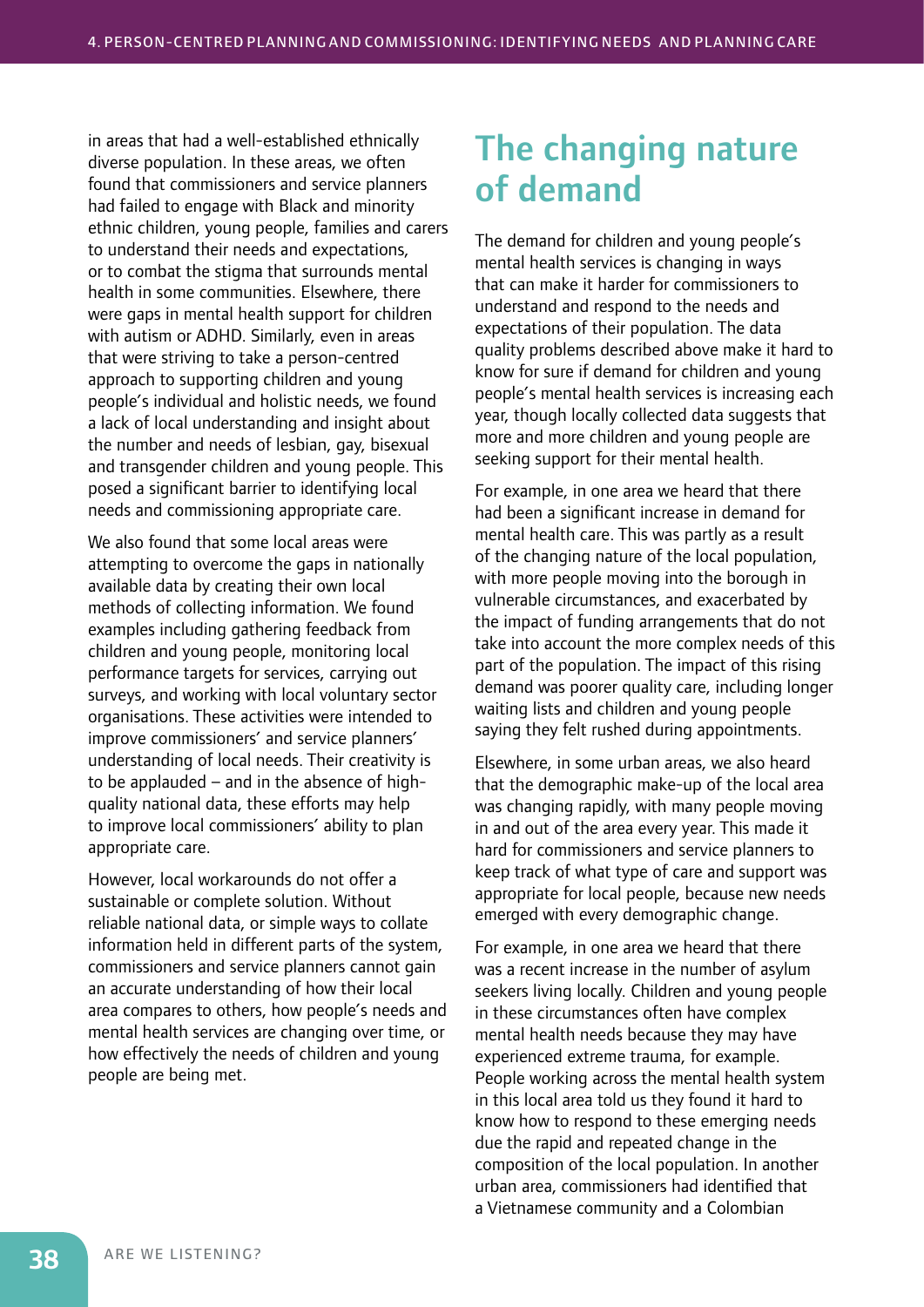<span id="page-40-0"></span>community had recently moved into the borough from neighbouring areas. Staff acknowledged the value of reaching out to faith groups and community groups to gather their views and inform how local authority and NHS services were supporting the changing needs of the local population.

## Joined-up commissioning

We found that fragmented commissioning and disjointed oversight of services produced fragmented and disjointed services, including gaps in provision. In contrast, when commissioners worked together to pool their efforts and their resources, we heard that it was easier to plan and commission appropriate care and support. Partners across different parts of the mental health system for children and young people told us that joined-up commissioning allowed them to mobilise resources flexibly. This meant they could meet local needs in the

most appropriate and effective way, rather than get 'stuck' by administrative boundaries between different budgets for physical health care and mental health care, or for NHS and local authority-funded services.

For example, in one area there was a single commissioner responsible for physical and mental health care, and there was also a joint approach to commissioning with the police, the youth offending team, education and social care. In another area, specialist CAMHS services had pooled part of their budget with local voluntary sector organisations to provide joined-up support to families who were vulnerable because they could not access welfare benefits, as they were under immigration controls that meant they had no recourse to public funds.

These joined-up approaches to planning and commissioning care helped to minimise the fragmented nature of a complex system, and made it easier to understand and respond appropriately to children and young people's mental health needs as well as their wider social and practical needs.

#### **CASE STUDY NORTH YORKSHIRE: COMMISSIONING AND PLANNING INTEGRATED CARE**

North Yorkshire County Council has commissioned and funded an integrated service to support children living in care and children at risk of being taken into local authority care. This approach was intended to support children and young people in a joined-up way, so they could access a single service rather than find themselves bounced between different agencies for psychological support, speech and language therapy, youth offending services and social care.

Staff and teams are co-located in 'hubs', where they work together to provide integrated support for children and young people. Our review team found that the joint teams made sure that children and young people could access well-coordinated and prompt support for their mental health from different services, including specialist child and adolescent mental health services and social care.

This new 'no wrong door' approach had been independently evaluated by Loughborough University. They found that it achieved positive outcomes for children and young people, including a significant reduction in the number of children and young people who needed to be placed into local authority care.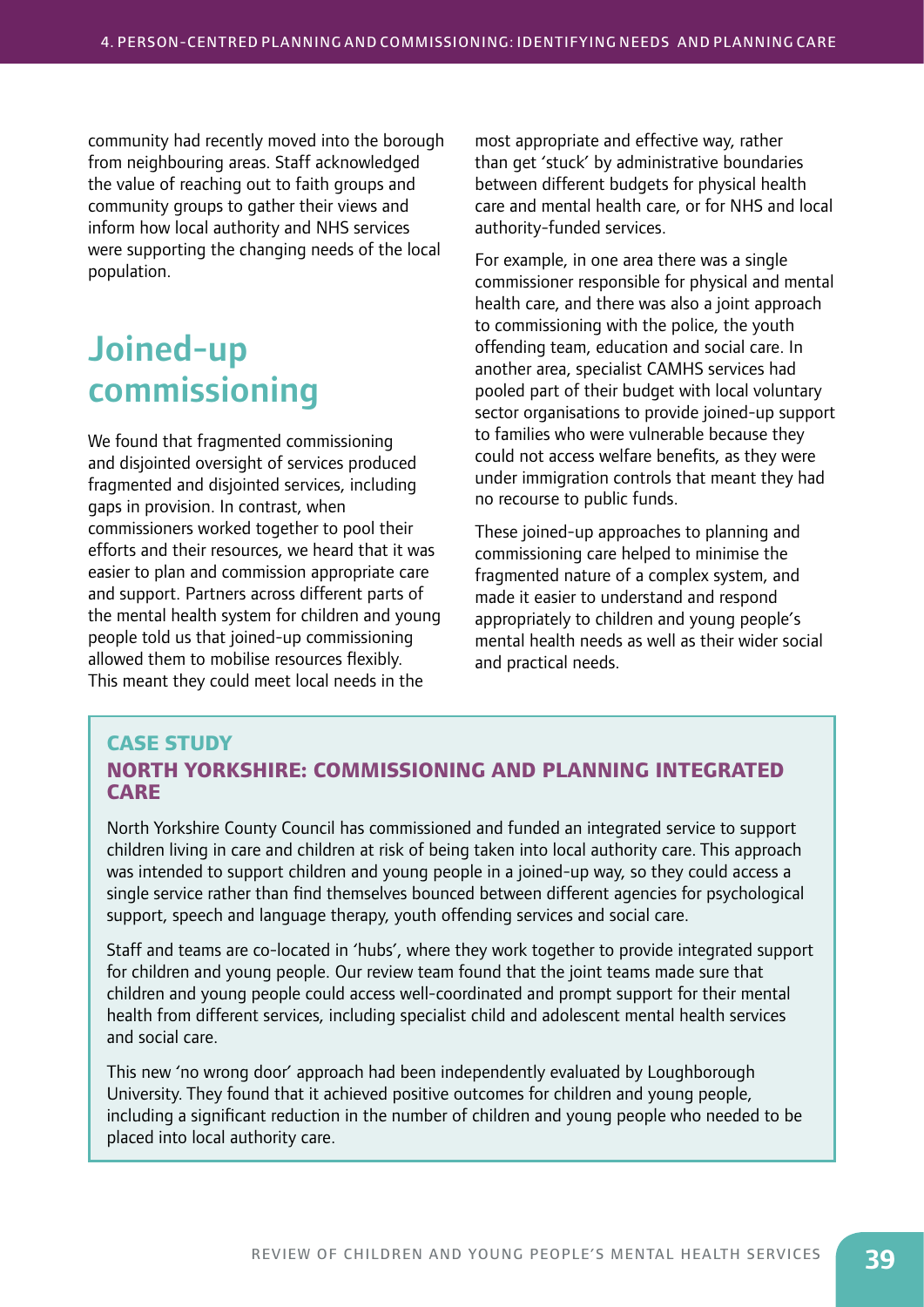## <span id="page-41-0"></span>5. Taking action

Recommendations to improve the quality and accessibility of mental health services for children and young people

"Are you really going to listen [to us]?"

**Young person**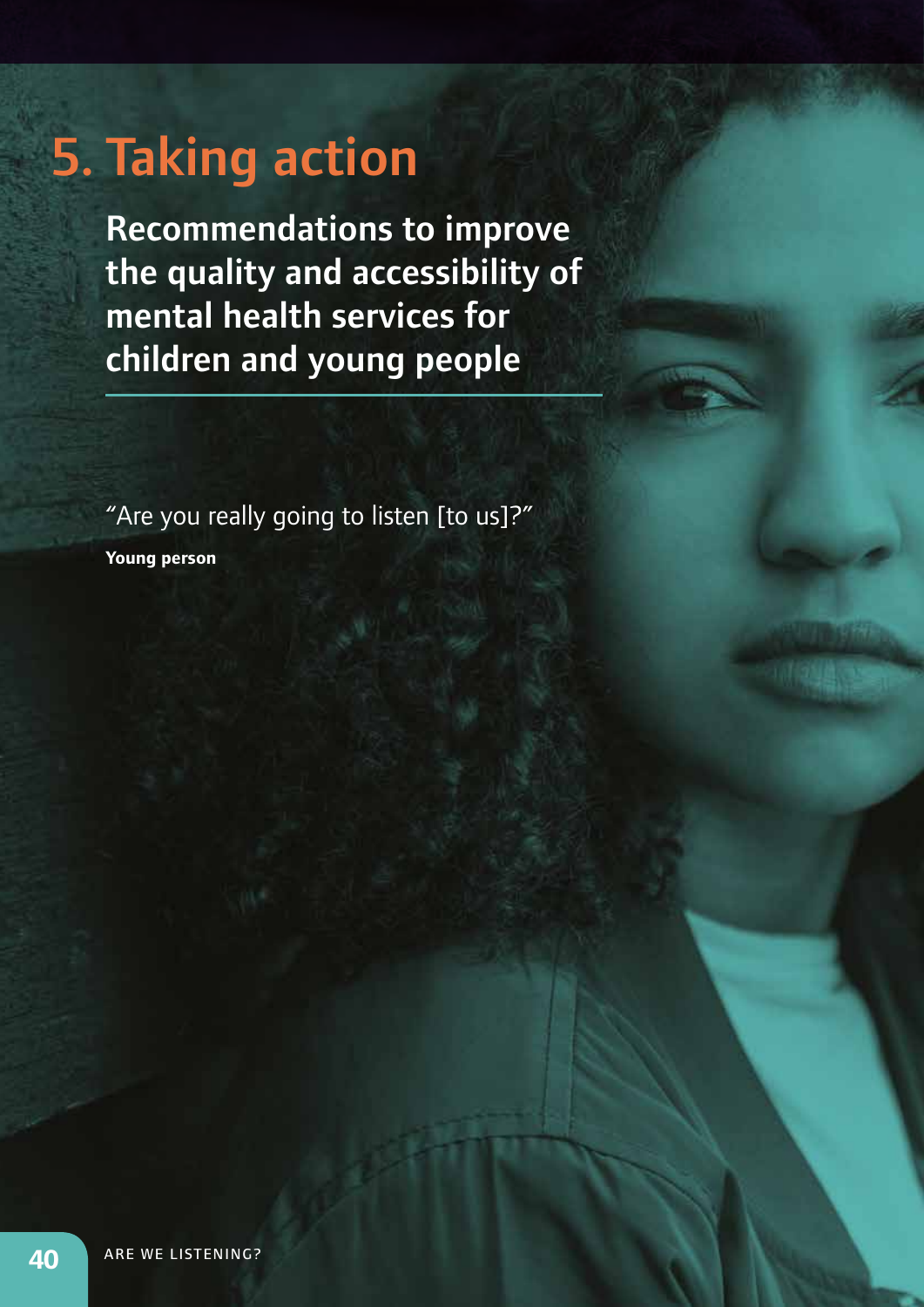### A call for action

The commitment, dedication and creativity of so many people working across the different services that support children and young people's mental health must be celebrated. In every one of the 10 areas we visited to carry out fieldwork for this report, we found examples of good or innovative practice. And we came across countless passionate people, working hard to support the children, young people, parents, families and carers in their care.

In phase one of our review, we examined more than 20 recent reviews of children and young people's mental health services as well as other research, evidence and policy produced in the past four years.**<sup>a</sup>** Together, they have made dozens of recommendations about how to improve care, many of which relate directly to the issues flagged up in this report and our phase one report.**[46](#page-55-0)** The fact that these problems persist shows that there remain fundamental obstacles that prevent children and young people from getting timely access to high-quality and seamless mental health care and support.

Good practice in local systems happens despite how services are structured, commissioned and overseen, not because of it. Those working locally will not achieve their full potential to help and support young people unless and until national bodies unlock the solutions and actively enable local leaders, commissioners, providers and staff to address the complexity and fragmentation of the system.

If we are to see a significant and sustainable improvement in the quality and accessibility of mental health support for children and young people, then it must become a national priority. If national bodies, regulators and government are serious about improving the services that support children and young people's mental health, then we must remove the barriers to improvement and enable progress – and we must do so together.

### Maintaining a focus on improvement

*Future in Mind***[47](#page-55-0)** and *The Five Year Forward View for Mental Health***[48](#page-55-0)** are two of the most significant recent attempts to improve the mental health system for children and young people. Both of these reviews were completed in the past three years, so many of the recommendations made in them remain as pertinent today as they were when they were first published, because their implementation is a longer-term endeavour.

Likewise, Health Education England's commitment to introduce 19,000 new mental health staff**[49](#page-55-0)** in partnership with NHS England and NHS Improvement is a critically important step towards addressing staffing shortages and morale. This will take time.

Government has also shown its commitment to improving children and young people's mental health. *Transforming Children and Young People's Mental Health Provision: a Green Paper***[50](#page-55-0)** set out a range of proposals to strengthen the way schools and specialist NHS mental health services work together, and to reduce the amount of time that children and young people have to wait to access specialist help. The public consultation on these proposals closed shortly before the publication of this report, so it is early days – and certainly too soon to understand what impact the proposed changes may have on the quality and accessibility of care.

It is essential that local, regional and national partners do not lose sight of the commitments they have already made to improve the quality and accessibility of mental health support for children and young people through these and other recent initiatives. The recommendations we make in this report complement and build on these existing commitments.

a. For full details of the policy and evidence sources we examined, please see the references in our phase one report.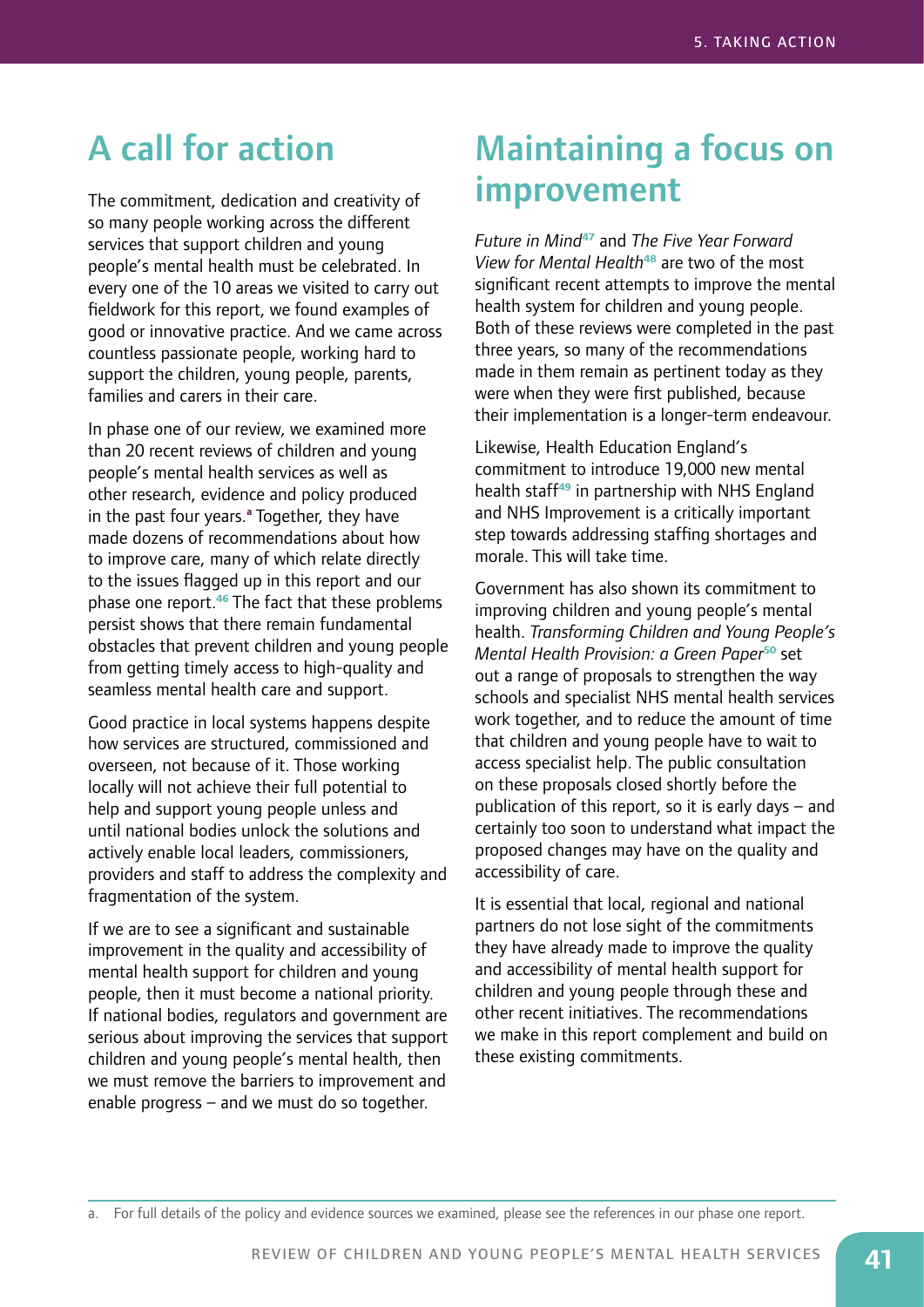## <span id="page-43-0"></span>Our recommendations for action

Our review has found that there are too many barriers in the way of widespread transformation and improvement. Action needs to happen at every level of the system:

- Government, national bodies and regulators must unlock the solutions and actively enable better local collaboration, higher-quality care and support, and a more sustainable system.
- Regional leaders must drive integration across the whole system, beyond the boundaries of health and social care, with a shared focus on improvement.
- Local commissioners, providers and staff can lead improvement by learning from the good practice and innovation found across the country.

### National action

**To complement the proposal in the Green Paper to strengthen the link between schools and mental health services, we recommend that the Secretary of State for Health and Social Care drives joint action across government to improve the wider system of mental health support for children and young people through the inter-ministerial group on mental health.** 

Previous reviews have consistently highlighted the need to improve children and young people's mental health care across the whole system. Yet we continue to find variation in the quality and accessibility of care, while local systems remain fragmented and disjointed. Radical improvement will happen only if children and young people's mental health becomes a national priority. This is possible if the government builds on its existing commitments to improving children and young people's mental health services by demonstrating visible, joined-up leadership.

The inter-ministerial group on mental health can oversee the cross-government work needed to drive change across the whole system. This group brings together ministers from the Department of Health and Social Care, the Department for Education, the Department for Culture, Media and Sport, the Ministry of Housing, Communities

and Local Government, the Department for Work and Pensions, the Home Office, the Ministry of Justice, the Ministry of Defence, and HM Treasury. With senior leadership and crossgovernment collaboration, it has the power to drive systemic and lasting change that could transform the lives of children, young people, their parents, families and carers.

We recommend that the inter-ministerial group on mental health oversees national progress in delivering the recommendations included in this report, alongside its other work to coordinate the most significant and far-reaching improvements to mental health support for children and young people across the country*.* This would enable the development and delivery of a joined-up, cross-government strategy to make sure that improvements are made across the whole system.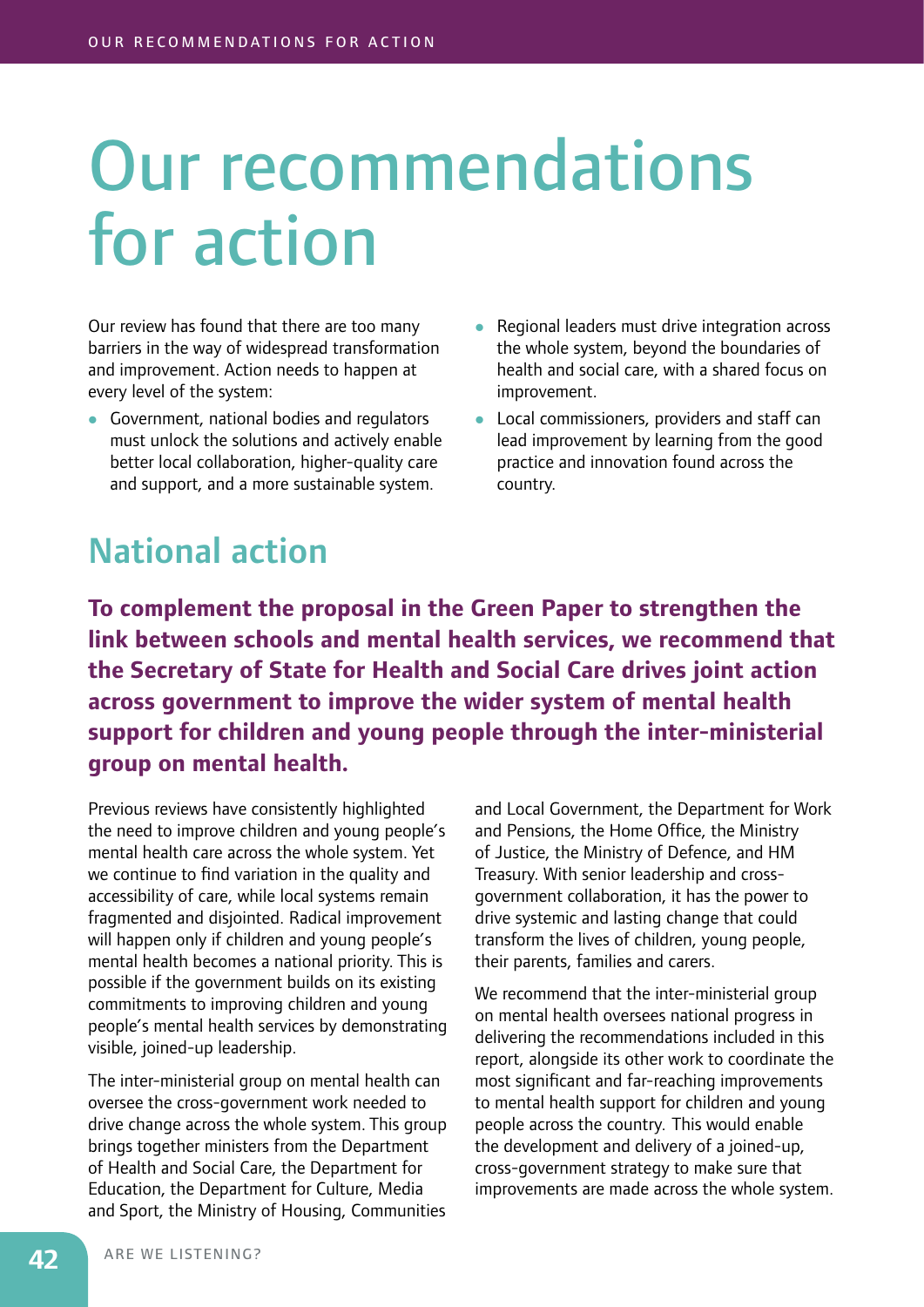**We welcome the recent announcement by the National Audit Office that it is going to carry out a value for money study focusing on mental health services for children and young people, and that this will include looking at interventions by schools and local authorities, as well as services provided by the NHS.** 

Our review has focused on the quality and accessibility of care and support for children and young people's mental health. Throughout our review, children, parents and staff shared concerns about funding, yet there are national commitments to invest in children and young people's mental health care. The National Audit Office is uniquely well-placed to uncover the total spend on children and young people's mental health support, to review how money is moving through the whole system, whether additional investment is reaching the front-line, and whether the way it is spent offers value for money.

We found that decisions about funding, service planning, eligibility criteria and referral routes in one part of the system could have significant knock-on effects in other parts of the system. We recommend that the National Audit Office's review should encompass the whole system of services that support children and young people's mental health – from schools and colleges, to GP practices and health visitors, to social care and youth offending teams, to specialist child and adolescent mental health services. This would provide a clear and objective account of how money is spent across the system, how to achieve better value for money, and how to improve the services that support children and young people's mental health.

#### **Government, employers and schools must make sure that everyone who works, volunteers or cares for children and young people is trained in mental health awareness.**

Too often, children and young people have to reach crisis point before they can access the help they need for their mental health. In our review we saw a vicious cycle that drives demand and undermines the quality and sustainability of care. Commissioners and services struggled to meet the high levels of demand for mental health support, leaving many children without help or on long waiting lists, which in turn allowed their problems to escalate to the point of crisis, when they were very unwell and needed more intensive and specialist support. In the words of one young person, "You shouldn't have to be suicidal to get an appointment".

If we want to see a sustainable system, then we must invest more effort and attention in preventing mental health problems and intervening early when problems begin to

emerge. We must make it easier for children and young people to find support early on and prevent problems from escalating to the point of crisis. We must make it feel safe for children and young people to talk about mental health and seek help if they need it, without fear of stigma.

We will always need highly-skilled expert professionals to support those with mental health problems, but if we want children and young people to get the right support at the right time, long before they reach crisis point, then wider society also has a vital, as-yet-untapped role to play. Everyone who works, volunteers or cares for children and young people has the potential to affect their mental health – from childminders, parents, teachers and sports coaches, to paramedics, social workers, and healthcare assistants working in emergency departments. As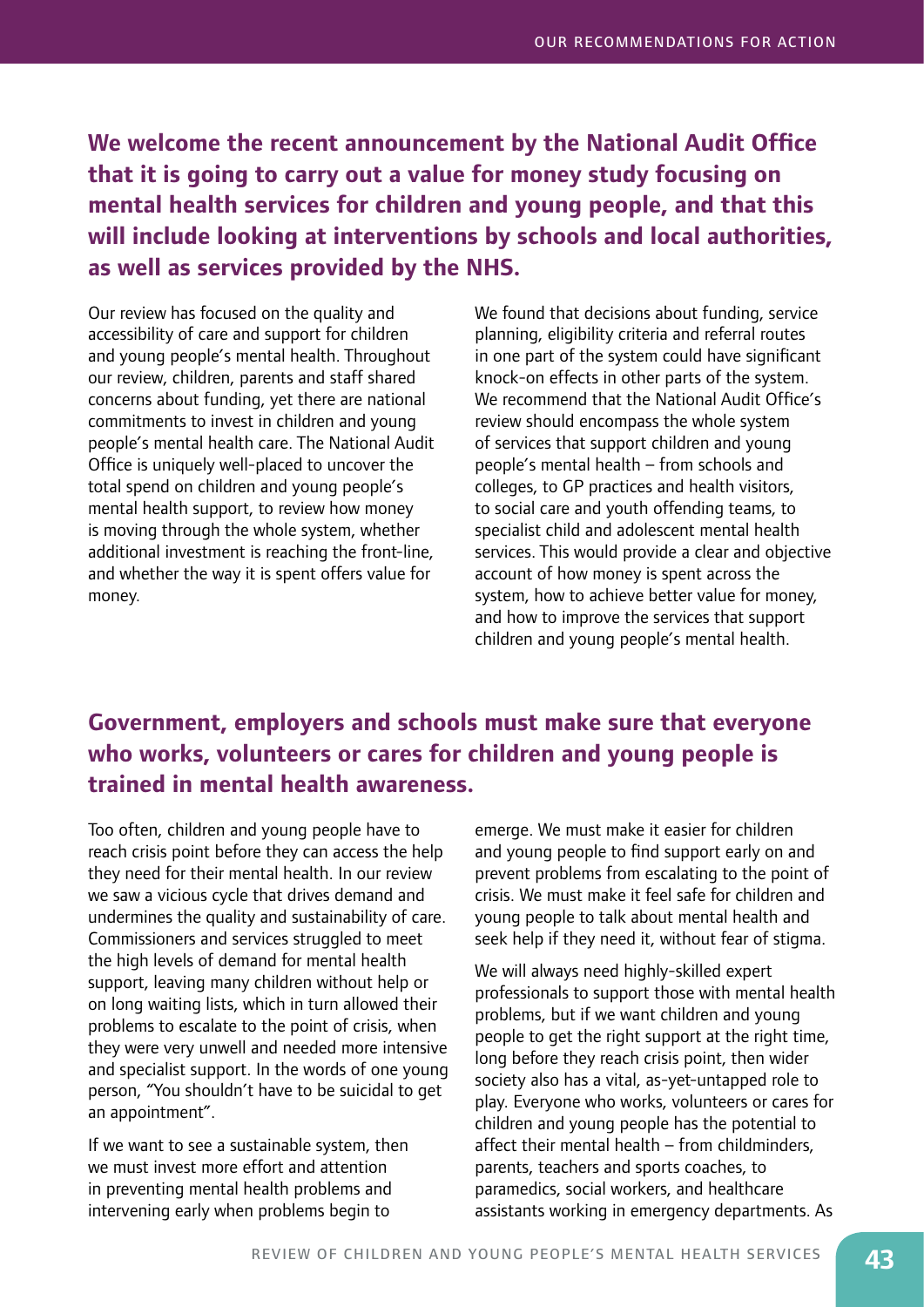children and young people told us, mental health must become everybody's business.

Important steps in this direction are already being made, with more and more schools and employers promoting mental health awareness. Now is the time to radically upscale those efforts – and ultimately begin to train people to provide basic mental health support. The effectiveness

of training must also be evaluated to understand and continuously improve its impact.

If everyone who works with children was equipped with the skills to tackle stigma, promote good mental health, and signpost children and young people with mental health problems to support early on, it could change the fortunes of an entire generation.

#### **We recommend that Ofsted and other schools inspectorates recognise and assess schools' role in supporting children and young people's mental health.**

School life has a significant impact on the wellbeing of pupils, and school staff are often among the first to notice the signs that a pupil may be developing a mental health problem. Children and young people told us they wanted everybody working in schools to play their part in looking after pupils' mental health. Schools and academies have such an important role to play in supporting children and young people's wellbeing, so they must be supported and encouraged to take a 'whole-school' approach that promotes mental wellbeing in all aspects of school life – and they must be held to account for their efforts.

In its inspections of schools and academies, Ofsted already considers how school leaders ensure that the curriculum supports pupils' personal development, behaviour and welfare. As Ofsted develops its new inspection framework, which is due to be in place in September 2019, we recommend that it takes into account the impact that school life and the curriculum available to all children and young people have on pupils' mental health and wellbeing. Organisations that inspect independent schools should also incorporate these same considerations into their assessments and reports. Where appropriate, Ofsted should consider the impact of the designated senior lead for mental health, as proposed in the Green Paper.

This would provide an independent assessment of the effectiveness of schools and academies in supporting children and young people's wellbeing and, in doing so, help to drive improvement.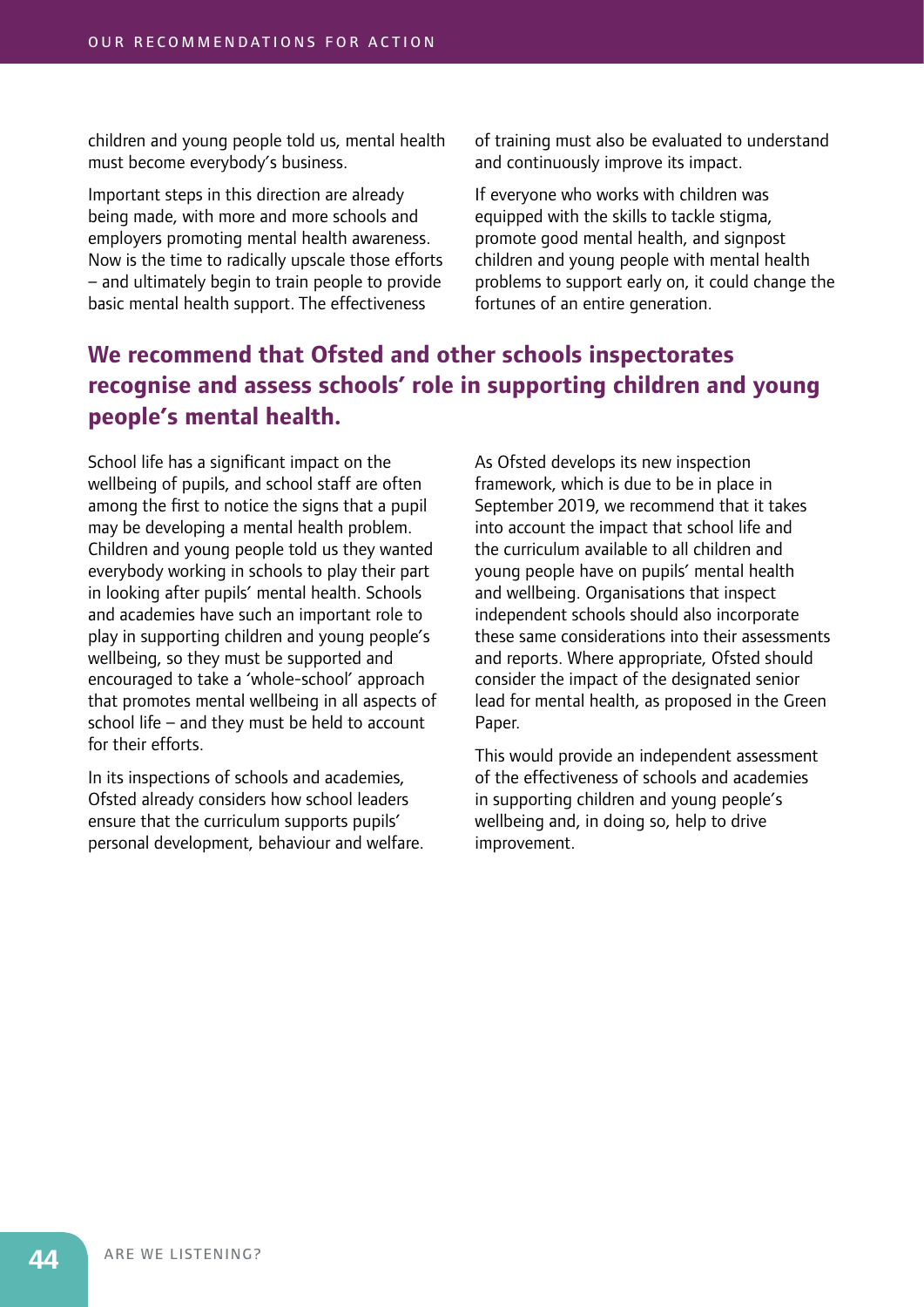### Regional action

**Sustainability and transformation partnerships and integrated care systems must collaborate beyond the boundaries of health and social care to oversee joined-up improvement with education, police, probation and the third sector.** 

The system that supports children and young people's mental health is complex and fragmented. It encompasses a broad spectrum of different people, teams and services that reaches far beyond the health and social care system – to education, police, probation, the third sector and beyond. Each one is part of a jigsaw that does not fit together well. Children, young people, their parents, families and carers told us they wanted different services across this system to be much more joined-up.

It is crucial that the health and social care leaders reach out to partners across the wider system to drive joined-up improvement in the quality and accessibility of mental health support for children, young people, their parents, families and carers. This means sustainability and transformation partnerships (STPs) and integrated care systems reaching out to education, police, probation, the third sector and beyond and ensuring they are involved in

designing and delivering better quality, more joined-up mental health support.

STPs are also a driving force for the 'local transformation plans' that are turning the ambitions of *Future in Mind* into reality. By promoting collaboration between the different organisations that commission and provide health and social care, STPs and integrated care systems have the potential to transform people's experience of care. If their efforts are to achieve meaningful improvement in mental health support for children and young people, they must also involve education, police, probation and the third sector at every step.

This would ensure that the transformation and improvement of health and social care involves the wider system of public and voluntary sector services that also play a critically important role in supporting children and young people's mental health.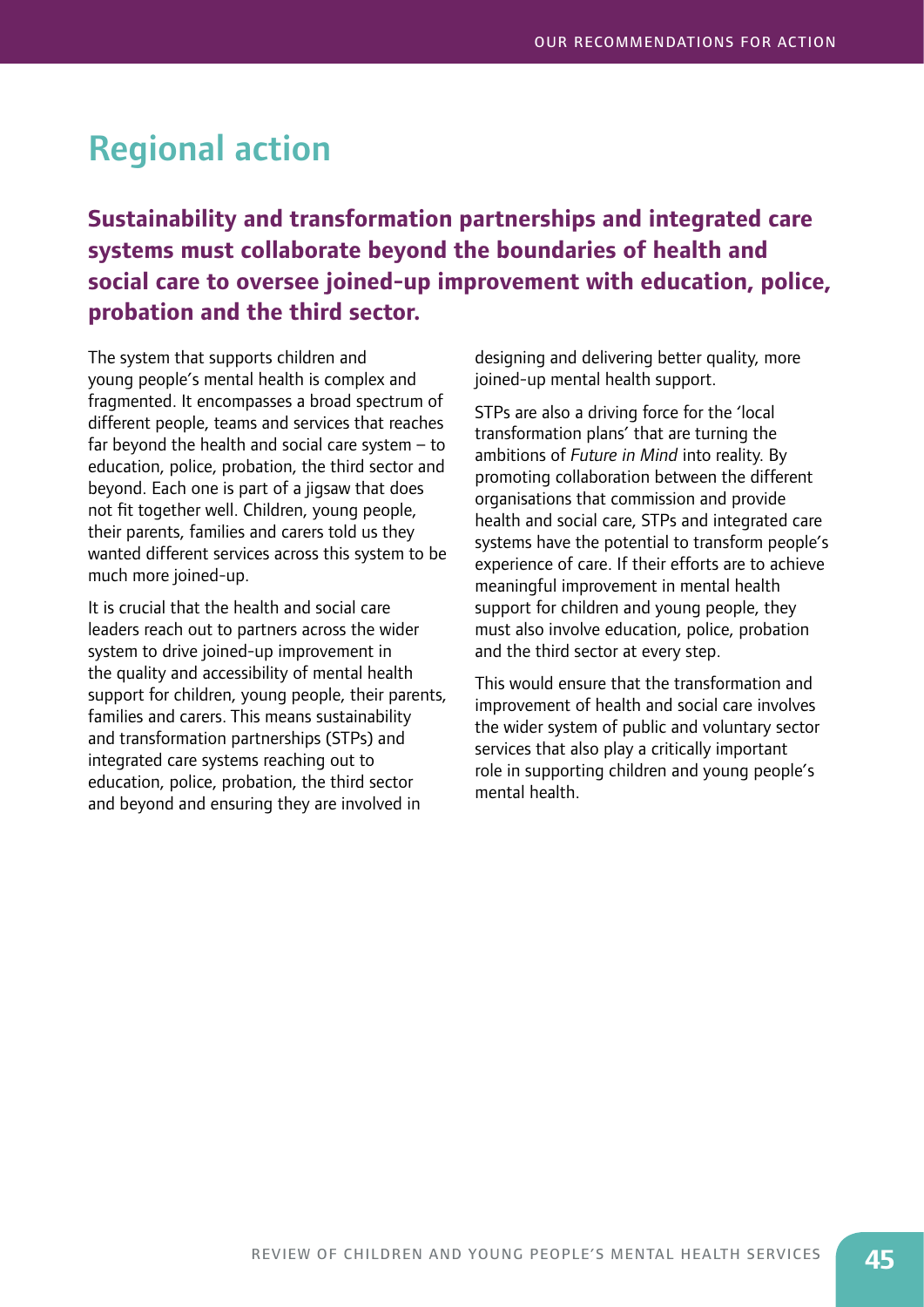### Local action

**Local systems must be given greater power and responsibility to plan, publish and deliver a shared 'local offer' that sets out how each part of the system will make their individual contribution and ensures the system as a whole can collectively meet the needs of all children and young people in their area.** 

Staff and the children, young people, parents, families and carers they work with all told us that they struggle to navigate the complexities of a fragmented and confusing system. Some struggle to access the right support for children and young people because services are simply not commissioned in their local area for people in their circumstances. We found gaps in services for children and young people with lower level mental health needs, and we also found that services are not always well-equipped to respond to the needs of some groups of children, such as those from Black and minority ethnic communities and those who identify as lesbian, gay, bisexual or transgender.

Local systems are already developing 'local transformation plans' (LTPs) to improve mental health support for children and young people. To ensure that LTPs can achieve radical improvement and address the fragmentation of local systems, the Secretary of State for Health and Social Care should issue statutory guidance to local authorities and health service providers to make sure that LTPs will deliver the improvement needed. This would give local systems greater power and greater responsibility to drive change.

Through the LTP process, health and wellbeing boards, and the commissioners and service planners they comprise, must bring together local leaders across education, health, local authorities and the third sector. They must make sure that

their system is planned, funded and supported to meet the mental health needs of *all* children and young people in their area, and their parents, families and carers. And they must draw on best practice, national standards and guidelines to shape their 'local offer'.

The Children and Families Act 2014 introduced a similar requirement on local authorities to set out a local offer of all services available to support children who are disabled, including those with a learning disability or autism, or who have special educational needs, and their families. It is time to build on this progress by giving LTPs a statutory footing and ensuring they explicitly set out a local offer for children and young people's mental health and wellbeing. This must make sure that all children – irrespective of their race or ethnicity, sexual orientation, gender identity, or disabilities and long-term conditions – have equitable access to high-quality care.

Local offers must also address the ongoing problem of poorly planned, disjointed transitions by setting out how commissioners and providers of children's services and adults' services will jointly deliver evidence-based and personcentred transitions.

This would make sure that local systems take a joined-up, holistic approach to planning and delivering mental health support for all children and young people who need it.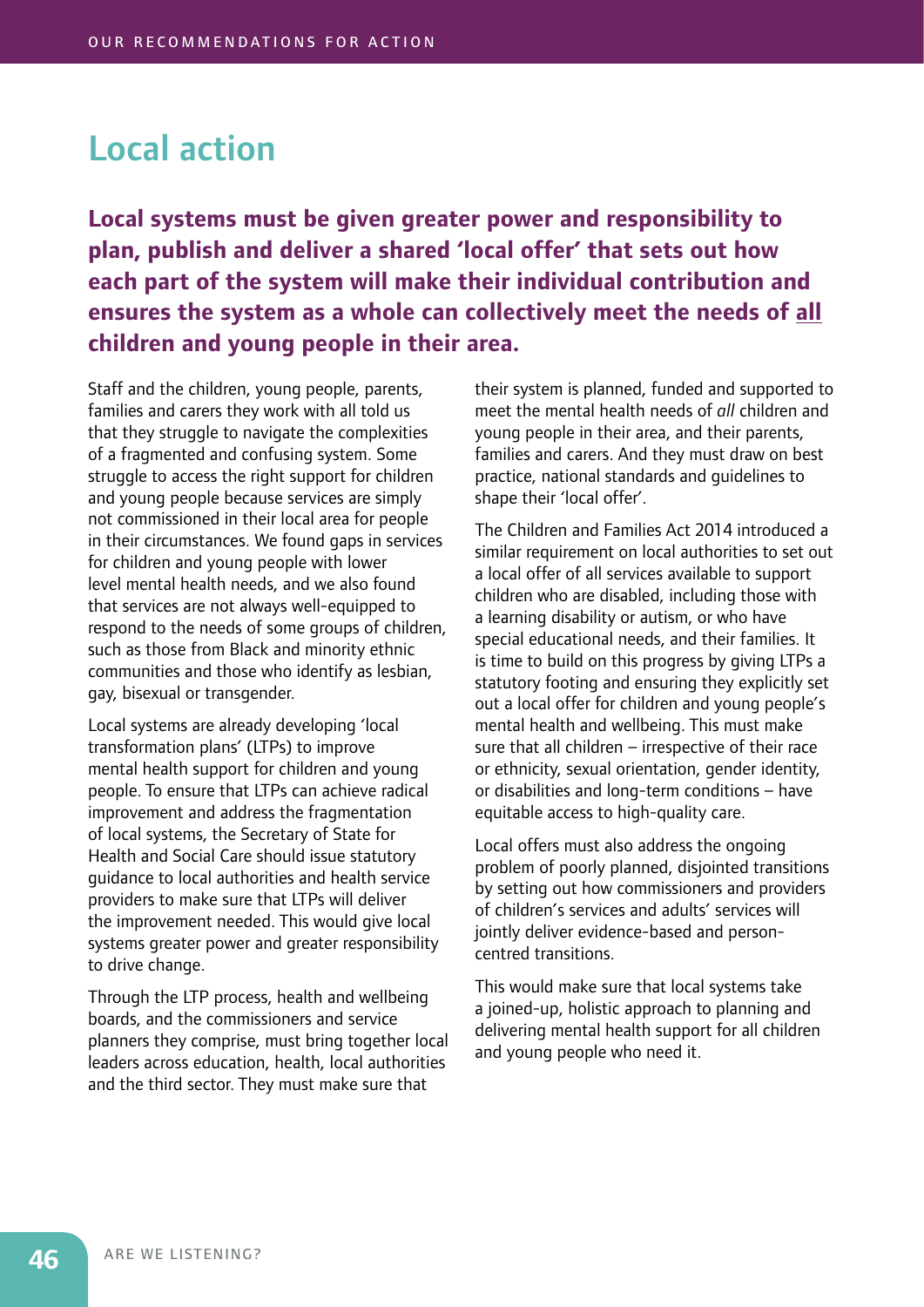#### **Commissioners and providers across education, local authorities and the NHS must work with NHS Digital to drive cross-sector improvement in the quality and availability of data, information and intelligence.**

Different parts of the system hold different pieces of information about children and young people's mental health and the services they use. NHS Digital is already starting to join up information about physical health care with data about mental health care by using the NHS number as the common 'unique identifier' for care records. Some local systems have already made significant progress towards joining-up information and data across education, the NHS and local authority-funded services – there is much that can be learned from their success. Now is the time to build on this.

Commissioners must ensure that providers collect high-quality data and that systems are in place to make sure that data can be collected and recorded efficiently by front-line staff, and shared securely across education, health, local authority-commissioned services and the third sector. This means making sure that the different data systems used by different organisations

are able to communicate with each other and work together, so there is a much more complete and accurate picture of children and young people's mental health and the quality of care – including outcomes and experience. People and communities should be involved in co-producing decisions about what data is collected, and staff should be supported with the skills and training needed to understand and use data to monitor and improve the quality of care.

This will support joined-up care and joined-up decisions about care, reaping benefits not only for children and young people's mental health care, but for the entire health and social care system.

We, the Care Quality Commission, already look at how providers use and share data when we assess the leadership of providers. We will continue to make these assessments and use our independent voice to highlight good and poor practice.

#### **Commissioners, providers and staff must draw on evidence and good practice to drive local improvement.**

This report highlights some of the many examples of good practice and innovation that is being led by teams and services across the country. Every local area is different. What works in one part of the country will not necessarily be right for another, but every child and young person should be able to expect high-quality care wherever they live. Staff at all levels of seniority and from all professional backgrounds should take the opportunity to learn from good practice and use it to drive improvement in their service and with their colleagues working across different parts of the local system.

**Joint commissioning:** Commissioners and service planners across health, social care, education and the criminal justice system must plan and commission services jointly,

pooling their resources where necessary, so that services can work flexibly across organisational boundaries to provide personcentred care built around each child or young person and their parents, families and carers – rather than expecting children and young people to work around the complexities of the system. Commissioners in children's and adults' services must also jointly commission support for teenagers and young people as they transition into adult care, drawing on evidence-based guidance such as NICE guidelines and quality standards. This should be overseen by health and wellbeing boards, who can support and challenge commissioners and service planners to design and commission joined-up, person-centred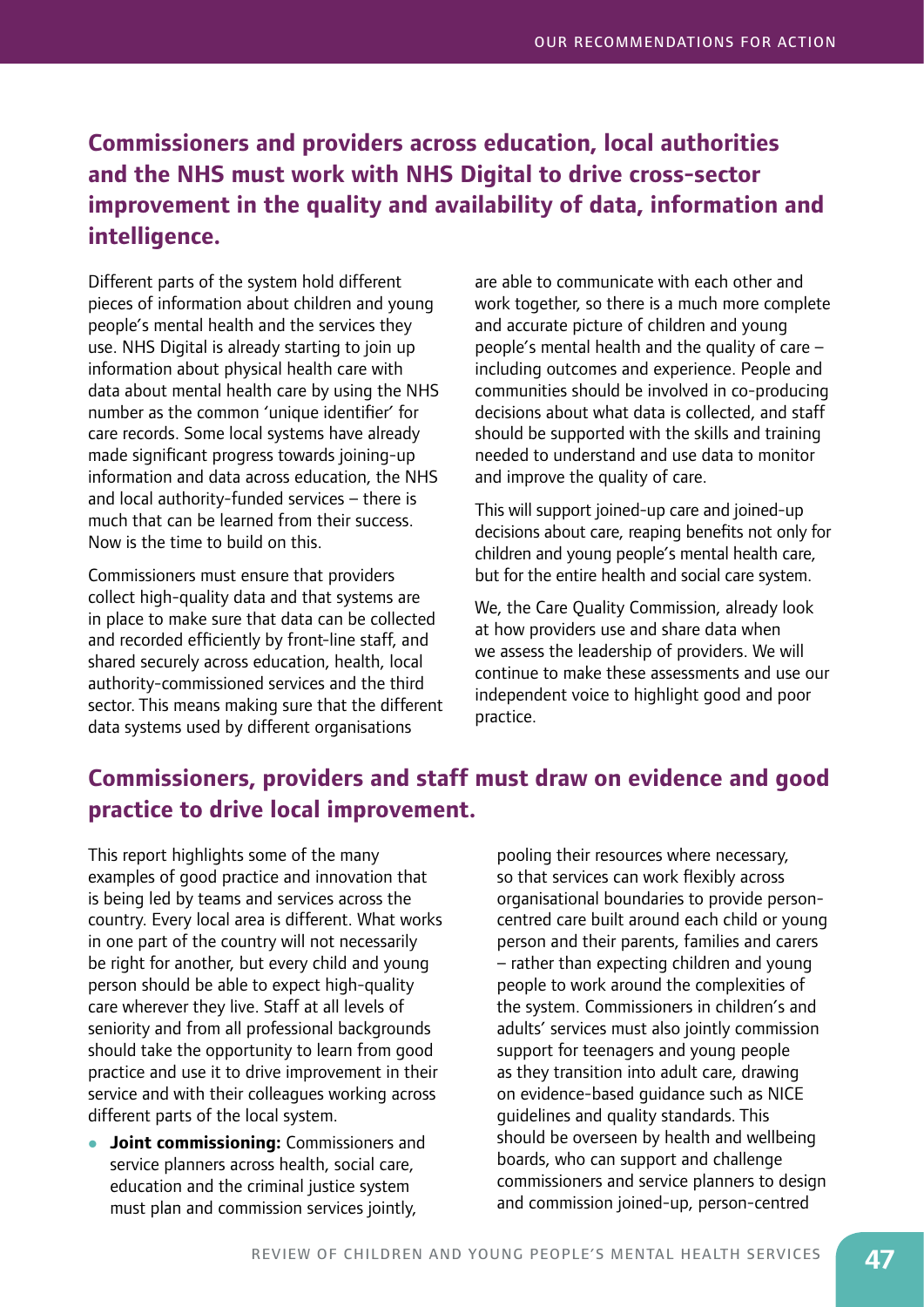services. Local Healthwatch can also support this process by sharing the insights they hold from engagement with children, young people, parents, carers and families.

- **Referral pathways and eligibility criteria:** Commissioners and providers must agree clear and comprehensive referral pathways and eligibility criteria across the whole system, so that no child or young person falls in the gaps between services. This should be overseen and monitored by health and wellbeing boards as they develop their 'local offer' for children and young people with mental health problems (see above).
- **Care coordination:** Services must identify a single member of staff to coordinate support for each child or young person who needs helps from more than one team. The coordinator should manage input from different teams and services to make sure care is joined-up and make sure that each child or young person, and their parents, families and carers, can build a relationship with a single member of staff who oversees their care. This should be overseen by commissioners, who can hold services to account for providing joined-up care, and health and wellbeing boards, who can promote integration.
- **EXECTE:** Listening to people who use services: Services must proactively reach out to children, young people, their parents, families and carers to listen to their feedback and ideas to help improve the quality of services. This engagement should include all sections of the local community, including Black and minority ethnic communities; lesbian, gay, bisexual and transgender children and young people; looked after children and care leavers; and children with neurodevelopmental disorders or a learning disability. Commissioners and providers must use feedback about people's experiences of care to monitor the quality of care they deliver. Health and wellbeing boards, local Healthwatch, and local third sector organisations must support this

engagement and challenge commissioners and service planners if it does not happen.

- **Working together day-to-day:** Teams and services should use simple techniques to link up with other services and help to join up a fragmented system across education, health, local authorities and the third sector. Holding joint meetings, co-locating teams, spending time getting to know staff in other teams, or nominating a member of staff to link with other services are just some of the different approaches that some areas have used effectively. This should be overseen and enabled by senior leaders in these different services, who can support and encourage their staff to reach out to their colleagues and peers across the system.
- **Keeping children, young people, their parents, families and carers informed and involving them in their care:** Services must stay in contact with children and young people and their parents, families and carers to keep them informed, and signpost them to alternative forms of support they can access to bridge the gap while they are waiting to access care. Once children and young people are accepted into services, they and their parents, families and carers must be involved in planning and making decisions about their care. Local Healthwatch should help to hold services to account by sharing the insights they have gathered about people's experiences of care.
- **Harnessing technology: Commissioners** and providers should explore how technology can help to improve access to mental health support, particularly in areas where large distances and long travelling times make it harder for children and young people to attend appointments in person.
- **Embedding mental wellbeing in school life – and valuing the importance of education:** Schools must embed mental health promotion and positive mental wellbeing into every aspect of school life, learning from good practice and guidance.**<sup>b</sup>**

b. For example, see Department for Education, Mental health and behaviour in schools: Departmental advice for school staff, 2016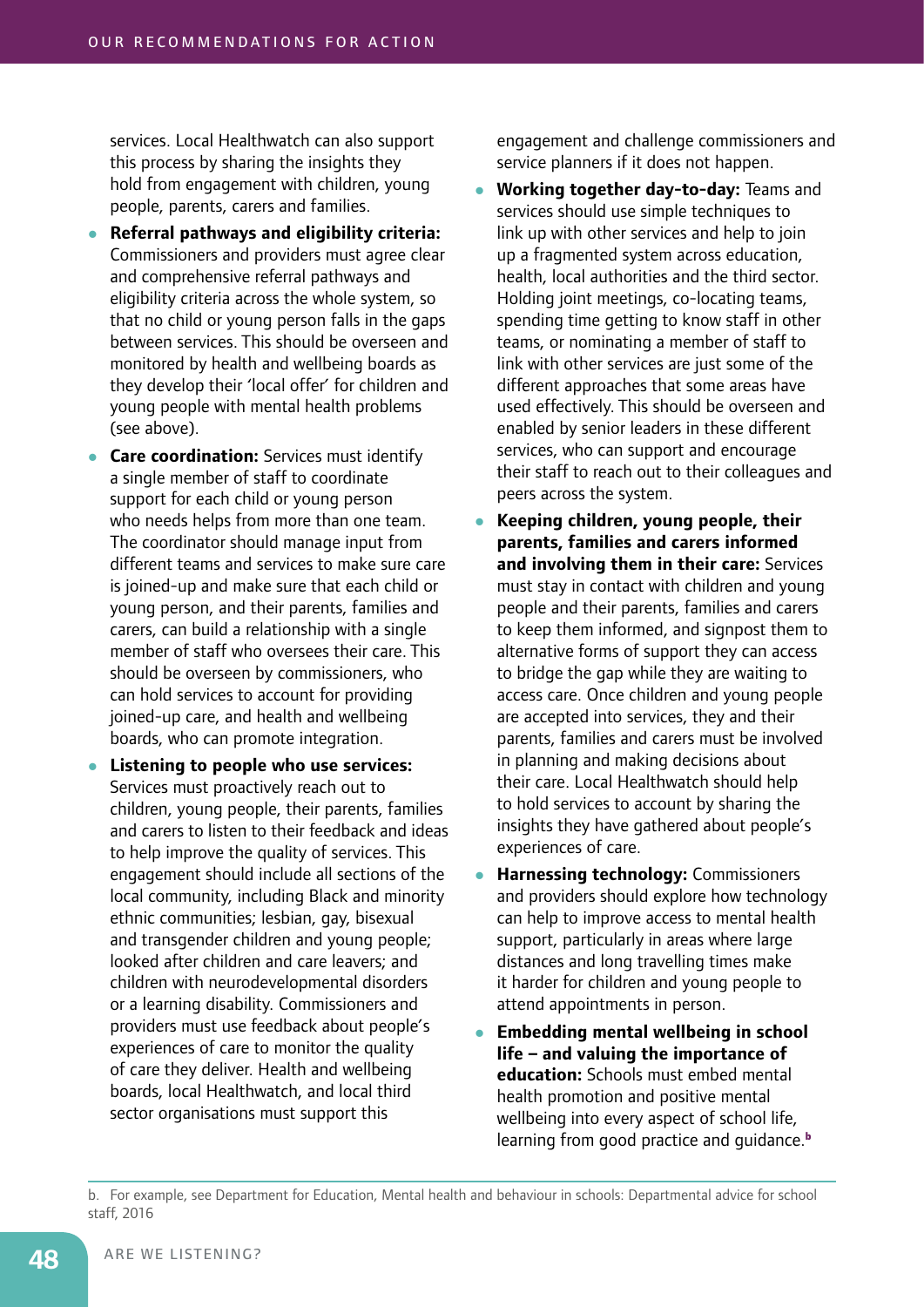They must also allow their pupils to attend appointments with services to support their mental health. This should be overseen by school leaders, and Ofsted should strengthen its assessments of schools and academies to consider how effectively they respond to pupils' mental health (see above). Services that provide mental health support should also recognise the crucial importance of education in children and young people's lives and offer flexible appointment times to minimise the amount of time a child or young person spends away from school or college.

**• Supporting and valuing staff: Leaders** and managers in local services must invest in staff training, prioritise their wellbeing, and promote a culture where staff feel supported, respected and valued. Professional bodies and trade unions must hold services to account for supporting their staff and promoting their wellbeing at work. Health Education England, NHS England and NHS Improvement must continue their work to introduce 19,000 new staff into the mental health system.

#### **OUR COMMITMENT – ACTIONS FOR THE CARE QUALITY COMMISSION**

#### **JOINED-UP REGULATION**

During our review we heard how different regulators, inspectorates and oversight agencies for education, the criminal justice system, and health and social care could make disjointed decisions that had unintended adverse consequences for local systems and the children and young people they support. We want to help overcome the fragmentation of the mental health system for children and young people – not reinforce it. To do this, regulation and oversight needs to be more joined-up and it needs to consider the quality of care across whole systems.

Regulators must role-model the joined-up working we expect to see in local systems. We will make our contribution to this in two ways. Firstly, we will ask Ofsted, Her Majesty's Inspectorate of Constabulary and Fire and Rescue Services and Her Majesty's Inspectorate of Probation to include a focus on mental health in the next Joint Targeted Area Inspection (JTAI) programme. This will allow us to work together across the four different regulators and inspectorates to build a shared understanding of how local systems support the mental health of children in some of the most vulnerable circumstances, and whether progress is being made to improve their care and support. This reflects the commitment we made in *The Five Year Forward View for Mental Health*.

Secondly, we will improve the way we work with Ofsted through our joint assessments of how well education, social care and health services work together in partnership to identify those children and young people aged 0 to 25 who have special educational needs or disabilities and assess and meet their needs. We will do this by strengthening our focus on children and young people with mental health problems.

#### **HOLDING THE SYSTEM TO ACCOUNT**

As the independent regulator of health and social care in England, we will hold the system to account. In 2019/20, we will use our independent voice to report on the progress made to act on the findings and recommendations made in this report and encourage improvement in the quality of care that children and young people can access for their mental health.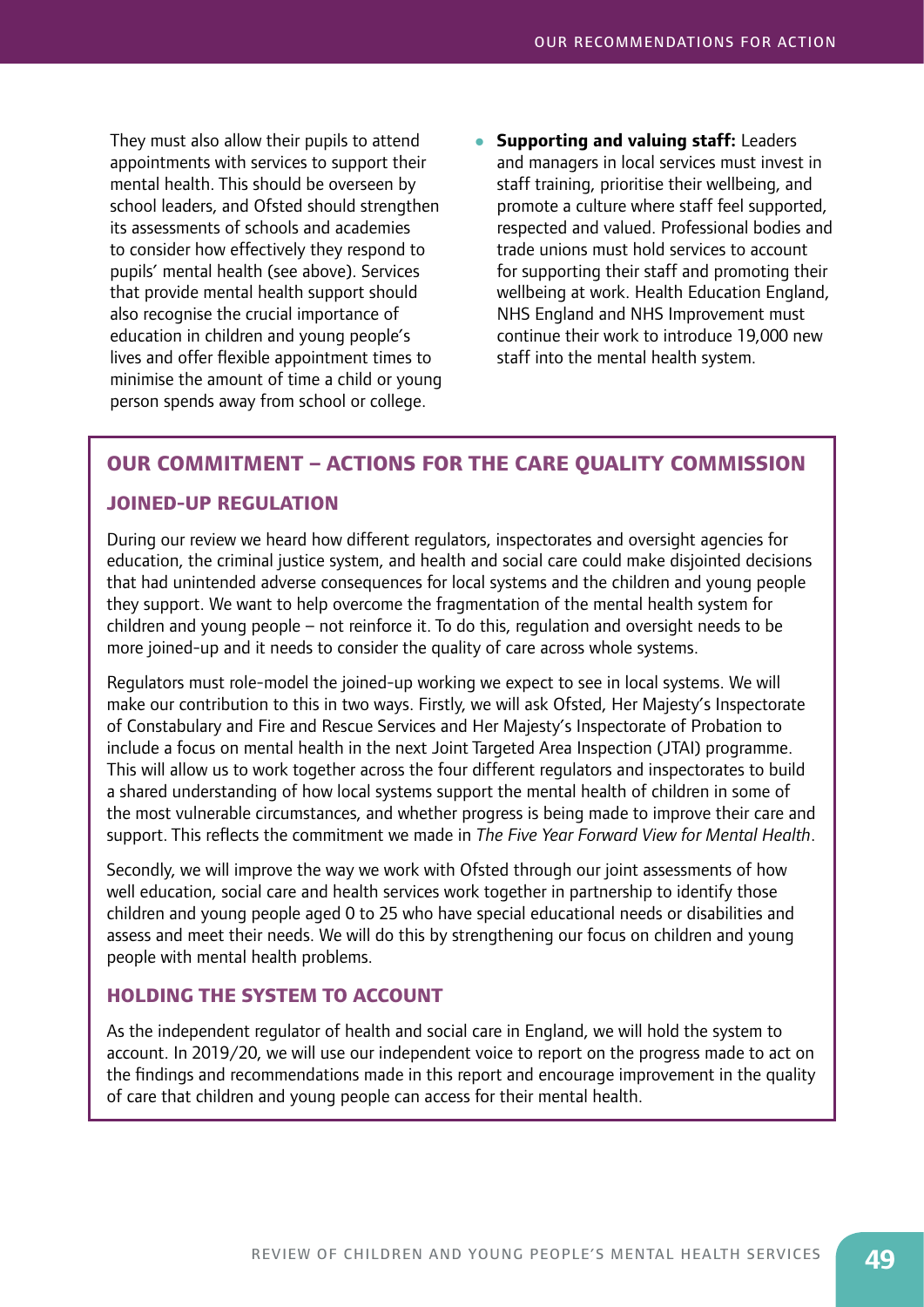## <span id="page-51-0"></span>Appendix A: How we carried out the review

#### **What we did**

The purpose of our review is to understand how different parts of the mental health system can work together to make sure that children, young people, their families and carers have timely access to high-quality mental health care. We want to understand what makes it easier, and what makes it harder, for the different people and organisations in the system to achieve that goal.

We have carried out two phases of this review so far. We published our report of phase one of our review in October 2017.<sup>c</sup> It summarised existing knowledge and evidence about the quality and accessibility of mental health services for children and young people. It drew on existing research and policy, as well as conversations with children and young people, and the findings of our inspections of specialist child and adolescent mental health services.

This report is the culmination of phase two of our review. It draws on new evidence, which we collected by carrying out fieldwork in 10 different parts of the country. These 10 areas were selected to make sure that we considered a range of local geography and demographics as well as the quality and performance of local health and social care services. Our review looked across health and social care and beyond, so we selected areas based on health and wellbeing board boundaries, as these boards bring together different people and organisations across health and social care.

The 10 health and wellbeing board areas we visited were:

- <sup>z</sup> Bedford
- **•** Bristol
- **Dorset**
- <sup>z</sup> Enfield
- $\bullet$  Hertfordshire
- Liverpool
- North Yorkshire
- South Tyneside
- Southwark
- Walsall

Before we visited each area, we asked the health and wellbeing board to send us some information in advance through an information request. We then spent time in each local area, carrying out focus groups, one-to-one interviews, visiting different services, reviewing policies and procedures, and looking in-depth at how individual children and young people moved through the system. We spoke with children, young people, parents and carers. We also spoke with staff working across a wide range of organisations and services, including schools, GP practices, psychiatrists, clinical psychologists, paediatricians, youth offending teams, commissioners, people working with looked after children, and people working in community and voluntary sector organisations. Each of our review teams included two CQC inspectors, at least one specialist advisor, and at least one Expert by Experience.

A specialist advisor is a senior health or social care professional who brings their specialist

c. Care Quality Commission, [CQC completes initial review of mental health services for children and young people](http://www.cqc.org.uk/news/releases/cqc-completes-initial-review-mental-health-services-children-young-people), October 2017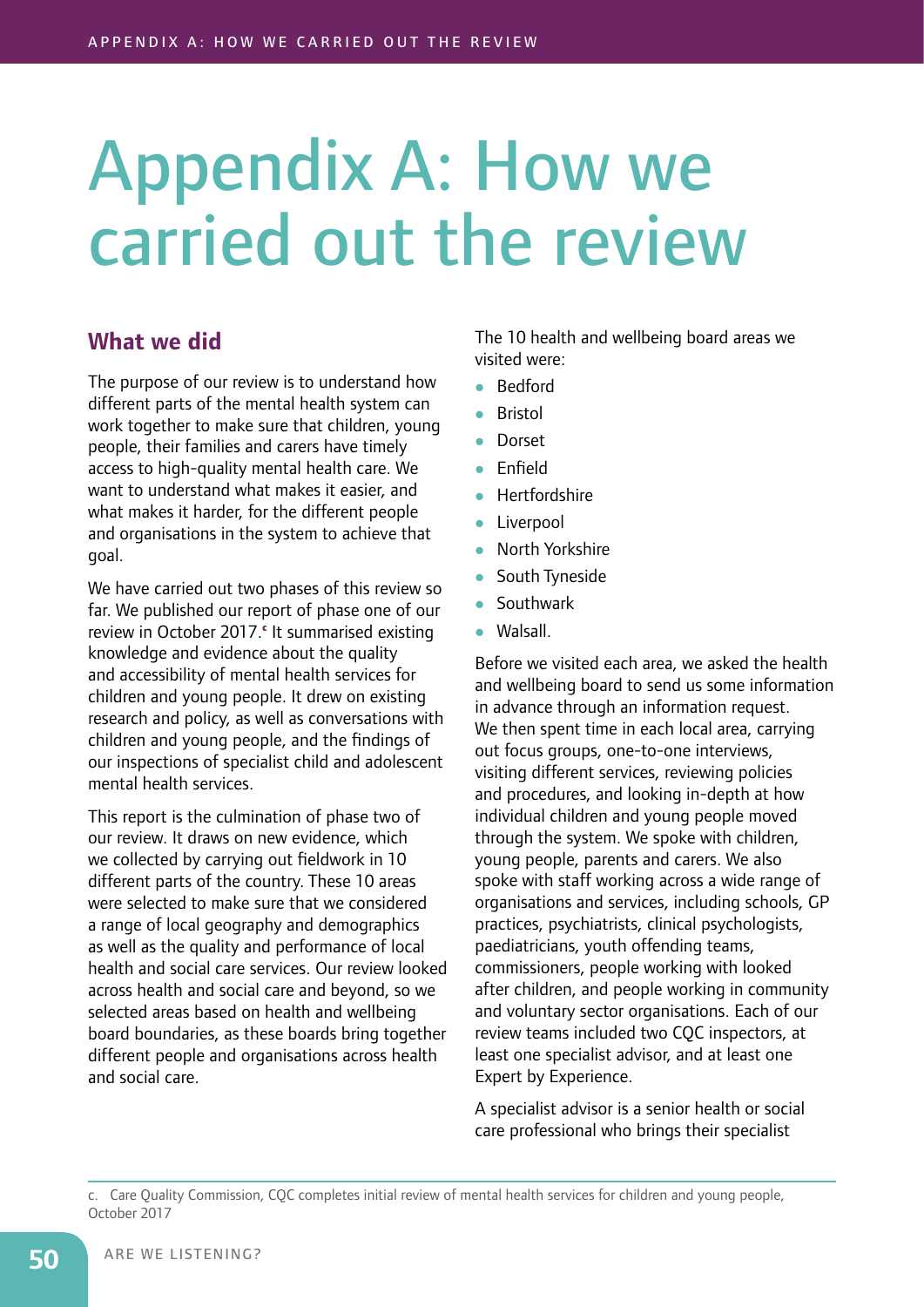<span id="page-52-0"></span>expertise to assist us with inspections and reviews.

An Expert by Experience is someone who has personal experience of using services or caring for someone who uses services. For this review, our Experts by Experience were young people who had experience of using mental health services.

We also commissioned the Children's Society. Healthwatch Hillingdon and YoungMinds to carry out additional focus groups with children and young people. These focus groups involved young carers, looked after children, asylum seekers, young people with autism, and parents and carers of children and young people with special educational needs and disabilities.

In total, across phase two of our work, we held focus groups and one-to-one interviews with 1,369 people, comprising:

- 287 children and young people
- 138 parents and carers
- 775 people working in health and social care
- $\bullet$  94 people working in third sector organisations
- $\bullet$  75 people working in education.

Phase two of our work focused on three main issues, also known as 'key lines of enquiry' (KLOEs):

- 1. **People's experience of and involvement in care** – this KLOE focused on the views and experiences of children, young people, their families and carers, and considers how they are involved in their care and how their views are used to help improve services.
- 2. **Accessing high-quality care** this KLOE looked at how partners plan and deliver services that offer high-quality care that can be accessed in a timely fashion by children and young people who need support for their mental health.

3. **Identifying and responding to mental health needs** – this KLOE looked at how partners in the local area identify mental health needs and what they do to start the process of getting the right support for children and young people.

Summaries of the qualitative analysis, quantitative analysis, and additional engagement with children and young people that informed this report are available to view and download from [www.cqc.org.uk](http://www.cqc.org.uk/reallylistening)/reallylistening.

#### **Expert Advisory Group**

Throughout our review, we have worked with a group of people and organisations who have expert knowledge and experience of children and young people's mental health. This Expert Advisory Group provided advice and guidance in the development of our methodology, our engagement work, and our recommendations. The membership of our Expert Advisory Group is listed at Appendix B.

#### **Section 48: CQC's special review powers**

We carried out this review under section 48 of the Health and Social Care Act 2008. This gives CQC the ability to explore issues that are wider than the regulations that underpin our regular inspection activity. Using these powers, we can do more to understand people's experience of care across settings, through exploring local area commissioning arrangements and how organisations are working together to develop personalised, coordinated care.

The purpose of this thematic work is to encourage improvement in the quality care.

Our work on children and young people's mental health care is one of a series of thematic projects that look at health and care provision across a local area, and that focus on how well services are working together in a joined-up way across the system.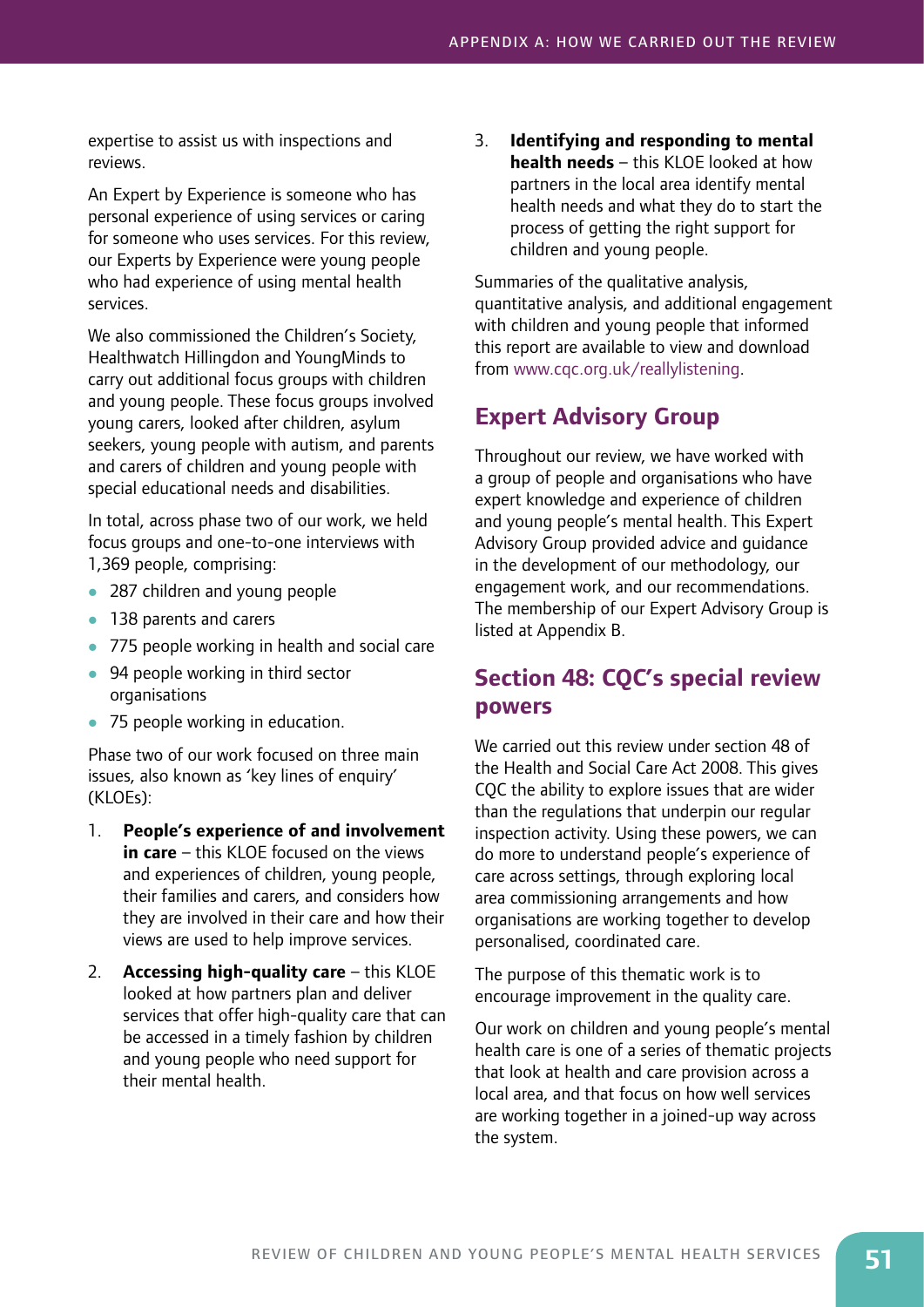# <span id="page-53-0"></span>Appendix B: Members of our Expert Advisory **Group**

- Association for Young People's Health
- Association of Directors of Children's Services
- Association of Independent Local Safeguarding Children Board Chairs
- Association of Mental Health Providers
- Association of School and College Leaders
- Barnet Enfield and Haringey Mental Health NHS Trust
- British Association for Counselling and Psychotherapy
- British Psychological Society
- Brooklands Hospital
- Centre for Mental Health
- The Challenging Behaviour Foundation
- Children and Young People's Mental Health Coalition
- Children's Commissioner
- Children's Society
- Council for Disabled Children
- Department for Education
- Department of Health and Social Care
- Education Policy Institute
- $\bullet$  Healthwatch England
- $\bullet$  Healthwatch Hillingdon
- $\bullet$  Healthwatch Rotherham
- **•** Healthwatch Suffolk
- $\bullet$  Healthwatch Wakefield
- $\bullet$  Involve
- King's College London
- Local Government Association
- $\bullet$  Mencap
- **National Association of Head Teachers**
- The National Autistic Society
- National Children's Bureau
- **NHS Confederation**
- **NHS England**
- NHS Improvement
- NHS Providers
- NSPCC
- <sup>z</sup> Ofsted
- Place2be
- Public Health England
- Race Equality Foundation
- Royal College of General Practitioners
- Royal College of Nursing
- Royal College of Paediatrics and Child Health
- Royal College of Psychiatrists
- STR Humber Mental Health
- University College London
- YoungMinds
- **Youth Access**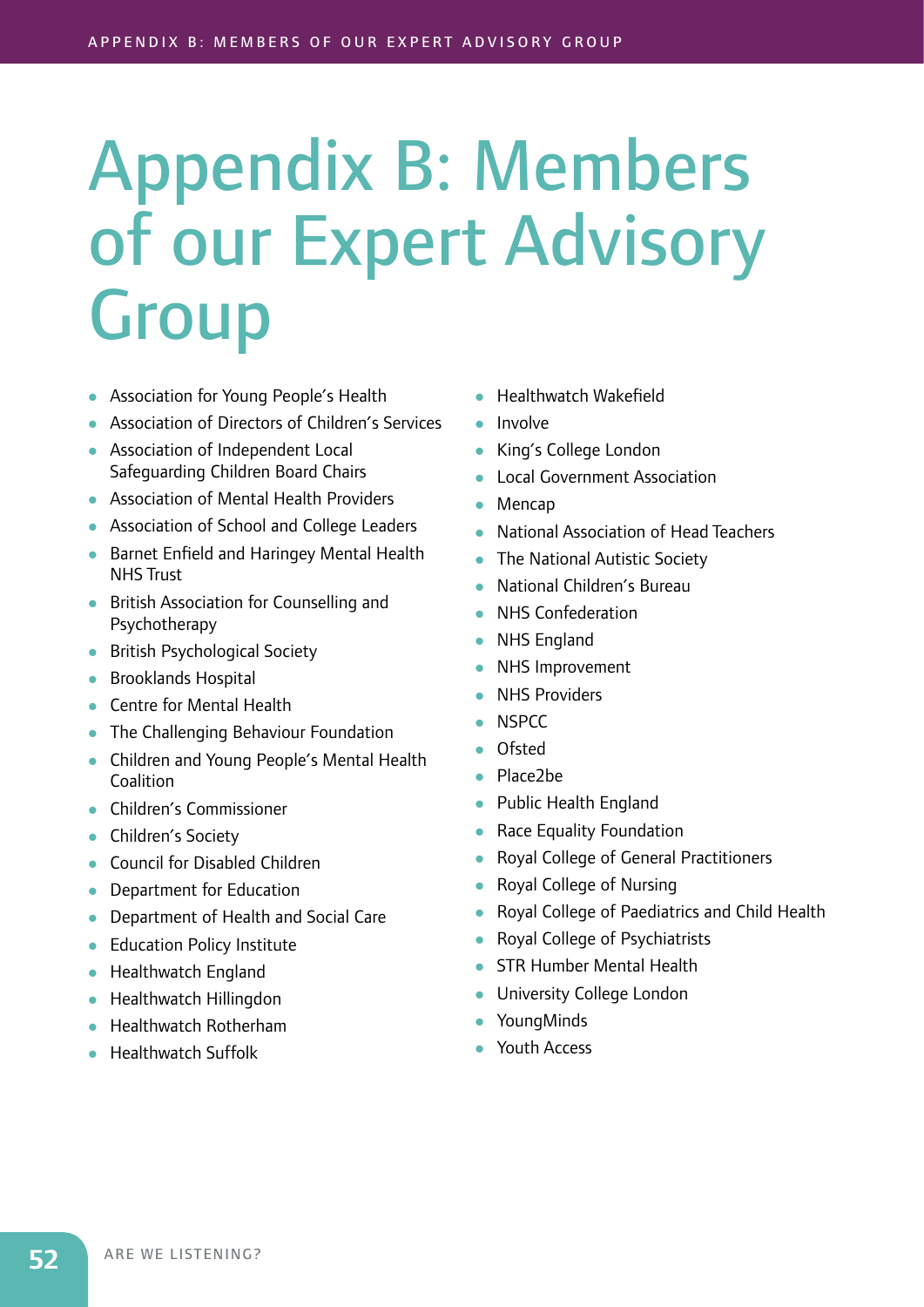# <span id="page-54-0"></span>Appendix C: Glossary of words and phrases used in this report

| <b>Word / phrase</b>                                                                                                     | <b>Definition</b>                                                                                                                                                                                                                                                                                                                                                                                                                                                                                                                                                                                                                                                                                                                 |
|--------------------------------------------------------------------------------------------------------------------------|-----------------------------------------------------------------------------------------------------------------------------------------------------------------------------------------------------------------------------------------------------------------------------------------------------------------------------------------------------------------------------------------------------------------------------------------------------------------------------------------------------------------------------------------------------------------------------------------------------------------------------------------------------------------------------------------------------------------------------------|
| <b>ADHD</b>                                                                                                              | Attention deficit hyperactivity disorder is the most common behavioural<br>disorder in children. If you have attention deficit hyperactive disorder<br>(ADHD), you may have lots of energy and find it difficult to concentrate. <sup>51</sup>                                                                                                                                                                                                                                                                                                                                                                                                                                                                                    |
| <b>CAMHS</b>                                                                                                             | Some children and young people need more intensive specialist care<br>for their mental health problems. Specialist child and adolescent mental<br>health services (CAMHS) are provided by NHS trusts and independent<br>health providers. These services offer specialist care in the community (Tier<br>3), which is commissioned by clinical commissioning groups (sometimes<br>with support from local authorities), and inpatient care (Tier 4), which is<br>commissioned by NHS England. In this report, when we talk about these<br>specialist services we refer to them as CAMHS. Some of these services are<br>tailored to meet the needs of people with a particular diagnosis, such as<br>autism or an eating disorder. |
| <b>Children and young</b><br>people                                                                                      | In our review, we focused particularly on children and young people aged<br>two to 18 years, though we also spoke with many young adults aged<br>18 to 25.                                                                                                                                                                                                                                                                                                                                                                                                                                                                                                                                                                        |
| Children and young<br>people's mental health<br>services / Mental<br>health services for<br>children and young<br>people | In this report, when we talk about children and young people's mental<br>health services we are referring to the whole system of care and support<br>available. These services can include, for example, specialist mental health<br>community services and inpatient wards, counselling provided through<br>schools or GP practices, youth services that foster good mental health,<br>voluntary sector advice and support services, as well as universal healthcare<br>services like health visitors who also play a role in supporting children and<br>young people's mental health.                                                                                                                                           |
| Competence                                                                                                               | People aged 16 or over are usually entitled to make decisions about their<br>care and treatment (such as whether to take a particular medication, for<br>example). There are a small number of exceptions to this general rule.                                                                                                                                                                                                                                                                                                                                                                                                                                                                                                   |
|                                                                                                                          | Children under the age of 16 can consent to their own treatment if they're<br>believed to be mature enough to fully understand what's involved in their<br>treatment. This is known as being Gillick competent.                                                                                                                                                                                                                                                                                                                                                                                                                                                                                                                   |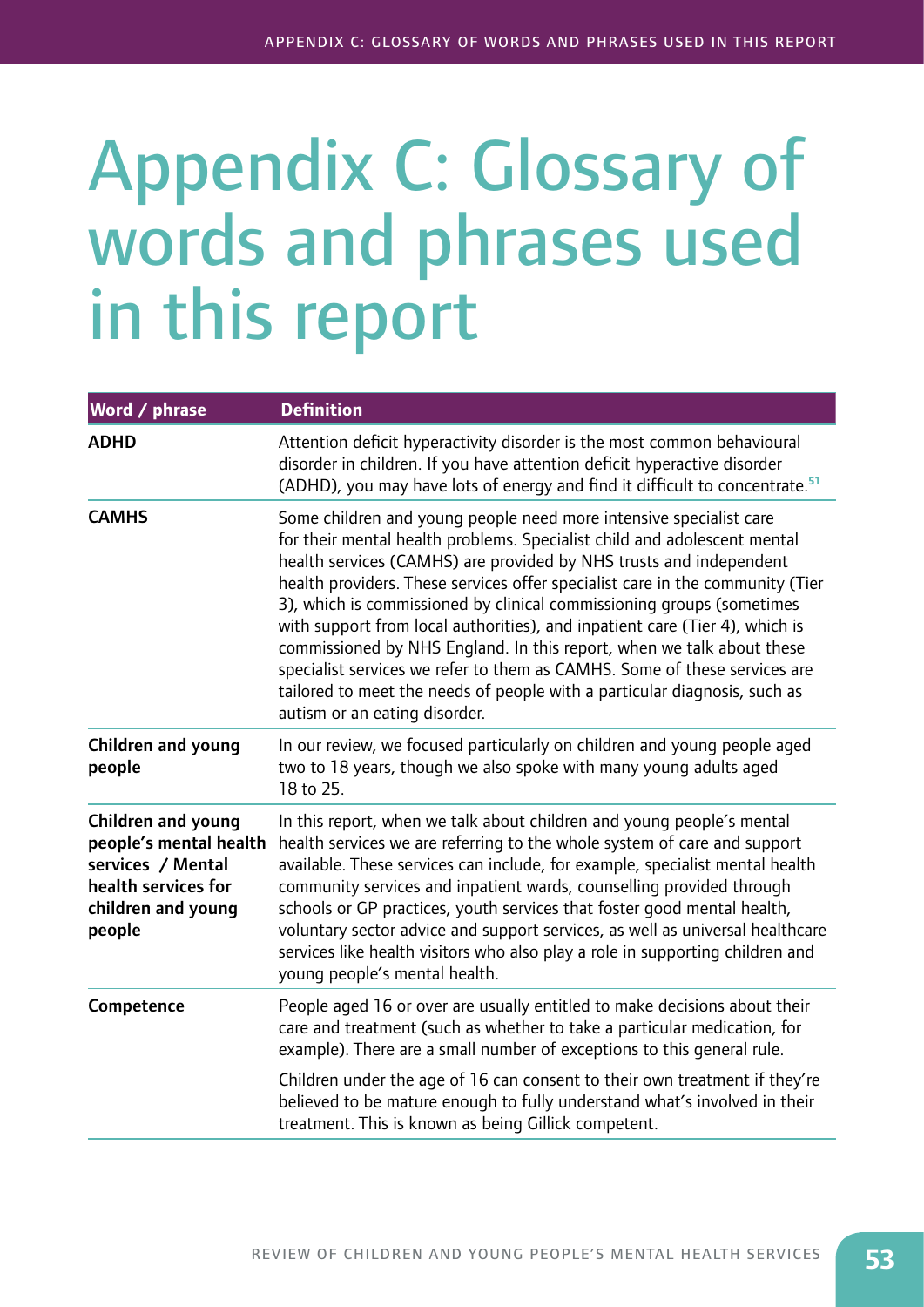<span id="page-55-0"></span>

| <b>Word / phrase</b>                  | <b>Definition</b>                                                                                                                                                                                                                                                                                                                                                                                                                                                                                                                                                                                                                                                                                                                                                                                                                                                                                                                                                              |
|---------------------------------------|--------------------------------------------------------------------------------------------------------------------------------------------------------------------------------------------------------------------------------------------------------------------------------------------------------------------------------------------------------------------------------------------------------------------------------------------------------------------------------------------------------------------------------------------------------------------------------------------------------------------------------------------------------------------------------------------------------------------------------------------------------------------------------------------------------------------------------------------------------------------------------------------------------------------------------------------------------------------------------|
| <b>Health and wellbeing</b><br>boards | Health and wellbeing boards are a formal committee of the local authority<br>charged with promoting greater integration and partnership between bodies<br>from the NHS, public health and local government. They have a statutory<br>duty, with clinical commissioning groups (CCGs), to produce a joint strategic<br>needs assessment and a joint health and wellbeing strategy for their local<br>population. They were established under the Health and Social Care Act<br>2012 to act as a forum in which key leaders from the local health and care<br>system could work together to improve the health and wellbeing of their<br>local population. <sup>52</sup> The geographical footprint of health and wellbeing<br>boards is usually the same as 'upper tier' local authorities (such as county<br>councils, metropolitan boroughs or London boroughs). In some areas,<br>health and wellbeing boards also operate across larger regions or in smaller<br>districts. |
| children in care                      | Looked after children / A child who is being looked after by their local authority is known as a child<br>in care. They might be living with foster parents, at home with their parents<br>under the supervision of social services, in residential children's homes, or in<br>other residential settings like schools or secure units.                                                                                                                                                                                                                                                                                                                                                                                                                                                                                                                                                                                                                                        |
|                                       | They might have been placed in care voluntarily by parents struggling to<br>cope. Or, children's services may have intervened because a child was at<br>significant risk of harm. <sup>53</sup>                                                                                                                                                                                                                                                                                                                                                                                                                                                                                                                                                                                                                                                                                                                                                                                |
| Neurodevelopmental<br>disorders       | Autism, autism spectrum disorder (ASD), and Asperger's are some of the<br>neurodevelopmental disorders that tend to first appear during childhood<br>and which affect someone's behaviour, social interactions and day-to-day<br>functioning. <sup>54</sup>                                                                                                                                                                                                                                                                                                                                                                                                                                                                                                                                                                                                                                                                                                                    |
| No recourse to public<br>funds        | The Immigration and Asylum Act 1999 (IAA) states that a person will have<br>"no recourse to public funds" if they are subject to immigration control. This<br>means they cannot access some types of publically-funded support such as<br>welfare benefits and public housing. If a person with no recourse to public<br>funds becomes destitute they may be able to access support from their local<br>authority. <sup>55</sup>                                                                                                                                                                                                                                                                                                                                                                                                                                                                                                                                               |
| <b>Third sector</b>                   | Third sector' is an umbrella term for voluntary and community organisations<br>and social enterprises.                                                                                                                                                                                                                                                                                                                                                                                                                                                                                                                                                                                                                                                                                                                                                                                                                                                                         |
| <b>Young carers</b>                   | Children and young people who provide unpaid care to other people, such<br>as family members.                                                                                                                                                                                                                                                                                                                                                                                                                                                                                                                                                                                                                                                                                                                                                                                                                                                                                  |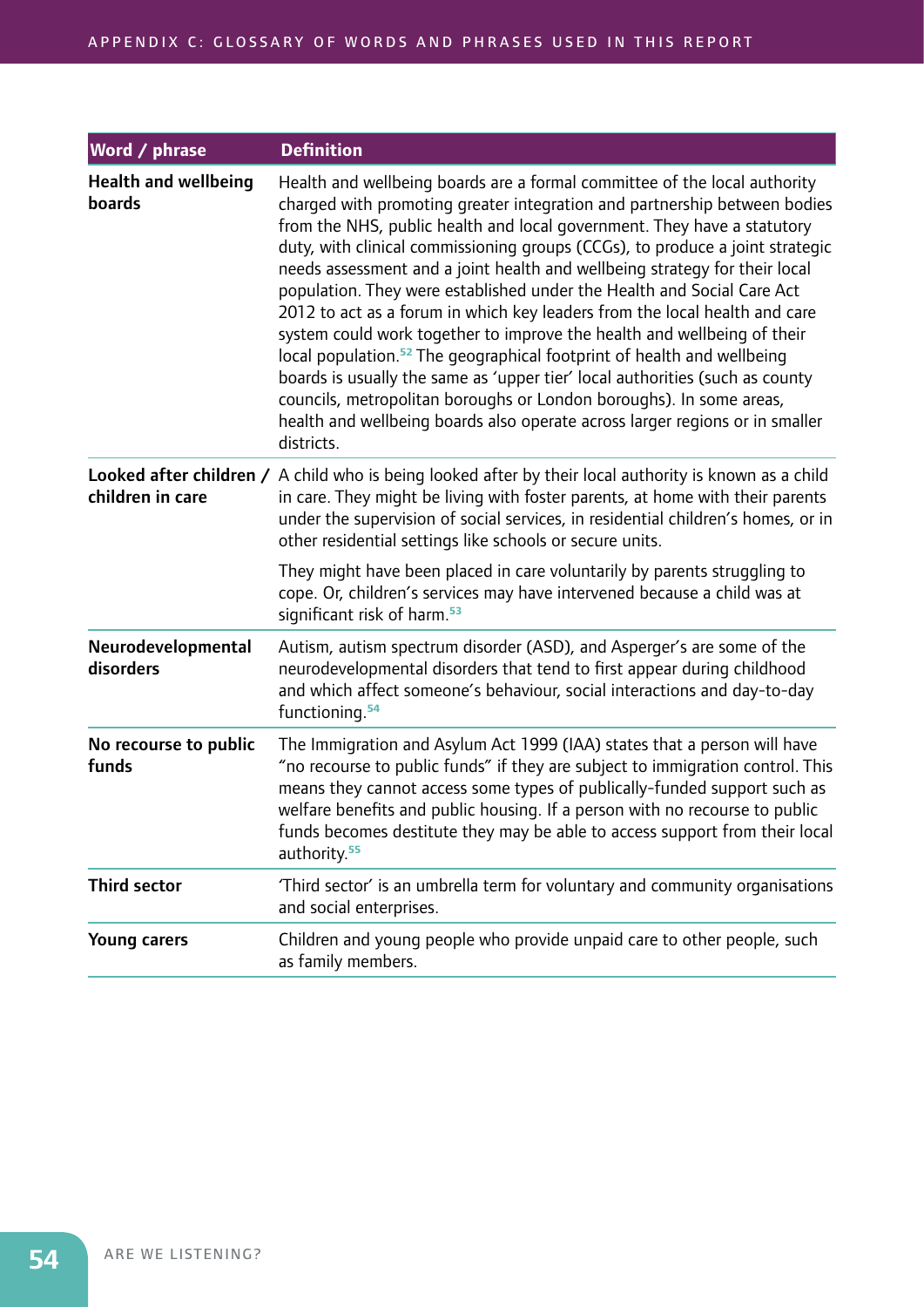## <span id="page-56-0"></span>References

- [1](#page-5-0) Care Quality Commission, Review of [children and young people's mental](http://www.cqc.org.uk/publications/themed-work/review-children-young-peoples-mental-health-services-phase-one-report)  [health services: Phase one report](http://www.cqc.org.uk/publications/themed-work/review-children-young-peoples-mental-health-services-phase-one-report), 2017
- [2](#page-6-0) Department of Health and Social Care and NHS England, [Future in Mind: Promoting,](https://www.gov.uk/government/uploads/system/uploads/attachment_data/file/414024/Childrens_Mental_Health.pdf)  [protecting and improving our children](https://www.gov.uk/government/uploads/system/uploads/attachment_data/file/414024/Childrens_Mental_Health.pdf)  [and young people's mental health and](https://www.gov.uk/government/uploads/system/uploads/attachment_data/file/414024/Childrens_Mental_Health.pdf)  [wellbeing](https://www.gov.uk/government/uploads/system/uploads/attachment_data/file/414024/Childrens_Mental_Health.pdf), 2015
- [3](#page-6-0) NHS England, [Five Year Forward View for](https://www.england.nhs.uk/publication/five-year-forward-view-for-mental-health-one-year-on-report/)  [Mental Health](https://www.england.nhs.uk/publication/five-year-forward-view-for-mental-health-one-year-on-report/)*: One Year On*, 2017
- [4](#page-6-0) Care Quality Commission, [Review of](http://www.cqc.org.uk/publications/themed-work/review-children-young-peoples-mental-health-services-phase-one-report)  [children and young people's mental](http://www.cqc.org.uk/publications/themed-work/review-children-young-peoples-mental-health-services-phase-one-report)  [health services: Phase one report](http://www.cqc.org.uk/publications/themed-work/review-children-young-peoples-mental-health-services-phase-one-report), 2017
- [5](#page-6-0) Public Health England, [The mental health](https://www.gov.uk/government/publications/improving-the-mental-health-of-children-and-young-people)  [of children and young people in England](https://www.gov.uk/government/publications/improving-the-mental-health-of-children-and-young-people), 2016
- [6](#page-6-0) House of Commons Health Committee*,*  [Children's and adolescents' mental health](https://publications.parliament.uk/pa/cm201415/cmselect/cmhealth/342/342.pdf) [and CAMHS: Third Report of Session](https://publications.parliament.uk/pa/cm201415/cmselect/cmhealth/342/342.pdf)  [2014-15](https://publications.parliament.uk/pa/cm201415/cmselect/cmhealth/342/342.pdf), 2014
- [7](#page-6-0) NHS England, [Five Year Forward View for](https://www.england.nhs.uk/publication/five-year-forward-view-for-mental-health-one-year-on-report/)  [Mental Health: One Year On](https://www.england.nhs.uk/publication/five-year-forward-view-for-mental-health-one-year-on-report/), 2017
- [8](#page-6-0) Children's Commissioner, [Lightning Review:](https://www.childrenscommissioner.gov.uk/publication/lightning-review-access-to-child-and-adolescent-mental-health-services/) [Access to Child and Adolescent Mental](https://www.childrenscommissioner.gov.uk/publication/lightning-review-access-to-child-and-adolescent-mental-health-services/)  [Health Services](https://www.childrenscommissioner.gov.uk/publication/lightning-review-access-to-child-and-adolescent-mental-health-services/)*,* May 2016
- [9](#page-6-0) British Medical Association, [The health](https://www.basw.co.uk/resource/?id=3516)  [and human rights of children and young](https://www.basw.co.uk/resource/?id=3516)  [people detained in the criminal justice](https://www.basw.co.uk/resource/?id=3516)  [system](https://www.basw.co.uk/resource/?id=3516), 2014
- [10](#page-6-0) The Children's Society, Children's mental [health: Priorities for improving children](https://www.childrenssociety.org.uk/what-we-do/resources-and-publications/priorities-for-improving-childrens-mental-health-services)  [and adolescent mental health services in](https://www.childrenssociety.org.uk/what-we-do/resources-and-publications/priorities-for-improving-childrens-mental-health-services)  [England](https://www.childrenssociety.org.uk/what-we-do/resources-and-publications/priorities-for-improving-childrens-mental-health-services), June 2015
- [11](#page-6-0) National Children's Bureau, Delivering [mental health transformation for all](https://www.ncb.org.uk/resources-publications/resources/delivering-mental-health-transformation)  [children: Findings from the engagement](https://www.ncb.org.uk/resources-publications/resources/delivering-mental-health-transformation)  [with the children and young people's](https://www.ncb.org.uk/resources-publications/resources/delivering-mental-health-transformation)  [voluntary sector in Autumn 2016](https://www.ncb.org.uk/resources-publications/resources/delivering-mental-health-transformation), 2016
- [12](#page-8-0) Care Quality Commission, Review of [children and young people's mental](http://www.cqc.org.uk/publications/themed-work/review-children-young-peoples-mental-health-services-phase-one-report 
)  [health services: Phase one report](http://www.cqc.org.uk/publications/themed-work/review-children-young-peoples-mental-health-services-phase-one-report 
), 2017
- [13](#page-13-0) Care Quality Commission, Review of [children and young people's mental](http://www.cqc.org.uk/publications/themed-work/review-children-young-peoples-mental-health-services-phase-one-report)  [health services: Phase one report](http://www.cqc.org.uk/publications/themed-work/review-children-young-peoples-mental-health-services-phase-one-report), 2017
- [14](#page-13-0) National Institute for Health and Care Excellence, [Transition from children's to](https://www.nice.org.uk/guidance/ng43)  [adults' services for young people using](https://www.nice.org.uk/guidance/ng43)  [health or social care services – NICE](https://www.nice.org.uk/guidance/ng43)  [Guideline](https://www.nice.org.uk/guidance/ng43), 2016
- [15](#page-16-0) Care Ouality Commission, Review of [children and young people's mental](http://www.cqc.org.uk/publications/themed-work/review-children-young-peoples-mental-health-services-phase-one-report)  [health services: Phase one report](http://www.cqc.org.uk/publications/themed-work/review-children-young-peoples-mental-health-services-phase-one-report), 2017
- [16](#page-16-0) Department of Health and Social Care and NHS England, [Future in Mind: Promoting,](https://www.gov.uk/government/uploads/system/uploads/attachment_data/file/414024/Childrens_Mental_Health.pdf 
)  [protecting and improving our children](https://www.gov.uk/government/uploads/system/uploads/attachment_data/file/414024/Childrens_Mental_Health.pdf 
)  [and young people's mental health and](https://www.gov.uk/government/uploads/system/uploads/attachment_data/file/414024/Childrens_Mental_Health.pdf 
)  [wellbeing](https://www.gov.uk/government/uploads/system/uploads/attachment_data/file/414024/Childrens_Mental_Health.pdf 
), 2015
- [17](#page-16-0) NHS Benchmarking Network, CAMHS [Benchmarking 2016](https://www.nhsbenchmarking.nhs.uk/news/camhs-benchmarking-2016-findings-published)*,* 2016
- [18](#page-18-0) Care Quality Commission, Review of [children and young people's mental](http://www.cqc.org.uk/publications/themed-work/review-children-young-peoples-mental-health-services-phase-one-report)  [health services: Phase one report](http://www.cqc.org.uk/publications/themed-work/review-children-young-peoples-mental-health-services-phase-one-report), 2017
- [19](#page-18-0) The King's Fund, [Funding and staffing of](https://www.kingsfund.org.uk/publications/funding-staffing-mental-health-providers)  [NHS mental health providers: still waiting](https://www.kingsfund.org.uk/publications/funding-staffing-mental-health-providers)  [for parity](https://www.kingsfund.org.uk/publications/funding-staffing-mental-health-providers), 2017
- [20](#page-19-0) Education Policy Institute, Frith, E. [Inpatient Provision for Children and](https://epi.org.uk/publications-and-research/inpatient-provision-children-young-people-mental-health-problems/)  [Young People with Mental Health](https://epi.org.uk/publications-and-research/inpatient-provision-children-young-people-mental-health-problems/)  [Problems](https://epi.org.uk/publications-and-research/inpatient-provision-children-young-people-mental-health-problems/), 2017
- [21](#page-19-0) NHS Digital, Mental Health Service [Dataset](http://content.digital.nhs.uk/mhsds)*,* 2017
- [22](#page-19-0) NHS England, Children and Adolescent [Mental Health Service \(CAMHs\) Inpatient](https://www.england.nhs.uk/mental-health/cyp/children-and-adolescent-mental-health-service-inpatient-services/)  [Services](https://www.england.nhs.uk/mental-health/cyp/children-and-adolescent-mental-health-service-inpatient-services/)
- [23](#page-20-0) Care Quality Commission, Review of [children and young people's mental](http://www.cqc.org.uk/publications/themed-work/review-children-young-peoples-mental-health-services-phase-one-report)  [health services – Phase one supporting](http://www.cqc.org.uk/publications/themed-work/review-children-young-peoples-mental-health-services-phase-one-report)  [documentation: Summary of recent](http://www.cqc.org.uk/publications/themed-work/review-children-young-peoples-mental-health-services-phase-one-report)  [policy and literature](http://www.cqc.org.uk/publications/themed-work/review-children-young-peoples-mental-health-services-phase-one-report), 2017
- [24](#page-20-0) NHS England, [Implementing the Mental](https://www.england.nhs.uk/mental-health/taskforce/imp/)  [Health Forward View](https://www.england.nhs.uk/mental-health/taskforce/imp/), 2016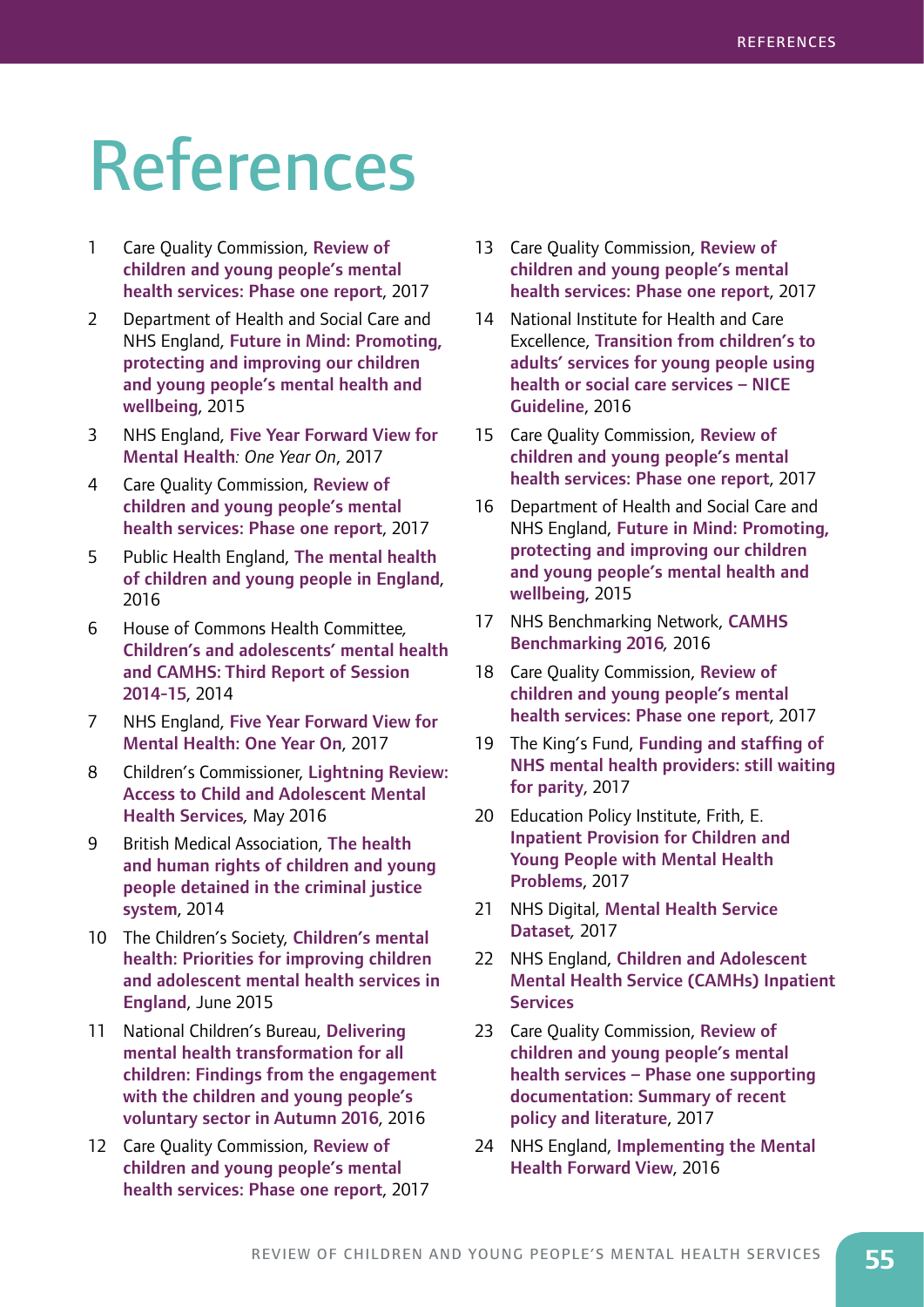- [25](#page-20-0) House of Commons Health Select Committee, [Oral evidence: Child and](http://www.parliament.uk/business/committees/committees-a-z/commons-select/health-committee/inquiries/parliament-2010/cmh-2014/)  [adolescent mental health services: access](http://www.parliament.uk/business/committees/committees-a-z/commons-select/health-committee/inquiries/parliament-2010/cmh-2014/)  [and funding](http://www.parliament.uk/business/committees/committees-a-z/commons-select/health-committee/inquiries/parliament-2010/cmh-2014/), 2017
- [26](#page-25-0) Care Quality Commission, The children and [young people's inpatient and day case](http://www.cqc.org.uk/sites/default/files/20171128_cyp16_qualitymethodology.pdf)  [Survey 2016](http://www.cqc.org.uk/sites/default/files/20171128_cyp16_qualitymethodology.pdf), 2017
- [27](#page-33-0) Department of Health and Social Care and NHS England, [Future in Mind: Promoting,](https://www.gov.uk/government/uploads/system/uploads/attachment_data/file/414024/Childrens_Mental_Health.pdf)  [protecting and improving our children](https://www.gov.uk/government/uploads/system/uploads/attachment_data/file/414024/Childrens_Mental_Health.pdf)  [and young people's mental health and](https://www.gov.uk/government/uploads/system/uploads/attachment_data/file/414024/Childrens_Mental_Health.pdf)  [wellbeing](https://www.gov.uk/government/uploads/system/uploads/attachment_data/file/414024/Childrens_Mental_Health.pdf), 2015
- [28](#page-33-0) Department of Health and Social Care and NHS England, [Future in Mind: Promoting,](https://www.gov.uk/government/uploads/system/uploads/attachment_data/file/414024/Childrens_Mental_Health.pdf)  [protecting and improving our children](https://www.gov.uk/government/uploads/system/uploads/attachment_data/file/414024/Childrens_Mental_Health.pdf)  [and young people's mental health and](https://www.gov.uk/government/uploads/system/uploads/attachment_data/file/414024/Childrens_Mental_Health.pdf)  [wellbeing](https://www.gov.uk/government/uploads/system/uploads/attachment_data/file/414024/Childrens_Mental_Health.pdf), 2015
- [29](#page-35-0) NHS England, [Local transformation plans](https://www.england.nhs.uk/mental-health/cyp/transformation/)
- [30](#page-35-0) [Thrive New York City](https://thrivenyc.cityofnewyork.us/)
- [31](#page-35-0) Care Quality Commission, [Review of](http://www.cqc.org.uk/publications/themed-work/review-children-young-peoples-mental-health-services-phase-one-report)  [children and young people's mental](http://www.cqc.org.uk/publications/themed-work/review-children-young-peoples-mental-health-services-phase-one-report)  [health services: Phase one report](http://www.cqc.org.uk/publications/themed-work/review-children-young-peoples-mental-health-services-phase-one-report), 2017
- [32](#page-36-0) Public Health England, [Better mental](https://www.gov.uk/government/publications/better-mental-health-jsna-toolkit)  [health: JSNA toolkit 5. Children and](https://www.gov.uk/government/publications/better-mental-health-jsna-toolkit)  [young people. \(Guidance\)](https://www.gov.uk/government/publications/better-mental-health-jsna-toolkit), 2017
- [33](#page-36-0) NHS Digital, [Mental Health Service Data](http://content.digital.nhs.uk/mhsds)  [Set](http://content.digital.nhs.uk/mhsds), 2017
- [34](#page-36-0) Public Health England, [Better mental](https://www.gov.uk/government/publications/better-mental-health-jsna-toolkit)  [health: JSNA toolkit 5. Children and](https://www.gov.uk/government/publications/better-mental-health-jsna-toolkit)  [young people. \(Guidance\)](https://www.gov.uk/government/publications/better-mental-health-jsna-toolkit), 2017
- [35](#page-36-0) NHS Digital, [Mental Health Service Data](http://content.digital.nhs.uk/mhsds)  [Set](http://content.digital.nhs.uk/mhsds), 2017
- [36](#page-36-0) NHS Digital, [Mental Health Act Statistics,](https://digital.nhs.uk/catalogue/PUB30105)  [Annual Figures: 2016-17, Experimental](https://digital.nhs.uk/catalogue/PUB30105)  [Statistics](https://digital.nhs.uk/catalogue/PUB30105), 2017
- [37](#page-36-0) NHS England, [Five Year Forward View for](https://www.england.nhs.uk/publication/five-year-forward-view-for-mental-health-one-year-on-report/)  [Mental Health: One Year On](https://www.england.nhs.uk/publication/five-year-forward-view-for-mental-health-one-year-on-report/), 2017
- [38](#page-36-0) Public Health England, [Preventing suicide](https://www.gov.uk/government/uploads/system/uploads/attachment_data/file/412427/LGB_Suicide_Prevention_Toolkit_FINAL.pdf)  [among lesbian, gay and bisexual young](https://www.gov.uk/government/uploads/system/uploads/attachment_data/file/412427/LGB_Suicide_Prevention_Toolkit_FINAL.pdf)  [people: A toolkit for nurses](https://www.gov.uk/government/uploads/system/uploads/attachment_data/file/412427/LGB_Suicide_Prevention_Toolkit_FINAL.pdf), 2015
- [39](#page-36-0) Stonewall, The Center for Family Research (Cambridge), [School report: The](https://www.stonewall.org.uk/sites/default/files/the_school_report_2017.pdf)  [experiences of lesbian, gay, bi and trans](https://www.stonewall.org.uk/sites/default/files/the_school_report_2017.pdf)  [pupils in Britain's schools in 2017](https://www.stonewall.org.uk/sites/default/files/the_school_report_2017.pdf), 2017
- [40](#page-36-0) Office for National Statistics, [Sexual](https://www.ons.gov.uk/peoplepopulationandcommunity/culturalidentity/sexuality)  [identity in the UK dataset](https://www.ons.gov.uk/peoplepopulationandcommunity/culturalidentity/sexuality)*,* 2016
- [41](#page-36-0) Hagell, A., Shah, R., and Coleman, J., [Key](http://www.youngpeopleshealth.org.uk/key-data-on-young-people)  [Data on Young People 2017](http://www.youngpeopleshealth.org.uk/key-data-on-young-people), Association for Young People's Health, 2017
- [42](#page-36-0) Office for National Statistics, [Census Data](https://www.ons.gov.uk/census/2011census), 2011
- [43](#page-36-0) Hounsell, D., [Hidden from View: The](https://www.childrenssociety.org.uk/sites/default/files/tcs/report_hidden-from-view_young-carers_final.pdf)  [experiences of young carers in England](https://www.childrenssociety.org.uk/sites/default/files/tcs/report_hidden-from-view_young-carers_final.pdf), The Children's Society, 2013
- [44](#page-36-0) Homeless Link, [Young and Homeless 2015](https://www.homeless.org.uk/facts/our-research/young-and-homeless-research), 2015
- [45](#page-36-0) Department for Education, [Child sexual](https://www.gov.uk/government/publications/child-sexual-exploitation-definition-and-guide-for-practitioners)  [exploitation: definition and guide for](https://www.gov.uk/government/publications/child-sexual-exploitation-definition-and-guide-for-practitioners)  [practitioners](https://www.gov.uk/government/publications/child-sexual-exploitation-definition-and-guide-for-practitioners), 2017
- [46](#page-40-0) Care Quality Commission, [Review of](http://www.cqc.org.uk/publications/themed-work/review-children-young-peoples-mental-health-services-phase-one-report 
)  [children and young people's mental](http://www.cqc.org.uk/publications/themed-work/review-children-young-peoples-mental-health-services-phase-one-report 
)  [health services: Phase one report](http://www.cqc.org.uk/publications/themed-work/review-children-young-peoples-mental-health-services-phase-one-report 
), 2017
- [47](#page-40-0) Department of Health and Social Care and NHS England, [Future in Mind: Promoting,](https://www.gov.uk/government/uploads/system/uploads/attachment_data/file/414024/Childrens_Mental_Health.pdf)  [protecting and improving our children](https://www.gov.uk/government/uploads/system/uploads/attachment_data/file/414024/Childrens_Mental_Health.pdf)  [and young people's mental health and](https://www.gov.uk/government/uploads/system/uploads/attachment_data/file/414024/Childrens_Mental_Health.pdf)  [wellbeing](https://www.gov.uk/government/uploads/system/uploads/attachment_data/file/414024/Childrens_Mental_Health.pdf), 2015
- [48](#page-40-0) The Independent Mental Health Taskforce to the NHS in England, [The Five Year](https://www.england.nhs.uk/wp-content/uploads/2016/02/Mental-Health-Taskforce-FYFV-final.pdf)  [Forward View for Mental Health](https://www.england.nhs.uk/wp-content/uploads/2016/02/Mental-Health-Taskforce-FYFV-final.pdf), 2016
- [49](#page-40-0) Health Education England, [Facing the](https://www.hee.nhs.uk/our-work/workforce-strategy/)  [Facts, Shaping the Future: A draft health](https://www.hee.nhs.uk/our-work/workforce-strategy/)  [and care workforce strategy for England](https://www.hee.nhs.uk/our-work/workforce-strategy/)  [to 2027](https://www.hee.nhs.uk/our-work/workforce-strategy/), 2017
- [50](#page-40-0) HM Government, [Transforming Children](https://www.gov.uk/government/consultations/transforming-children-and-young-peoples-mental-health-provision-a-green-paper)  [and Young People's Mental Health](https://www.gov.uk/government/consultations/transforming-children-and-young-peoples-mental-health-provision-a-green-paper)  [Provision: a Green Paper](https://www.gov.uk/government/consultations/transforming-children-and-young-peoples-mental-health-provision-a-green-paper), 2017
- [51](#page-52-0) [YoungMinds](https://youngminds.org.uk/find-help/conditions/adhd/), *[ADHD](https://youngminds.org.uk/find-help/conditions/adhd/)*
- [52](#page-53-0) The King's Fund, [Health and wellbeing](https://www.kingsfund.org.uk/publications/health-wellbeing-boards-explained)  [boards \(HWBs\) explained](https://www.kingsfund.org.uk/publications/health-wellbeing-boards-explained), 2016
- [53](#page-53-0) NSPCC, [Children in care](https://www.nspcc.org.uk/preventing-abuse/child-protection-system/children-in-care/)
- [54](#page-53-0) National Autistic Society, [What is autism?](http://www.autism.org.uk/about/what-is.aspx)
- [55](#page-53-0) [No Resource to Public Funds Network](http://www.nrpfnetwork.org.uk/aboutus/Pages/WhatNRPF.aspx)